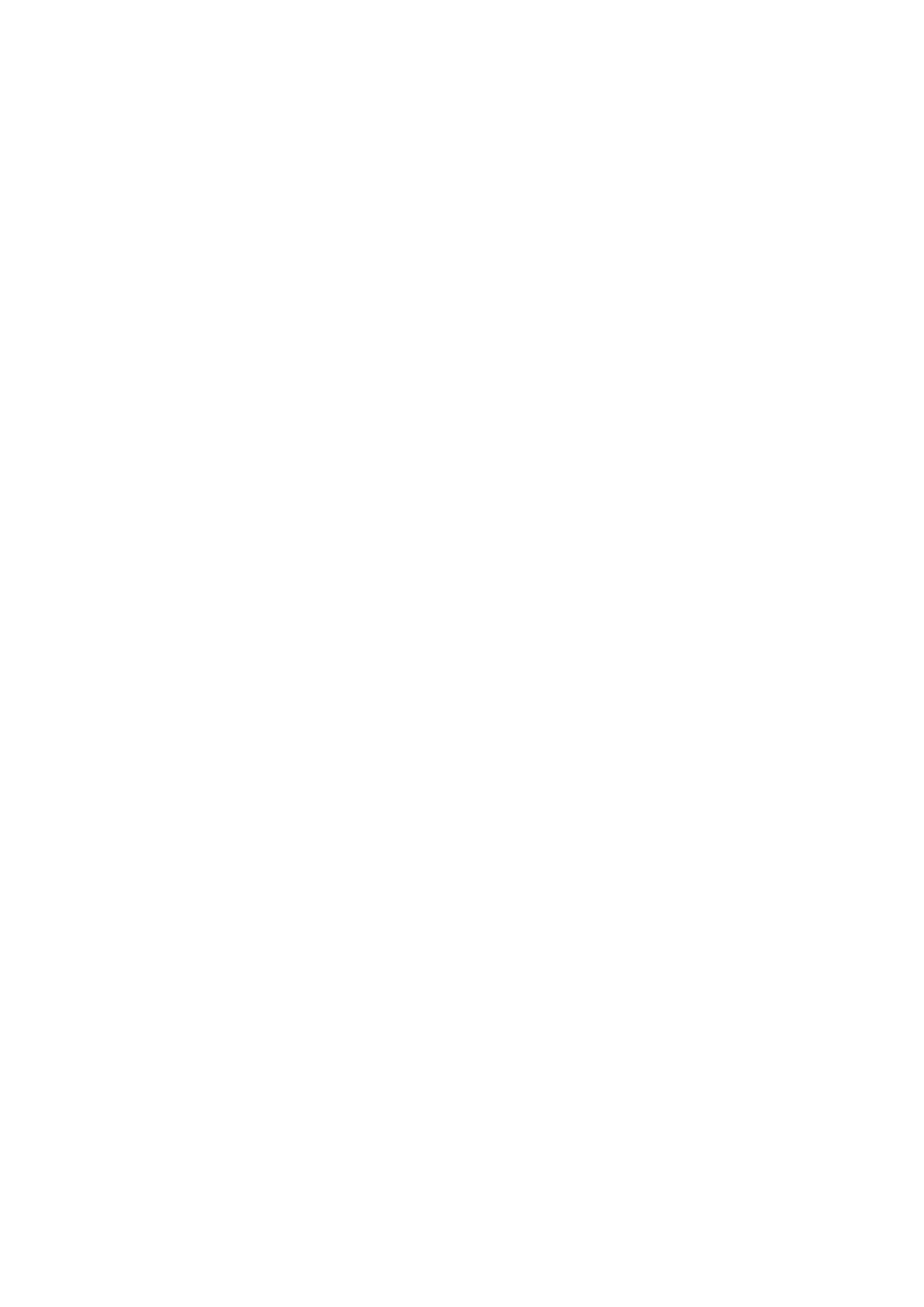# **Oil and Gas Exploitation on Arctic Indigenous Peoples' Territories**

Human Rights, International Law and Corporate Social Responsibility

Rune S. Fjellheim John B. Henriksen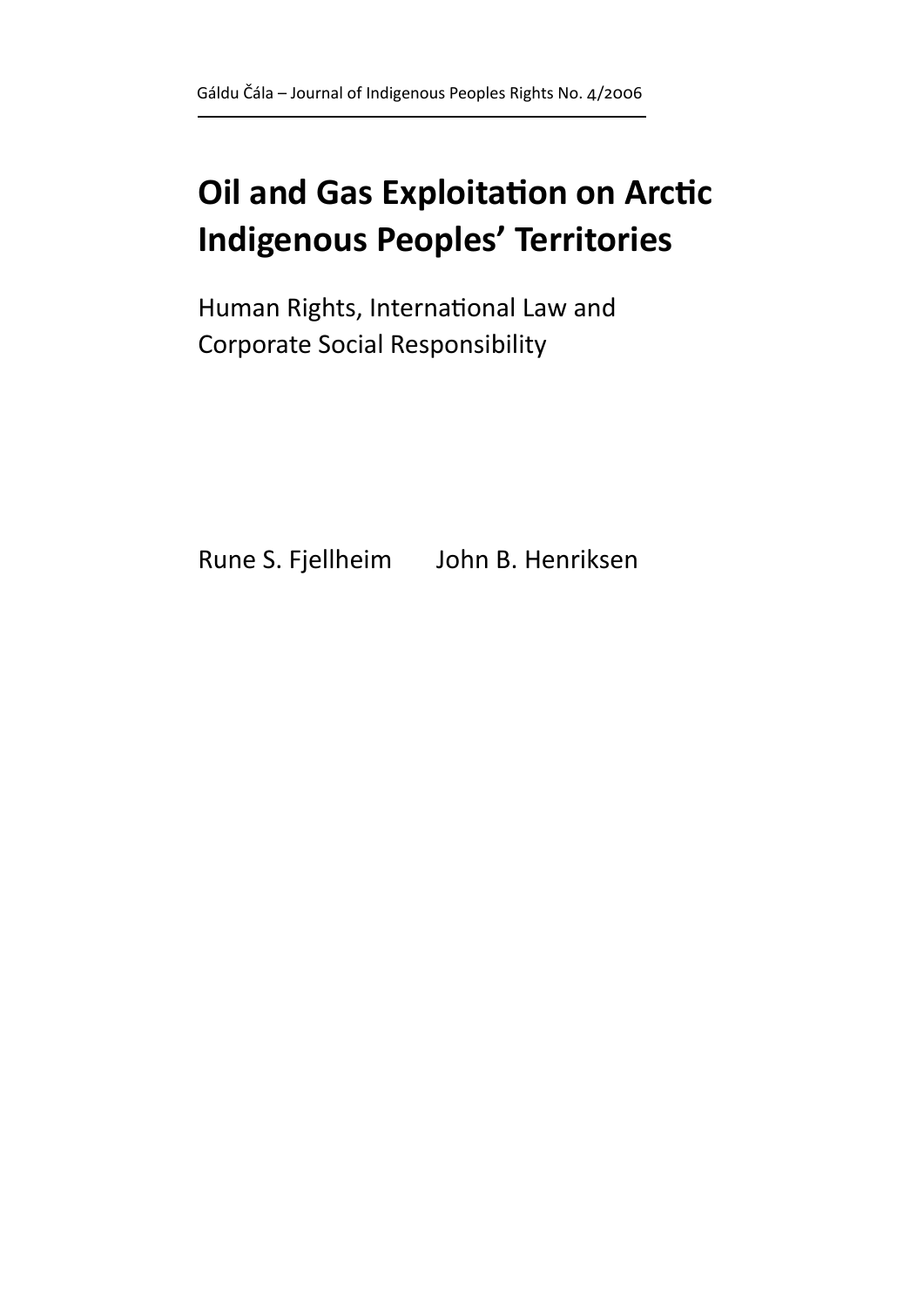Gáldu Čála – Journal of Indigenous Peoples Rights No. 4/2006 Editor: Magne Ove Varsi

Oil and Gas Exploitation on Arctic Indigenous Peoples' Territories Human Rights, International Law and Corporate Social Responsibility Author: Rune S. Fjellheim and John B. Henriksen © Rune S. Fjellheim, John B. Henriksen and Gáldu Resource Centre for the Rights of Indigenous Peoples Guovdageaidnu/Kautokeino 2007

Cover photo: Ole Magnus Rapp, Aftenposten Graphic production: Elle Kirste Porsanger, AlfaBehta Grafiske Print: Fagtrykk AS

The articles are made with financial support, and other contributions, from the Saami Council, the Sami Parliament and Jaruma AS.

The views expressed in these articles do not necessarily reflect the views of GÁLDU Resource Centre on the Rights of Indigenous Peoples.

Editorial office address: Gáldu Resource Centre for the Rights of Indigenous Peoples NO 9520 Guovdageaidnu/Kautokeino, Norway Phone +47 7848 8000 Fax + 47 7848 8020 E-mail address: mov@galdu.org www.galdu.org/english

ISBN 82-8144-025-2 ISSN 1504-4270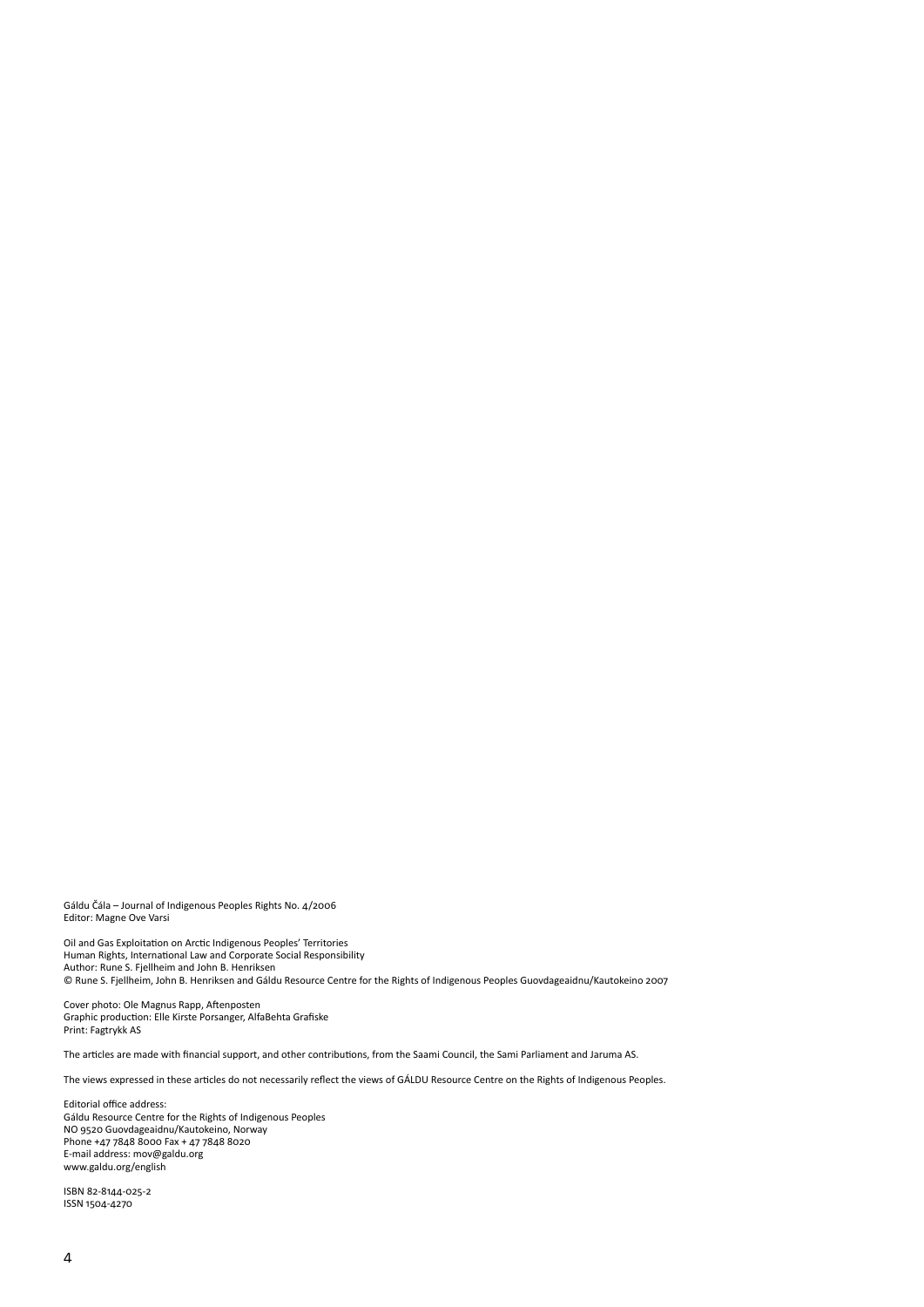#### **Preface**

The Resource Centre for the Rights of Indigenous Peoples' *Gáldu Čála nr 4/2006* contains two articles addressing certain core social, legal and economic questions related to oil and gas operations in indigenous areas, written by Mr. Rune Sverre Fjellheim and Mr. John B. Henriksen respectively.

Around the world, including in the Arctic, there are disputes about ownership, utilization, management and conservation of traditional indigenous lands and resources - often caused by decisions or attempts to use traditional indigenous lands and resources for industrial purposes, including oil and gas exploration. This situation represents an enormous challenge, and in some cases threatens indigenous societies and their economies, cultures and ways of life.

Indigenous peoples have been, and in many cases still are, deprived of their human rights and fundamental freedoms as distinct peoples. This has resulted in the dispossession of their lands, territories and resources, and prevented them from exercising their right to development in accordance with their needs and interests. The interests of commercial development normally prevail over indigenous peoples' rights and interests, despite the fact that the survival of indigenous peoples − as distinct peoples – depends on their possibility to manage their own traditional lands and resources in a manner and mode appropriate to their specific circumstances.

The article "Arctic Oil and Gas – Corporate Social Responsibility" discusses the responsibilities of the industrial operators in the Arctic. The Arctic holds 25% of the known remaining global Oil and Gas resources. Industrial development in the Arctic poses serious environmental and Human Rights challenges. It is one of the most pristine and vulnerable ecosystems in the world and the home of 40-50 distinct Indigenous Peoples. The author shows examples of Corporate Policies designed to address their responsibilities relating to Indigenous Peoples, and discusses the difficulties in turning corporate policies into practice.

The article entitled "Oil and Gas Operations in Indigenous Peoples' Lands and Territories in the Arctic: A Human Rights Perspective" – written by Mr. John B. Henriksen – elaborates on the international human rights protection accorded to indigenous lands and resource rights, with particular reference to oil and gas exploration

*Mr. Magne Ove Varsi* Director-General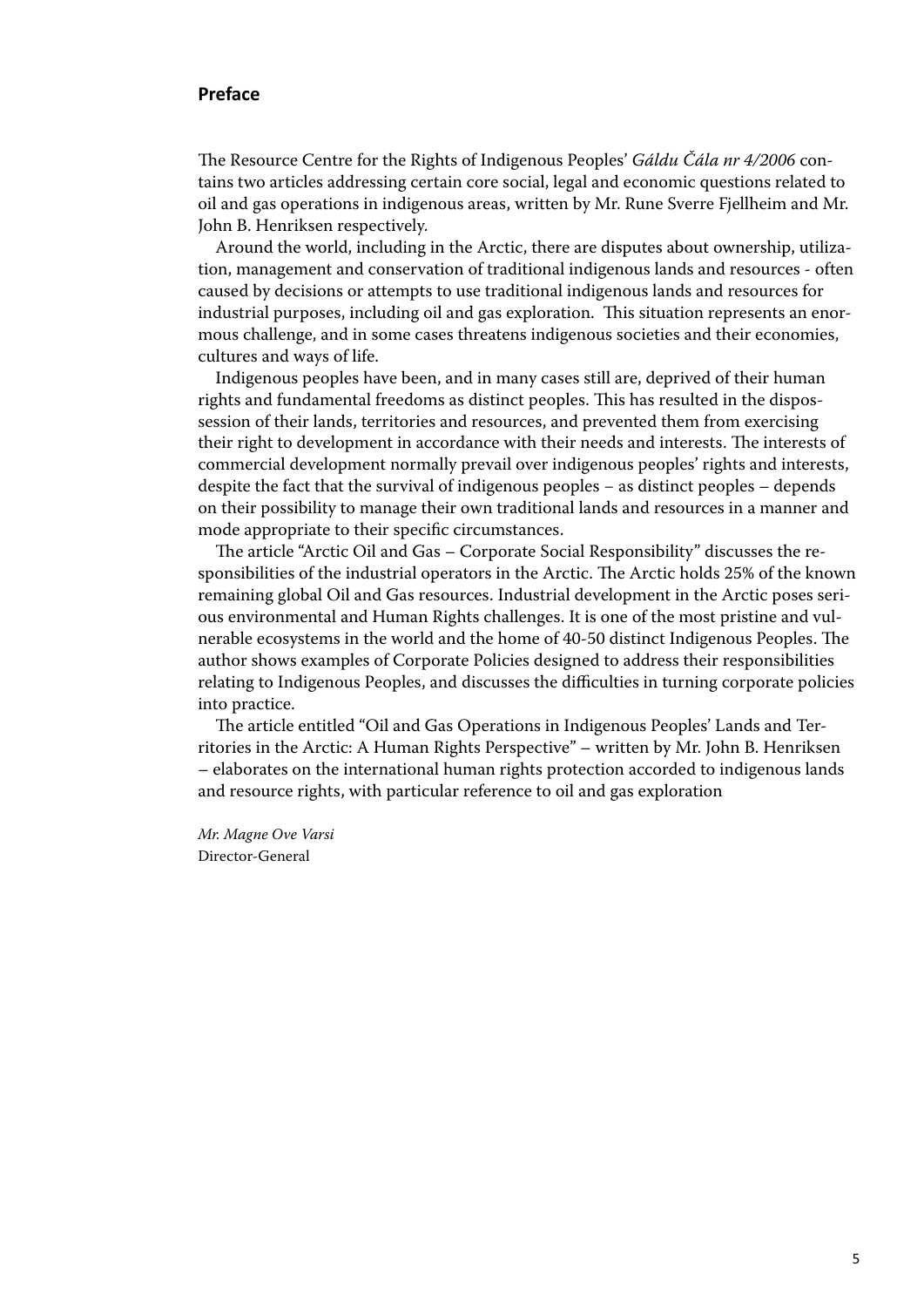## **Contents**

| Rune S. Fjellheim:                                                                                                                   |  |
|--------------------------------------------------------------------------------------------------------------------------------------|--|
|                                                                                                                                      |  |
|                                                                                                                                      |  |
|                                                                                                                                      |  |
|                                                                                                                                      |  |
| Social Impact Assessment (SIA) as a tool for decision-making and planning - What are the alternatives?11                             |  |
|                                                                                                                                      |  |
|                                                                                                                                      |  |
|                                                                                                                                      |  |
|                                                                                                                                      |  |
|                                                                                                                                      |  |
|                                                                                                                                      |  |
|                                                                                                                                      |  |
|                                                                                                                                      |  |
|                                                                                                                                      |  |
|                                                                                                                                      |  |
| Shell                                                                                                                                |  |
|                                                                                                                                      |  |
|                                                                                                                                      |  |
|                                                                                                                                      |  |
|                                                                                                                                      |  |
|                                                                                                                                      |  |
|                                                                                                                                      |  |
|                                                                                                                                      |  |
|                                                                                                                                      |  |
|                                                                                                                                      |  |
|                                                                                                                                      |  |
|                                                                                                                                      |  |
|                                                                                                                                      |  |
|                                                                                                                                      |  |
|                                                                                                                                      |  |
|                                                                                                                                      |  |
|                                                                                                                                      |  |
|                                                                                                                                      |  |
|                                                                                                                                      |  |
|                                                                                                                                      |  |
|                                                                                                                                      |  |
| John B. Henriksen:<br>Oil and gas operations in Indigenous peoples lands and territories in the Arctic: A Human rights perspective24 |  |
|                                                                                                                                      |  |
|                                                                                                                                      |  |
|                                                                                                                                      |  |
|                                                                                                                                      |  |
|                                                                                                                                      |  |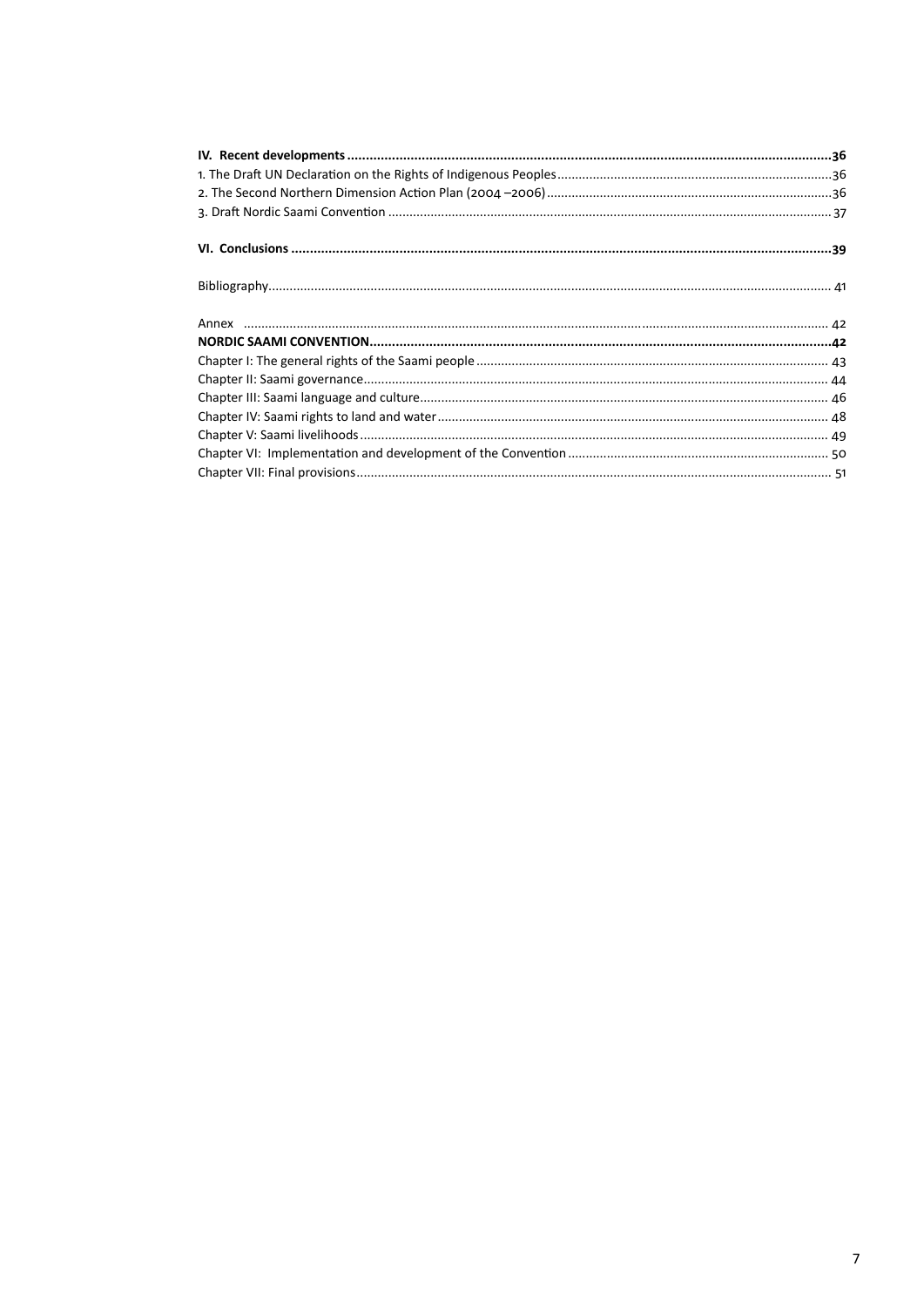# **Arctic Oil and Gas – Corporate Social Responsibility**

Rune S. Fjellheim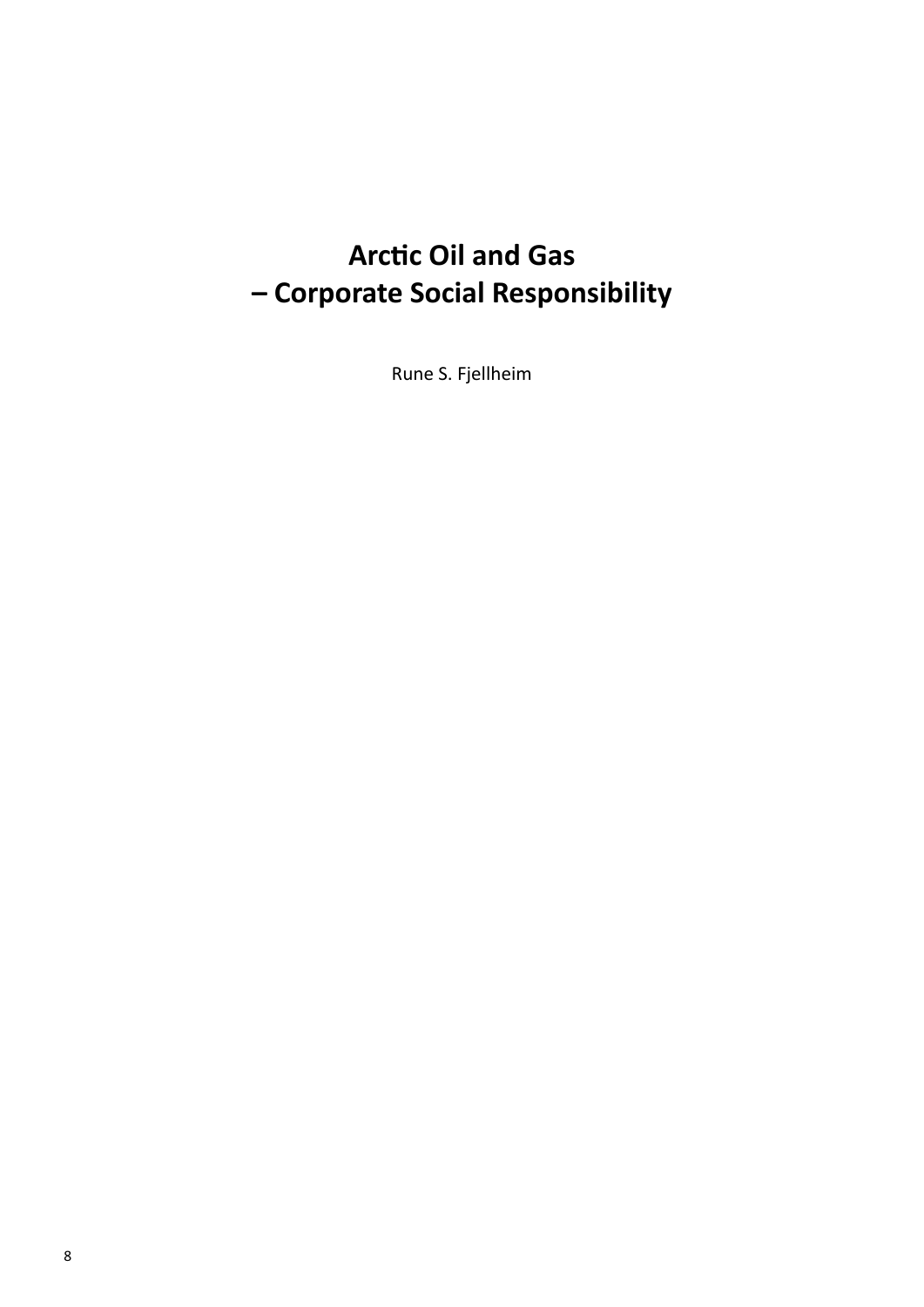The Arctic is an enormous territory with gigantic natural resources and is homeland to approximately 50 Indigenous Peoples. This paper will address some of the challenges facing the Arctic Indigenous Peoples as the escalated Oil and Gas exploitation has in just a few years become one of the largest industrial projects in the region.

Global demand for Oil and Gas is increasing as the supply and reservoirs are struggling to keep up. In recent years, this has resulted in an unprecedented price of oil, just hitting \$ 70/barrel . As oil and gas prices increase, new and previously costly development projects are becoming profitable, and the overall shortage of oil reservoirs is driving the industry to new areas, with the Arctic now probably the most attractive region in terms of new fields for exploration.

The above, combined with the Climate Change challenges of a warmer Arctic, are giving great cause for concern. The ACIA shows an accelerated warming taking place in the Arctic now<sup>2</sup>. A warming of the Arctic will make the region more accessible, with less ice and longer snow free periods. On the other hand environmental risks will increase, as the permafrost melts and coastline erosion increases.

The universal dilemma is that we are witnessing an increase in Oil and Gas exploration in a warmer, more accessible, Arctic at the very same time as we are concluding that it is precisely the human use of fossil fuel that is the single biggest reason why the Arctic is getting warmer in the first place. This dilemma constitutes an important background for this paper as we take a closer look at the risks and potential involved in conducting Oil and Gas exploration in the Arctic.

#### **The visions and interests of the Arctic**

Understanding the mechanisms of project development and resource exploitation in the Arctic requires a deeper understanding of the actors involved, and their approach. A recent Arctic Council report, the Arctic Human Development Report (AHDR), discusses the "Arctic visions and interests" in its opening chapter as a backdrop for understanding the dynamics of social development and phenomena in the Arctic.

I think it is crucial to understand the different players' perspectives in order to establish a meaningful dialogue between the parties involved. The AHDR draws a picture of mixed visions and interests, which can be described briefly as :

#### • **Homeland**

The home of a diverse group of indigenous peoples across the Arctic (except for Iceland)

**• Land of discovery**

From a European perspective, the Arctic has long loomed large as a land of discovery.

- **• Magnet for cultural emissaries** As in other parts of the world, Christian missionaries arrived in the Arctic on the heels of explorers.
- **• Storehouse of resources** Starting with the activities of Basque and Dutch whalers in the 16th century, the Arctic has appealed to many as a storehouse of natural resources – both renewable and non-renewable.
- **• Theatre for military operations** Although the region's hydrocarbons are important to the operation of advanced industrial societies, those who focus on matters of security have seldom considered the Arctic as a prize in its

Sentember 2005

<sup>2</sup> A Warming Arctic, Arctic Climate Impact Assessment, Overview Report, 2004.

<sup>3</sup> Arctic Human Development Report, 2004, pp. 23-25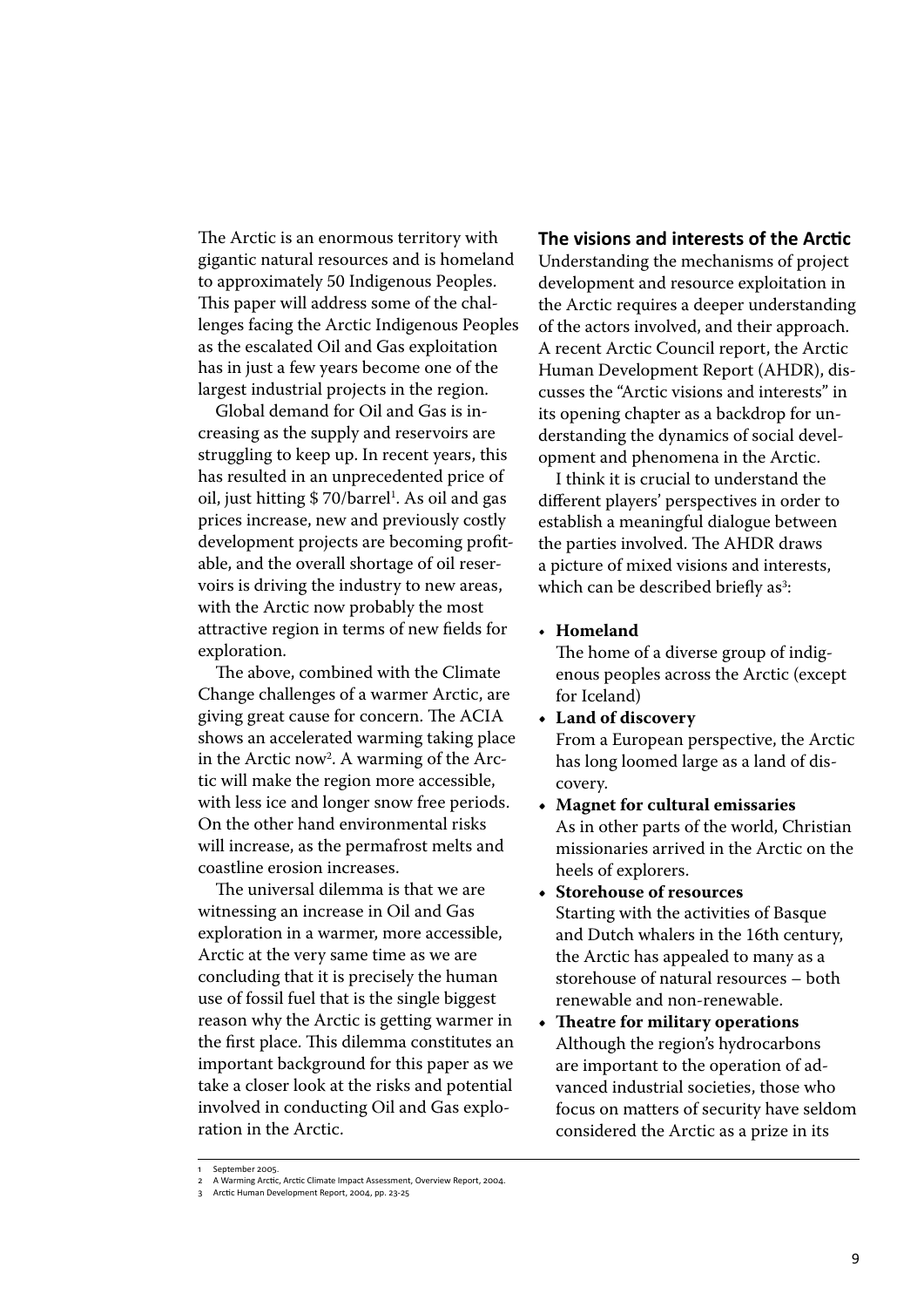own right. Nevertheless, the region has emerged from time to time as an important theatre of military operations.

- **• Environmental linchpin** The environmental importance of the Earth's high latitudes and especially the high latitudes of the northern hemisphere has been recognized for a long time.
- **• The scientific Arctic**

The Arctic has long served as a magnet for researchers, ranging from physical scientists interested in glaciers and the Earth's climate system to cultural anthropologists seeking to reconstruct the peopling of the new world and to understand the cultures of indigenous peoples whose lives are focused on herding or hunting and gathering.

- **• Destination for adventure travellers** As the planet grows smaller in conceptual terms, regions that appeal to ecotourists as relatively unspoiled wilderness and to devotees of extreme sports as physical challenges become rarer and take on added value.
- **• The Arctic of the imagination** The region has come to occupy an important place in the thinking of many who will never set foot in the Arctic and who lead lives in urban settings that are increasingly divorced from direct contact with nature.

In the Arctic Oil and Gas context one can say that most of these perspectives apply when analyzing the players involved, although the most significant are "Homeland", "Storehouse of resources", "Environmental linchpin" and "The Arctic of the imagination". In discussing how the dynamics between Corporations, Governments and Indigenous Peoples work, and maybe should work, it is both relevant and useful to bear these perspectives in mind.

Without entering into a longer more theoretical discussion, it is relevant to point out some obvious consequences of the different perspectives. One would be to merge these interests and to try to find a common platform for decisions as projects are developed. The parties are working

according to different rationales, and lack a common *currency* to make useful assessments because their interests are so widespread and often incompatible. If you add the imbalance in power, both economic and legal, between the parties involved it becomes even harder to see how this can be done in a fair way.

This paper will not try to strive for overarching moral objectivity in its analysis on Oil and Gas activities in the Arctic. It will have an Indigenous Peoples' perspective, bearing in mind that other aspects and other perspectives exist.

### **Some challenges facing Indigenous Peoples regarding large scale resource extraction in the Arctic**

The Arctic has some common features regardless of country. These features affect the planning and execution of industrial projects circumpolarly, especially when it comes to large scale resource exploitation by extractive industries like Oil and Gas, mining, forestry and fishing.

• *Climate*

Although the climate varies tremendously in the Arctic, it is fair to say that it challenges equipment and installations developed for warmer latitudes, and often demands equipment developed according to other standards.

- • *Population* The Arctic is a sparsely populated area which is usually not generically able to supply the workforce needed for larger industrial projects. Labour-intensive operations need imported labour.
- • *Infrastructure* Weak infrastructure in terms of transportation, housing, services and financing.
- • *Long distances*

The Arctic is a gigantic landmass with enormous distances. Transport of equipment in, and products out, often requires new freight routes, flights, pipelines and roads to serve individual facilities.

• *Fragile environment* The Arctic environment is fragile and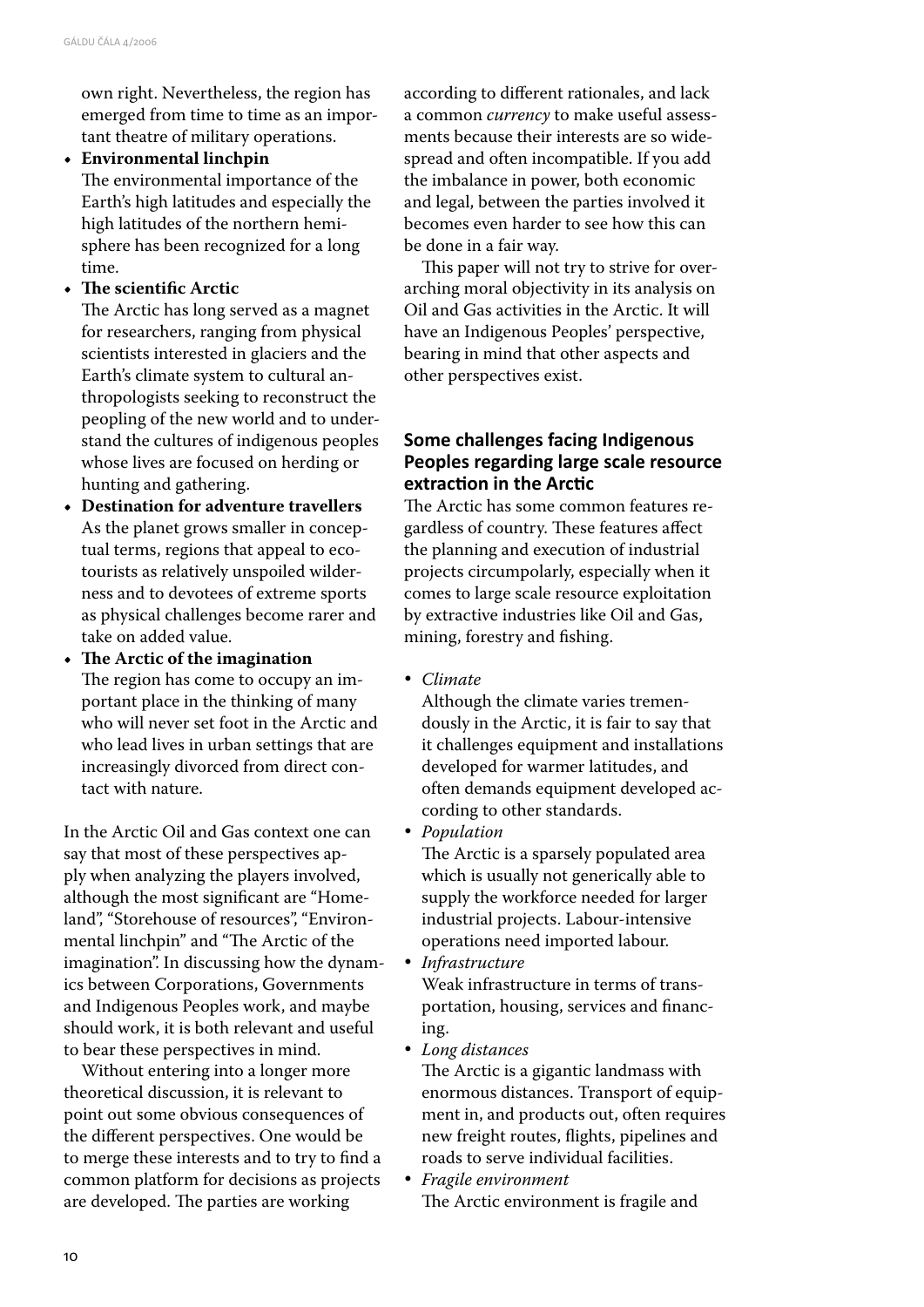vulnerable with extremely long recovery periods.

• *Disputed jurisdiction* Most of the Arctic landmass is regarded as so called "state property" governed by distant governments. This is circumpolarly disputed by the Arctic Indigenous Peoples who regard the same area as their ancestral lands and territories.

#### **Who's deciding - governments or corporations?**

In an increasingly globalized world, the big multinational corporations are no longer working under single country jurisdiction, but relate to a variety of legal systems and national systems. Combine this with an increased transparency as a result of global networking between different stakeholders. The Indigenous Peoples' rights issue has become a core element even in the corporate sector's own policy development.

From an Indigenous Peoples' viewpoint it might be very hard to identify the decision-making procedures. The corporate sector has traditionally had a very strong position in setting the terms in industrial project development, and the Oil and Gas industry is certainly no exception, and the legacy of extractive industries taking over lands and territories, creating new cities and communities which are more or less totally dependent on one big industrial actor, has not always been the best.

Final decisions are seldom made at local or regional level, nor by local or regional governments, nor by the corporations. This constitutes a huge challenge for indigenous peoples and local communities, often small in population. The questions become:

- How to get access to the decision makers?
- How to influence and become part of decision-making processes?
- How to take control over your constituency's development facing dramatic changes?

The traditional way of deciding on new

*«The Indigenous Peoples' rights issue has become a core element even in the corporate sectors own policy development»*

industrial projects is usually to conduct a variety of assessments, including environmental and social assessments. These tools have been developed and designed to take into account stakeholders' interests by giving them the opportunity to give input and express their views according to a countryor region-specific scheme. Social impact assessments (SIA) are conducted to balance the interests of different parties, and Indigenous Peoples are often included as one of the stakeholders.

### **Social Impact Assessment (SIA) as a tool for decision-making and planning – What are the alternatives?**

Recent studies show that SIAs are problematic in relation to Indigenous Peoples<sup>4</sup>. The problems with SIAs can be summed up as follows:

#### **Denied inclusion**

In some cases Indigenous Peoples risk being excluded from the SIA despite a proven relationship with the area in question. In such cases the issue is surely one of denial of the basic rights of the Indigenous People in question.

#### **Effective participation**

Although included in the formal procedures, Indigenous Peoples' participation can be ineffective due to:

- An excessively short time-frame, preventing effective participation.
- Indigenous Peoples generally lack the financial resources and access to "technical information" to enable them to participate meaningfully.
- The use of culturally alien forms of inquiries, which are in a formalistic language, and technical public hearings.

<sup>4</sup> O'Faircheallaigh, Making Social Impact Assessment Count : A Negotiation-Based Approach for Indigenous Peoples, Society & Natural Resources, 12 : 63 80, 1999, Copyright ©1999 Taylor & Francis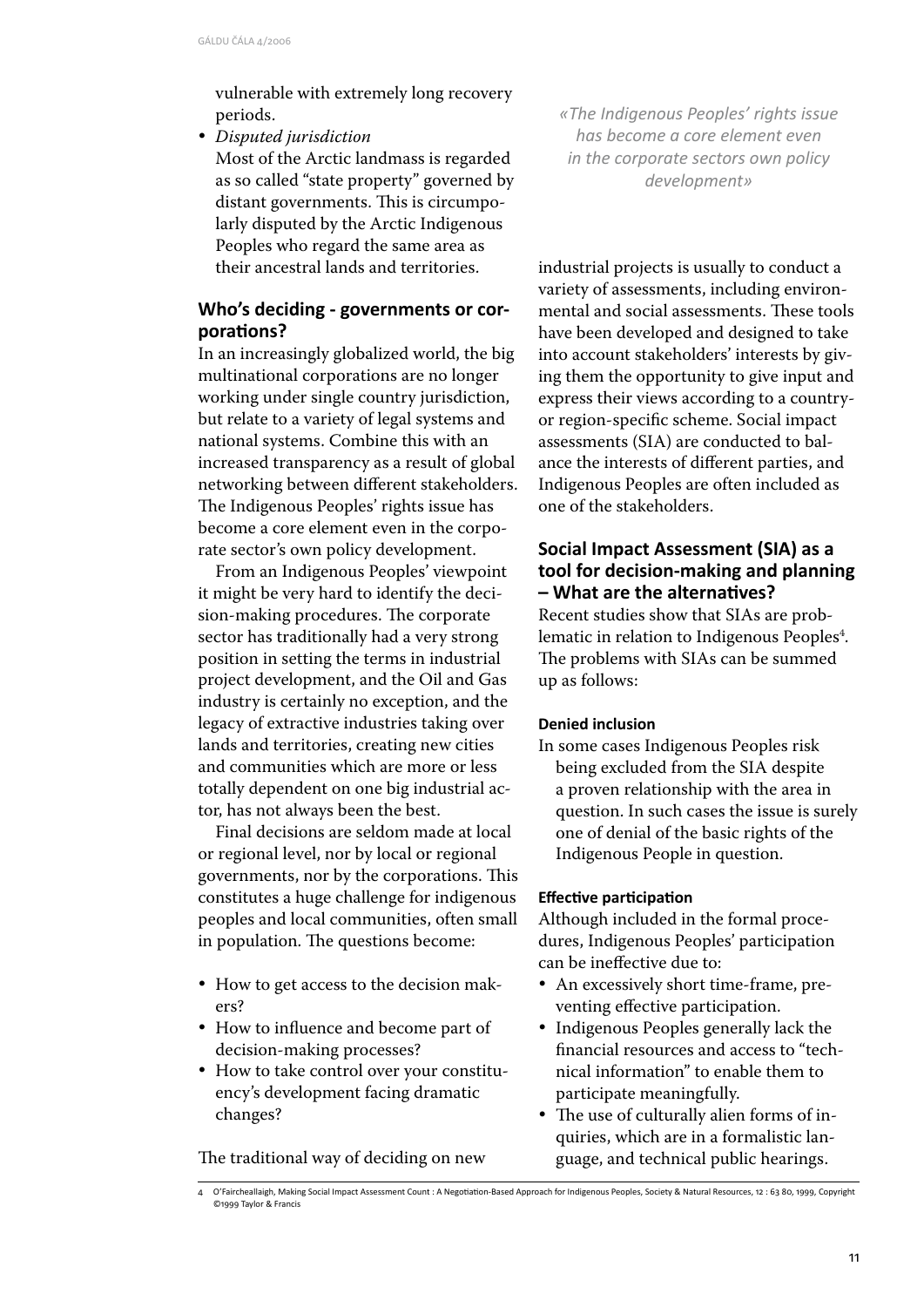#### **Procedures fail to acknowledge Indigenous Peoples' values and perspectives**

This is a very common and serious problem. When conflicting values and perspectives collide, there is a strong tendency for Indigenous Peoples' interests to be marginalized from the project approval procedure.

#### **Individual projects are assessed in isolation**

Although in recent years the trend has been towards taking a broader approach in SIAs, there still is a strong tendency to conduct them on an isolated project basis with a short to medium time perspective. The cumulative effects for Indigenous Peoples are often ignored or left out in the process.

#### **Assessments are usually ex-ante**

To expect Indigenous Peoples and perhaps other stakeholders to predict all aspects of a project prior to its beginning is a major weakness in most if not all SIAs. All major decisions for a project's lifespan usually rest on the findings prior to the project start, and the procedures seldom have mechanisms to handle adverse social effects at a later stage.

#### **Assessments are usually designed to mitigate negative social impacts**

Large industrial projects are presumably designed to produce wealth. In that light it becomes problematic when Indigenous Peoples and communities are primarily regarded as objects of mitigation. A cost-benefit analysis becomes extremely imbalanced when in this case Indigenous Peoples are bearing the costs while others are getting the benefits, bearing in mind the previously mentioned visions and interests.

The obvious risk is that SIAs merely become an obligatory exercise for the corporations rather then a project lifespan commitment truly involving the peoples affected.

The problems outlined here are general but very relevant to the ongoing and planned Oil and Gas activities in the Arctic. The obvious challenge is to find models and ways of tackling all or at least some of the major challenges facing indigenous peoples of the Arctic.

### **The time span of large scale exploitation in the Arctic – The day after tomorrow**

The climatic conditions in the Arctic are probably the most important reason why the region is so sparsely populated. Consequently, the generic ability for the region to host larger populations is weak and constitutes a challenge when planning for extraction of non-renewable resources, exploitation of the enormous marine resources or logging in the gigantic but vulnerable boreal forests. Within the fishery sector, the development of long distance vessels has more or less resulted in a total collapse of many fishing communities in the Arctic as their logistical support is no longer needed. The local alternatives in industrial development are often non-existing and people simply move. Oil and Gas projects have a limited timespan. Most projects have a lifespan of between 20-50 years. This fact is well known in advance and should help draw attention to what should happen after a project is ended.

The Arctic has many examples of abandoned communities, especially non-indigenous, that have served their time for some reason. The cause of that is not always the resource sector. They may well be communities that have served a political, military or other purpose. The Indigenous Peoples of the Arctic have their historical roots in the same area and have therefore had their developed use of resources and way of life firmly established in the Arctic region through the millennia. As a result, they also constitute the stable population of the region, prior to, during and also **after** periods of resource extraction. As this is their homeland, Indigenous Peoples are more likely to stay on also after a major industrial project.

The illustration is from the AHDR and shows the changes in the population of Chukotka from 1926-2003<sup>5</sup> where the

<sup>5</sup> Arctic Human Development Report, Chapter 3.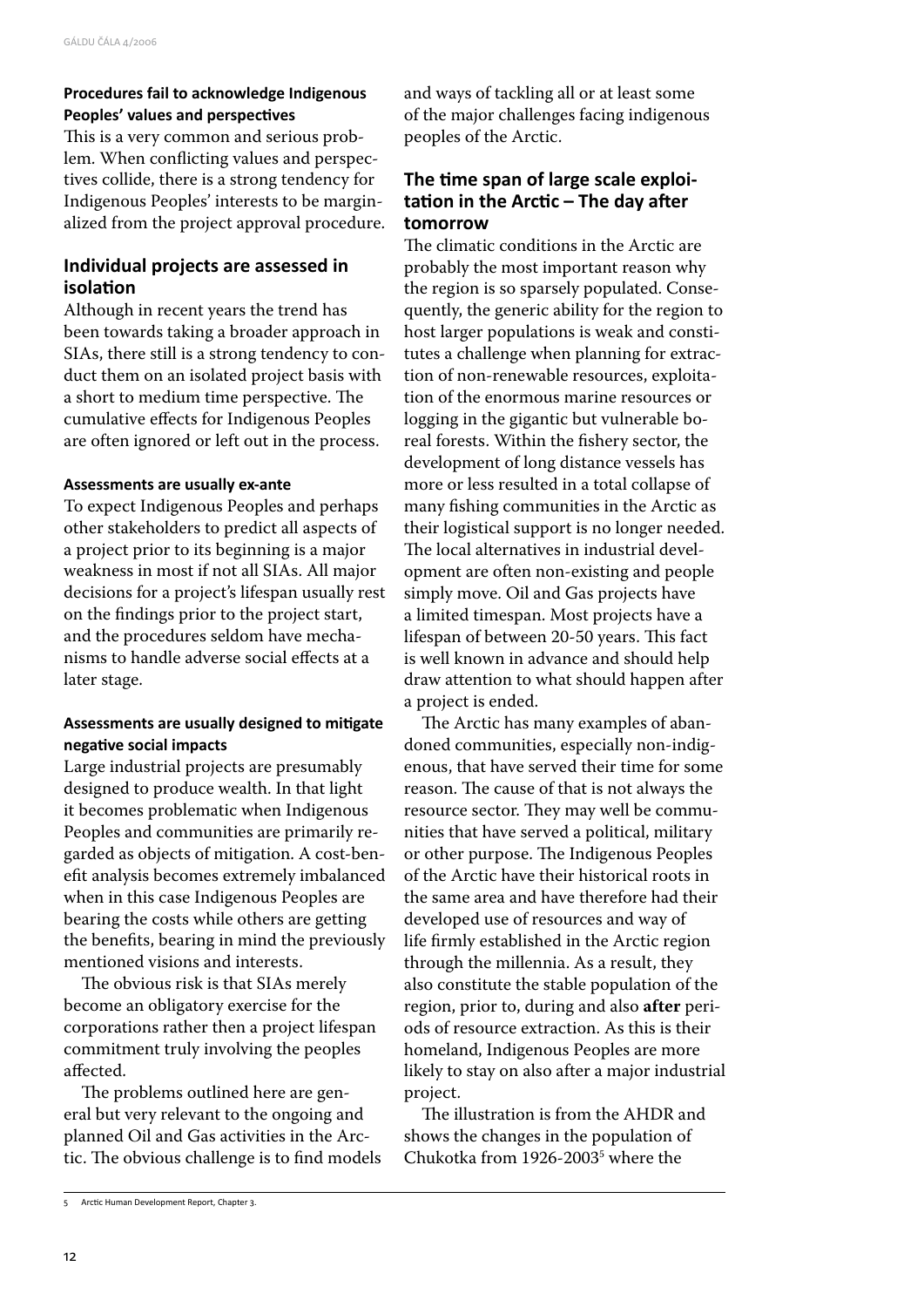



immediate withdrawal of subsidies from the Arctic provinces after the collapse of the Soviet Union was the most important reason for the non-indigenous population of Chukotka to leave the region. Similar effects can be predicted for large industrial resource based projects in the Arctic region.

One might be able to predict this kind of development in the planning of such projects. A major concern for Indigenous Peoples is, however, how they can plan for their future existence after a project is over. Historically the results for Indigenous Peoples have been devastating. During the prosperous period they have often been marginalized and their traditional social structures have been destroyed. They have usually not benefited economically or socially from the project, neither collectively nor as individuals, and they are left to deal with the environmental and social damage that ensues from it.

As argued previously, Indigenous Peoples are in the risk zone of losing on all fronts: both prior to the project, during and after the end of the project period. Both governments and corporations take on an enormous responsibility when entering into such projects, and the ethical, legal and political challenges are gigantic. The only and, perhaps, the most promising, opportunity for Arctic Indigenous Peoples is that all of the Arctic states, and most if not all of the corporations involved in the Oil and Gas exploitation in the region, have committed themselves to respecting and promoting Indigenous Peoples' rights.

#### **Negotiations – an alternative/supplementary approach**

To overcome the shortcomings of SIAs and to meet international human rights standards and their concept of *Free, prior and informed consent*, direct and binding negotiations with Indigenous Peoples may well be the best approach.

Free, prior and informed consent recognizes indigenous peoples' inherent rights to their lands and resources and respects their legitimate authority to require that third parties enter into an equal and respectful relationship with them, based on the principle of prior and informed consent. The key components are<sup>6</sup>:

**Free:** It is a general principle of law that consent is not valid if obtained through

<sup>6</sup> COMMISSION ON HUMAN RIGHTS Sub-Commission on the Promotion and Protection of Human Rights Working Group on Indigenous Populations Twenty-second session 19-23 July 2004, E/CN.4/Sub.2/AC.4/2004/4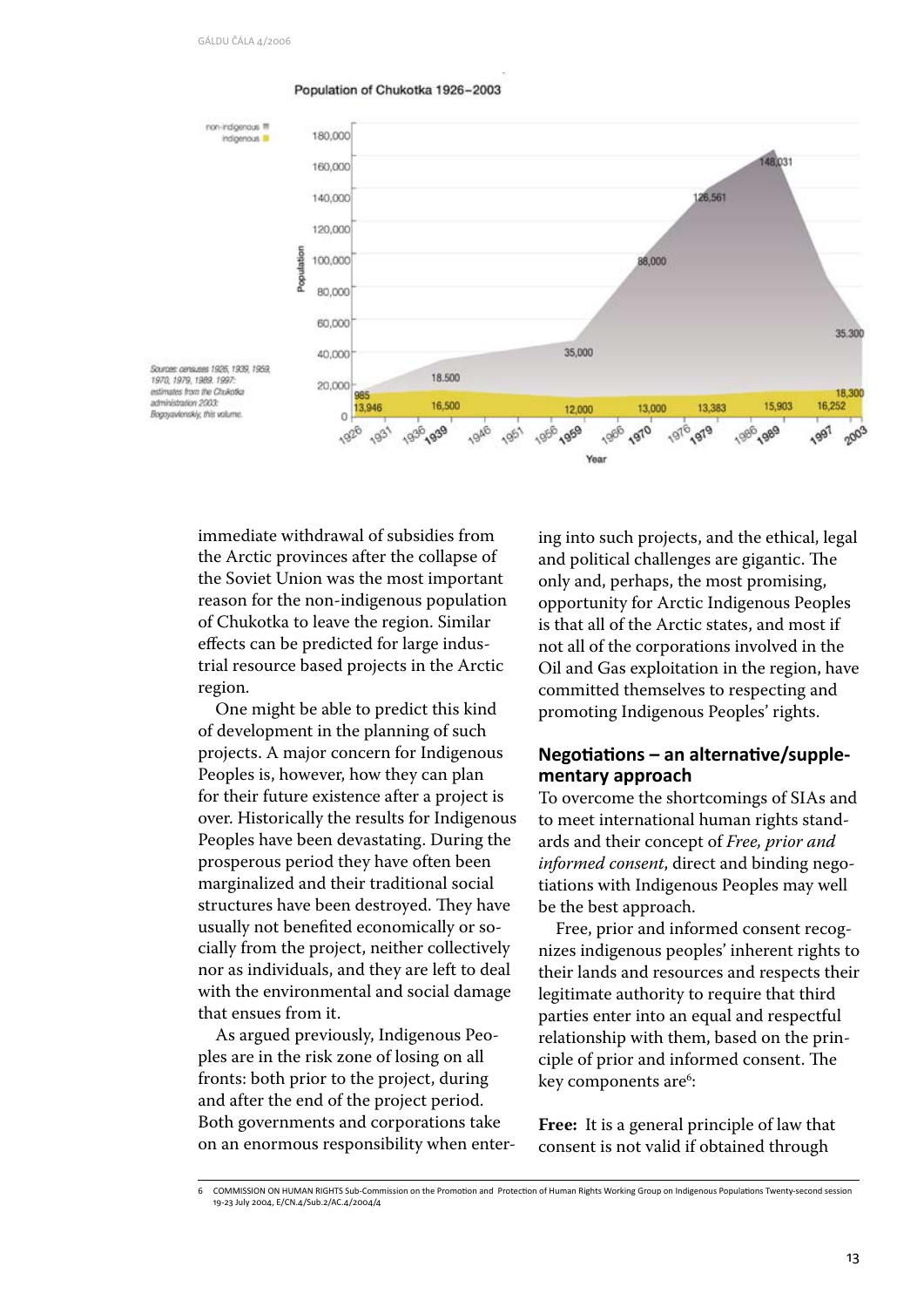*«To be meaningful, informed consent must be sought sufficiently in advance of any authorization by the State or third parties or commencement of activities by a company that affect indigenous peoples and their lands, territories and resources»*

coercion or manipulation. While no legislative measure is foolproof, mechanisms need to be established to verify that consent has been freely obtained.

Prior: To be meaningful, informed consent must be sought sufficiently in advance of any authorization by the State or third parties or commencement of activities by a company that affect indigenous peoples and their lands, territories and resources.

**Informed:** A procedure based on the principle of free, prior and informed consent must involve consultation and participation by indigenous peoples, which includes the full and legally accurate disclosure of information concerning the proposed development in a form which is both accessible and understandable to the affected indigenous people(s)/communities.

**Consent:** Consent involves consultation about and meaningful participation in all aspects of assessment, planning, implementation, monitoring and closure of a project. At all times, indigenous peoples have the right to participate through their own freely chosen representatives and to identify the persons, communities or other entities that may require special measures in relation to consultation and participation. They also have the right to secure and use the services of any advisers, including legal counsel of their choice. In addition the following has to be recognized:

- Indigenous peoples have the right to specify which entity is the right entity to express the final consent.
- The timeframe for the consent process must be agreed upon in advance allowing for time to understand information received, to request additional information or clarification, to seek advice, and

to determine or negotiate conditions, as well as to ensure that the process does not serve as an undue impediment for the proponent seeking consent.

• Prior informed consent must be based on specific activities for which consent has been granted. While prior informed consent may initially be granted for one set of activities, any intended change of activities will require a new appeal for prior informed consent.

There are several case studies and concrete examples of negotiations between governments and Indigenous Peoples and also between private enterprises and Indigenous Peoples. Many of the Oil and Gas companies operating in the Arctic have experience with such agreements<sup>7</sup>.

Some of the issues that must be kept in mind if a negotiation path is pursued are:

• **Imbalance in power**

The imbalance in financial and technical resources between the parties may be even more institutionalized through the agreements made.

- **Fundamental differences in values** The parties may have incompatible value systems as the basis for negotiations and the project in question might well constitute the wrong arena for finding workable solutions.
- **May become an arena for cooption** The negotiations may well become an arena where the weaker party agrees to abstain from other legal and political alternative approaches for marginal short term gains.
- **Time**

The time frame for the negotiations are often so constrained that there is an obvious risk of unfair pressure for decisions.

<sup>7</sup> The Mackenzie Gas Project and Pipeline Canada and the Aboriginal Pipeline Group. North Slope Borough, Alaska and the Arctic Slope Regional Corporation.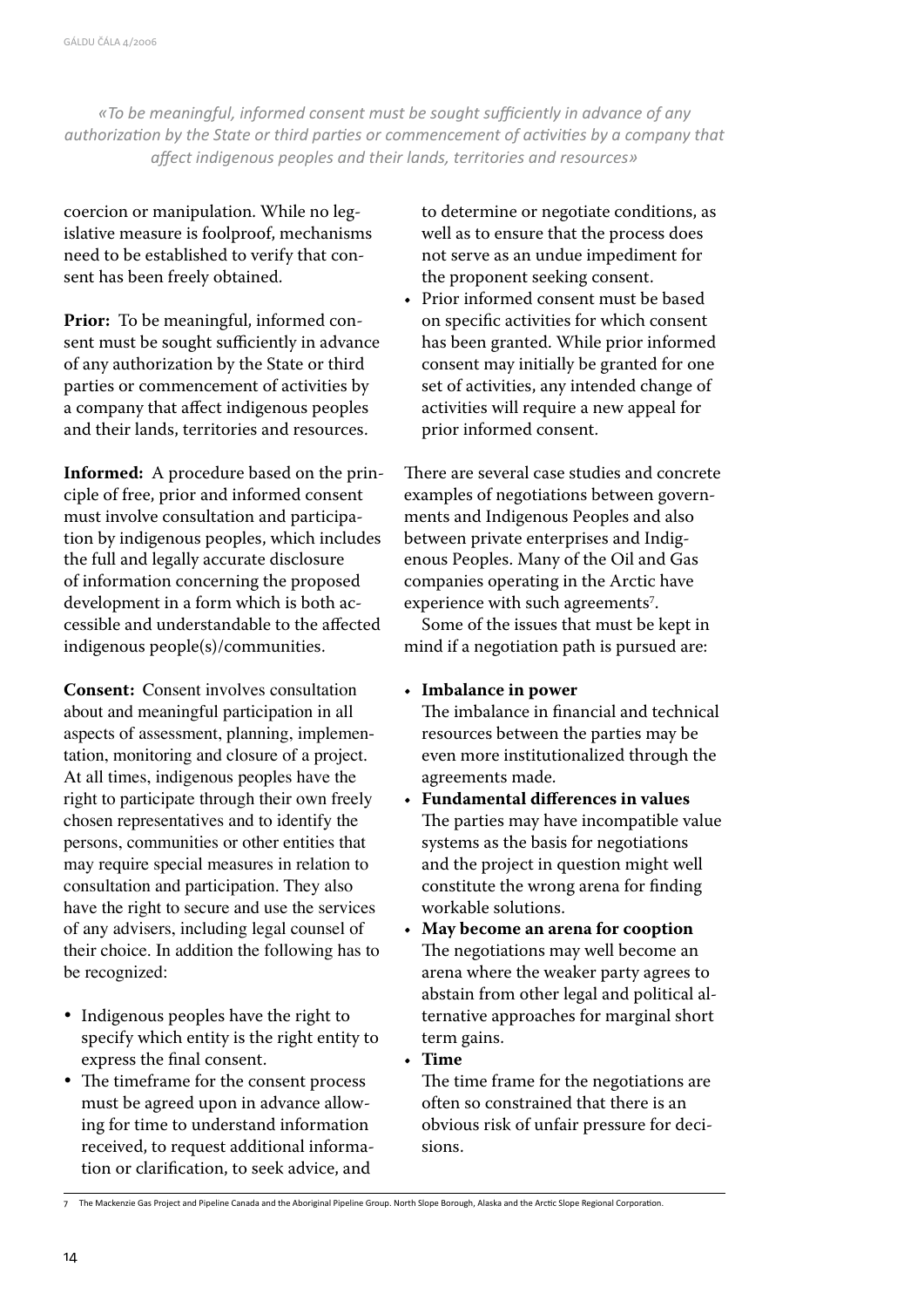Bearing these shortcomings in mind, negotiations as a mutual platform for addressing project related issues, minimizing negative adverse effects and maximizing benefits and long term ability for Indigenous Peoples, is still the preferable procedure. In addition it is also a fundamental platform for complying with international law on peoples' right to self determination.

#### **Corporate Social Responsibility – some examples and challenges**

Corporate Social Responsibility (CSR) is a concept that is more and more accepted as a way of addressing the corporate world's responsibility for its actions in a number of fields. Under the concept lie environmental issues, workers' rights, universal human rights and also indigenous peoples' rights.

The driving forces behind the development of CSR are globalization, international law in general and ILO's tripartite conventions in particular, NGOs in general (with the environmental movement as the most prominent) and the indigenous peoples' movement in particular. Add to these more democratic elements transparency and consequently greater accountability, consumer power and the financially damaging effects of a negative corporate image that a lot of multinationals have experienced. Also financial actors play an important role, such as the World Bank, private banks, investment funds and international stock indexes. In short, there is a big incentive for corporations to develop a credible and substantial CSR policy.

CSR is the corporate parallel to an international regulatory and monitoring system developed within the private sector to develop worldwide standards resembling what in the public sector is known as international law. The corporations are only legally obligated in respect of the law of the individual countries they operate in and their activities do not necessarily follow the same standards in each and every country. Consequently, they may have different ways of dealing with environmental, labour and human rights standards within the same company, depending on the country they are operating in.

On the other hand, companies and corporations do not live completely detached from the rest of the world. Many of them, including the companies belonging to the extractive industries, rely heavily on a strong relationship with public national and international bodies for their operations, including financial support and services. They often serve customers with increasing demands with regard to the way products have been produced, not only the products themselves.

### **Some private sector examples of CSR policy**

To give a picture of the CSR policies influencing the Oil and Gas industry, it is not sufficient to describe only the Oil and Gas companies' own policy. There is a very strong interrelationship between different categories of private sector actors that play different but linked roles in Oil and Gas projects. In the examples below you will find three different categories: Industrial Operators, Stock Index Company and Investment Fund.

#### **Shell**

Shell does not have a very visible and explicit public policy on indigenous peoples' rights. Despite that, the company has a very comprehensive system for addressing Human Rights and Community interaction, which would both address concerns listed above:

*• The Human Rights Compliance Assessment Tool*

The Human Rights Compliance Assessment Tool (HRCA), which has been field tested by Shell in South Africa and in Oman, assesses the compliance of a company in regard to human rights on the basis of some 1,000 indicators that were developed from more than 80 major human rights treaties and conventions including the Universal Declaration of Human Rights. These indicators are updated regularly to reflect changes in international human rights law.

*• Interacting with communities* Society has become very conscious of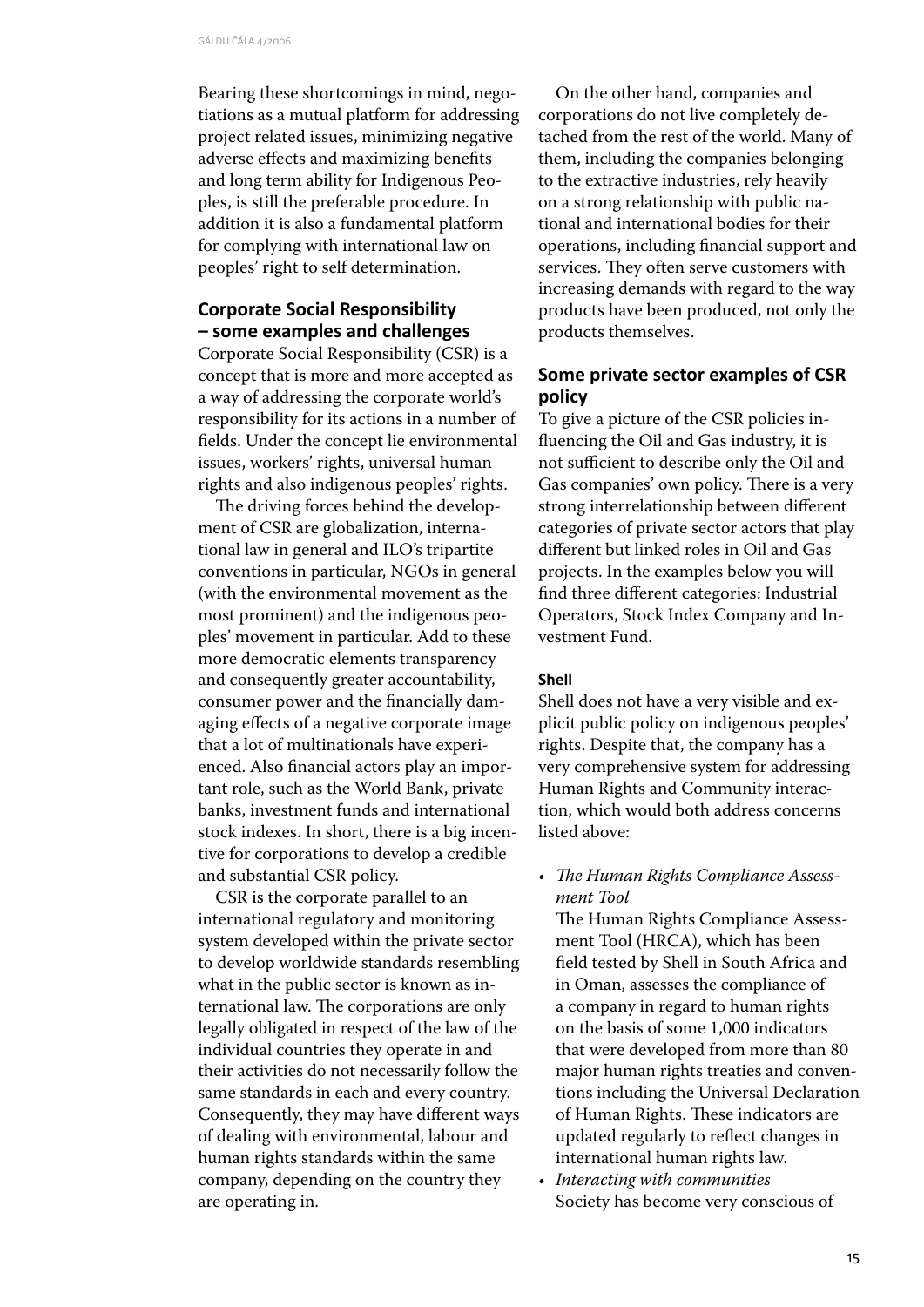

#### Rights of indigenous peoples

One target we set for 2003 in the 2002 sustainability report was to develop guidelines on the rights of indigenous peoples affected by our operations. These have now been produced, and aim to clarify how we will deal with issues relating to such peoples. They accord with the underlying principles in convention 169 on indigenous and tribal peoples adopted by the International Labour Organisation in 1989.

In our guidelines, we acknowledge that self-identification as an indigenous people is the fundamental criterion for determining which population groups are covered. Furthermore, we will respect the importance of social, cultural, religious and spiritual values and practices to the indigenous peoples affected by our operations. Similarly, we undertake that our activities will respect their special relationship with lands and territories, and particularly the collective aspects of that relationship.

Our Venezuelan subsidiary has been actively involved in a three-way dialogue between the oil industry, the Ministry of Energy and Mines, and Conive, the national organisation for indigenous peoples.

We took part in a three-day working session in October 2003 which aimed to increase knowledge of the new Venezuelan legislation on indigenous peoples. During 2004, we will be participating in two similar sessions on the legal framework for the hydrocarbon sector and on public consultation processes respectively.

An impact assessment we initiated in 2003 will look more closely at social, economic, political and cultural factors relating to the Plataforma Deltana project. This is located in a region which scores low for socio-economic development indicators and is also the home of the Warao Indians.

46 STATOIL 2003 SUSTAINABLE DEVELOPMENT

the impact of business on the environment and communities. Shell works with local residents, NGOs and governments to understand concerns, mitigate negative effects and maximize its contributions to the communities in which it operates.

#### **British Gas**

BG has a clear and visible CSR policy relating to indigenous peoples and highlights especially BG's intention to implement ILO Convention No. 169:

- BG respects the human rights of individuals affected by our operations
- As a resource company, we may find ourselves operating in territories where indigenous peoples live
- Currently we have very few operations in areas occupied by indigenous peoples
- We aim to apply the principles of ILO Convention No. 169 on Indigenous and Tribal Peoples wherever BG's operations may impact the human rights of indigenous peoples

#### **Statoil**

Statoil has no indigenous peoples' policy finalized at present. Statoil has nevertheless stated that it will develop a policy in compliance with ILO Convention No. 169 and it is temporarily listed on the FTSE 4Good index under the condition that an indigenous peoples' policy is developed.

It is interesting that the initiative to even develop a policy on indigenous peoples has not been taken by the company itself, even though Statoil has first hand experience of indigenous peoples' issues in Venezuela. The driving force behind the initiative seems to be the concern expressed by the FTSE index company with reference to its explicit criteria for the Global Resource Sector.

In presenting the issue of the rights of indigenous peoples, Statoil gives a brief description of its work on the issue, and illustrates it over half a page in its annual report for the year 2003, published in 2004:

It is noticeable how the choice of picture differs from the text, as the picture is of a Sámi man filling his snowscooter at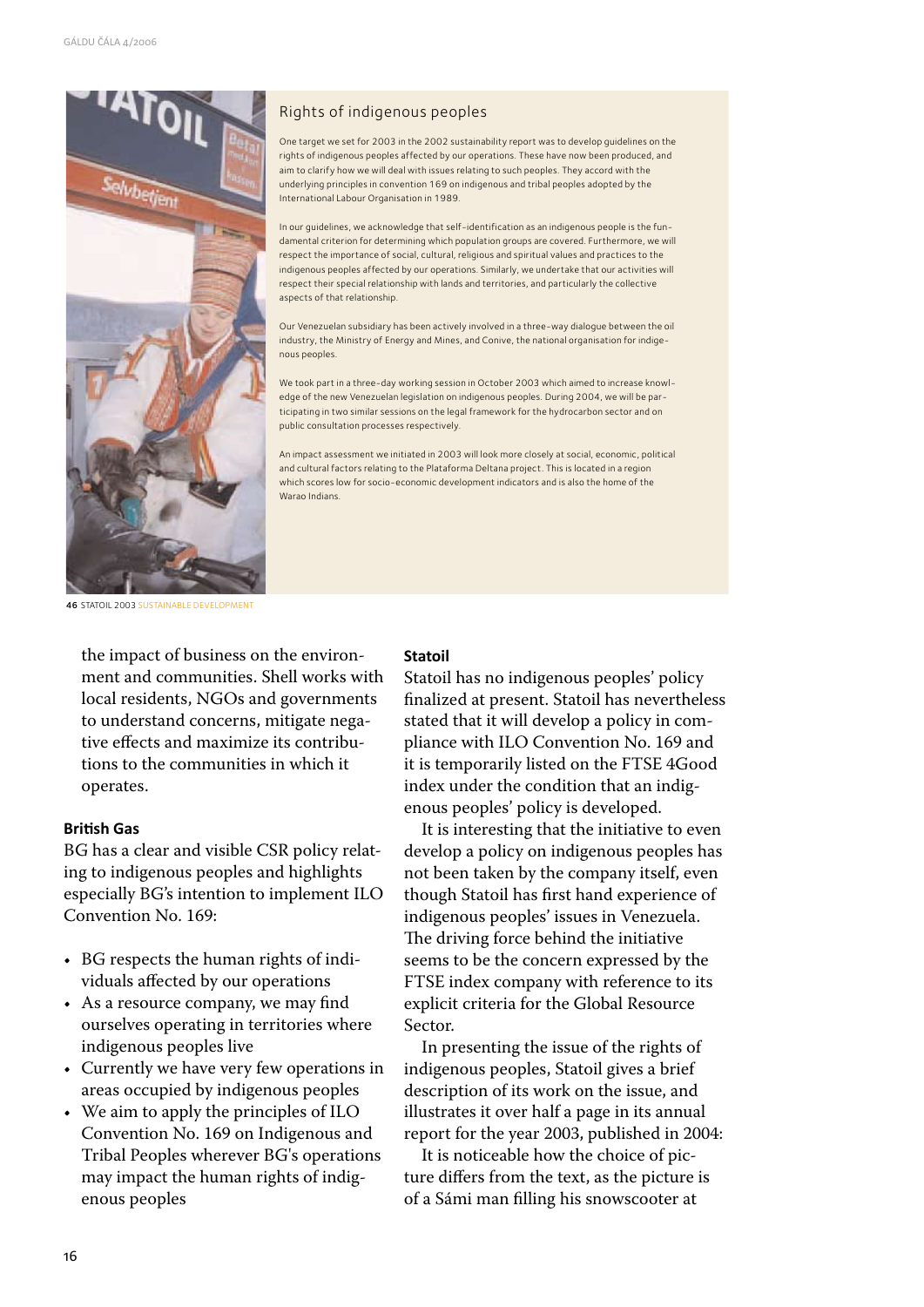the Statoil petrol station in Kautokeino, Norway, whereas the text describes the concrete project in the Plataforma Deltana Venezuela. Not only is it contradictory in its description of the issue, but the fact is that Statoil first initiated a formal dialogue with the Sámi Parliament in Norway in 2003-2004.

#### **Sibneft**

Sibneft has a publicly available CSR report for 2004 and also has an explicit overview of its policy on "Northern indigenous peoples", which states that:

- About 460 members of indigenous ethnic groups (99 families) live in Sibneft's main upstream operations area around the city of Noyabrsk. Sibneft's corporate policy is to sign economic agreements with each of these indigenous families. These agreements help us not only to provide financial and material support to these families, but also to get them involved in our activities.
- We hold regular meetings with the leaders of indigenous communities to discuss the social assistance program developed by Sibneft. Each year, we sponsor the Festival of Reindeer Herders to celebrate the arrival of spring - one of the most important events in the Nenets calendar.
- We help to maintain a school in the town of Muravlenko dedicated to teaching indigenous children, and we pay for university education for members of indigenous communities. For many years, Noyabrskneftegas also supported a school in the regional capital of Salekhard dedicated to promoting the art and music of indigenous peoples.
- The Nenets and the Khanty, who reside in colder climates, are renowned for their sense of direction and often work as inspectors, using snowmobiles to examine pipelines and check for damage. For this purpose, Sibneft bought 80 Buran snowmobiles for Nenets and Khanty communities, who can now

monitor and preserve the environment in their traditional lands.

• Sibneft-Noyabrskneftegas allocates tens of millions of roubles to pay for foodstuffs, fuel, clothing, transport, building materials, medical care, tuition for schools and higher education, and for other efforts aimed at protecting indigenous lifestyles.

#### **FTSE 4Good**

The well known FTSE index company has developed its 4Good index as a tool to assist investors and funds to invest in socially responsible companies. The Oil and Gas industry is identified as part of the global resource sector which in turn is defined as the Oil and Gas sector and the mining industry.

The criteria for being listed on the 4Good index as a global resource company include the following:

#### *Public Policy*

- The company has published policies covering human rights issues that are clearly communicated globally (in local languages where appropriate).
- The strategic responsibility for the human rights policy/ies rests with one or more Board members or senior managers who report directly to the CEO Board Responsibility.

#### *ILO Core Labour Standards Or UN Global Compact / SA8000 / OECD Guidelines*

• A statement of commitment to respect all the ILO core labour standards globally. The core conventions relate to: equal opportunities, freedom of association/ collective bargaining, forced labour and child labour. Alternatively signatories to the UN Global Compact or SA8000, or whose policy states support for the OECD Guidelines for Multi-national Enterprises are considered to meet this requirement.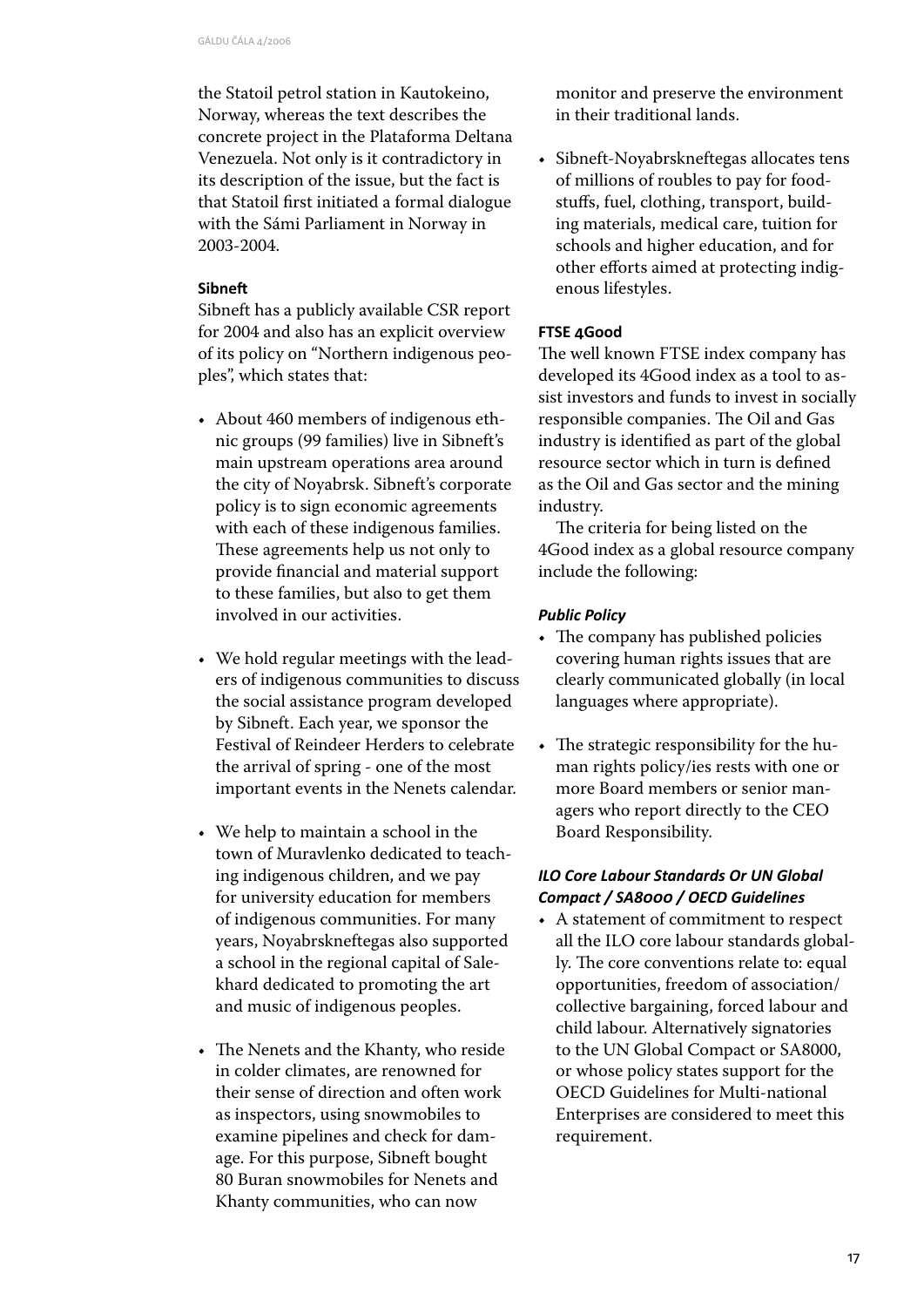#### *UDHR*

• A clear statement of support for the Universal Declaration of Human Rights

#### *Guidelines on armed security guards*

• Guidelines governing the use of armed security guards based on UN Basic Principles on the Use of Force and Firearms by Law Enforcement Officials or the Code of Conduct for Law Enforcement Officials. Alternatively signatories to the Voluntary Principles on Security and Human Rights meet this requirement

#### *Indigenous people*

• A stated commitment to respecting indigenous peoples' rights.

#### **Calvert**

Calvert, the Washington based investment company, manages a series of social investment funds where the criteria concerning indigenous peoples are stated like this:

#### **Indigenous Peoples' Rights**

We are concerned about the security and survival of indigenous peoples around the world. Companies operating on or directly affecting impacting the land of indigenous peoples should support appropriate economic development that respects indigenous territories, cultures, environment, and livelihoods. We will not invest in companies that have a pattern and practice of violating the rights of indigenous peoples.

Calvert seeks to invest in companies that:

- Respect the land, sovereignty, natural resource rights, traditional homelands, cultural heritage, and ceremonial and sacred sites of indigenous peoples.
- Adopt and implement guidelines that include dealing with indigenous peoples. These guidelines may encompass, among others, respecting the human rights and self-determination of indigenous peoples and securing prior informed consent in any transactions, including the acquisition and use of indigenous peoples' property, including intellectual property.
- Support positive portrayals of indigenous peoples, including American

Indians and other indigenous or ethnic peoples, and their religious and cultural heritage.

#### **From policies to practice**

The obvious challenge for a meaningful CSR policy developed according to international standards on the rights of indigenous people is how it is translated into the various projects affecting those rights.

The usual approach for indigenous peoples defending their rights is to:

- 1. Establish a dialogue with the government, referring to whatever national legislation may exist, and engage in a process to influence the public decisionmaking related to the project.
- 2. If a national legal framework exists in support of their rights, the courts might be used to clarify any legal implications of the project if the dialogue with the government fails.
- 3. If the national legislation fails to protect their rights, indigenous peoples can bring the issue to the international level depending on the nature of the case in question, and the exhaustion of the options within the national court system. This is also depending on the obligations the country has signed up to in terms of treaty instruments and so on.

The process described above is usually a very long process (10 to 15 years), and there is no guarantee that the project in question is halted throughout this process. The Corporation has its responsibilities towards its shareholders and is often in close dialogue with the government, and will probably utilize the fact that the court has directly or indirectly ruled in its favour in order to continue the development.

Utilizing this procedure can be regarded as a good strategy because for many indigenous peoples it is a known route, and success on any of the 3 levels will, if the rule of law is obeyed by the parties involved, give immediate results in support of their cause. It can contribute to clarification of the overall rights of the people concerned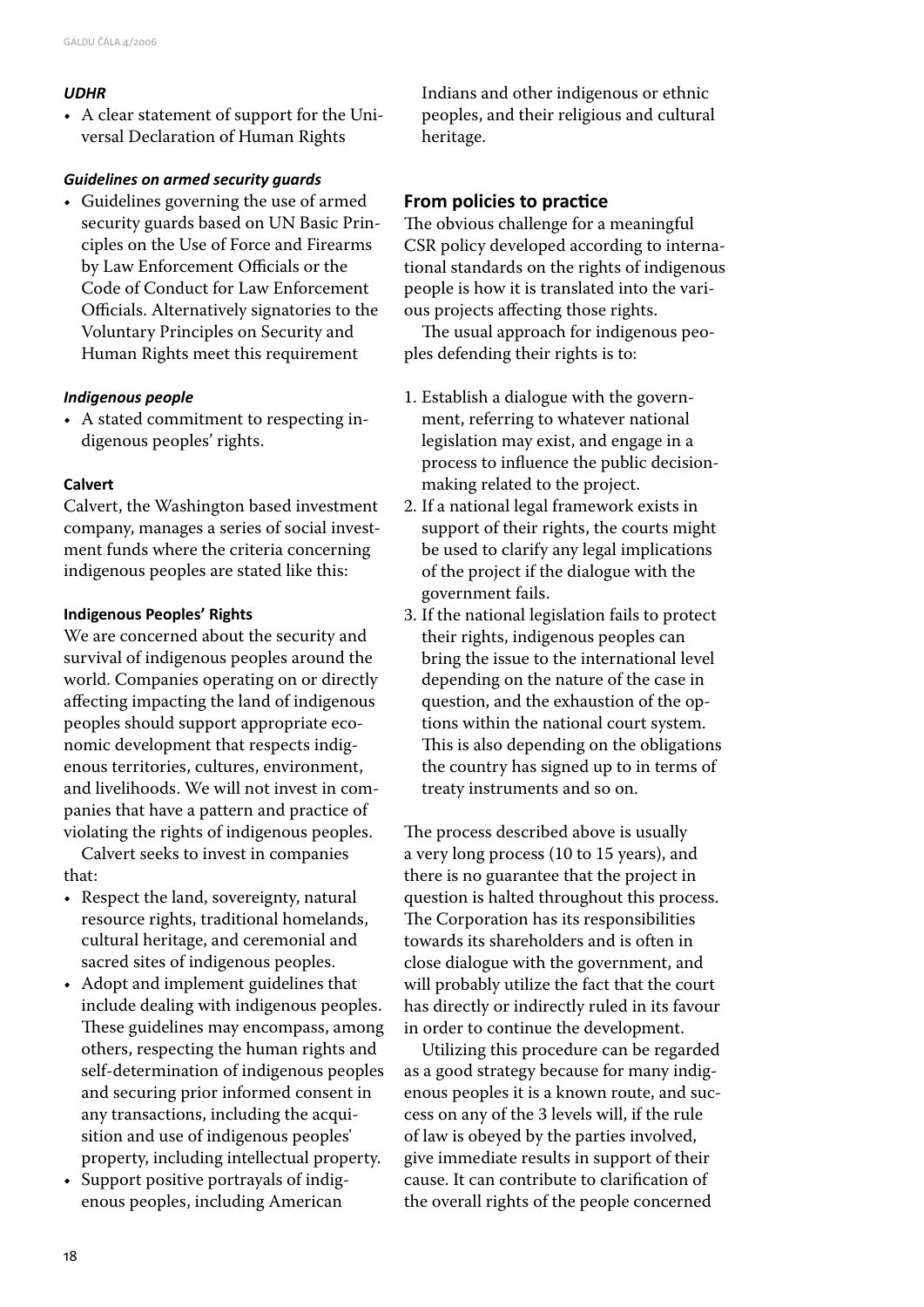and have judicial consequences for future projects and cases.

An alternative is to engage in a similar process directly with the Corporation in question. A similar 3-stage process, simplified, will look like this:

- 1. Establish a dialogue with the Corporation in question expressing the view of the indigenous people affected, and engage in a process to influence the project's planning and governance.
- 2. If a policy on Corporate Social Responsibility exists it should be possible to develop a common understanding on the interpretation of such a policy and build that understanding on whatever rights the indigenous people have.
- 3. If the steps fail, there is the option of bringing the case to whatever standards the Corporation have signed up to with a 3rd party index and monitoring company and initiating a review to test the compliance with potential criteria that the company may have.

The two approaches are not mutually exclusive and can of course be run in parallel.

One can easily compare the evolving structures and systems of various social indexes, investment funds, financial institutions and certification companies with the systems established by governments through national and international law.

A schematic comparison of the two systems could be described as follows: In principle, these structures operate and work in very similar ways, and are to a large extent also interlinked. The governmental system and legislative structures are influenced by industrial activity that demands regulation in some way or another. That might be the development of environmental standards or various tax schemes designed to address the social and environmental consequences of industrial activities in national and international law.

Similarly, these standards flow back into the corporate system by virtue of the fact that index companies and other standard setting companies base their criteria to a large extent on international law and intergovernmental treaties and standards.

Consequently an Indigenous People that has strong support for its rights in the intergovernmental system will have a strong case also in the corporate system described.

### **CSR – How to complain?**

A major difficulty in holding Corporations accountable for their actions in relation to their CSR policy is to identify a way to complain. Companies and Corporations may operate in accordance with the national legal framework in question, but at the same time violate their own CSR policy. For the affected parties it might be extremely difficult to address that kind of policy violation. The role of the various index and certification companies and social investment companies becomes imperative in such processes. Then again these monitoring companies are not always very

|                          | <b>Governmental system</b>                                                                  | <b>Corporate system</b>                                                                                                                                               |
|--------------------------|---------------------------------------------------------------------------------------------|-----------------------------------------------------------------------------------------------------------------------------------------------------------------------|
| National/Corporate level | National legislation, court<br>system and policies, and vari-<br>ous models for governance. | Corporate policies,<br>governing system and self-<br>monitoring.                                                                                                      |
| International level      | Intergovernmental bodies<br>and treaty systems.                                             | Index and certification<br>companies, financial in-<br>stitutions and investment<br>funds. Sector organizations<br>with voluntary standardiza-<br>tion rules/systems. |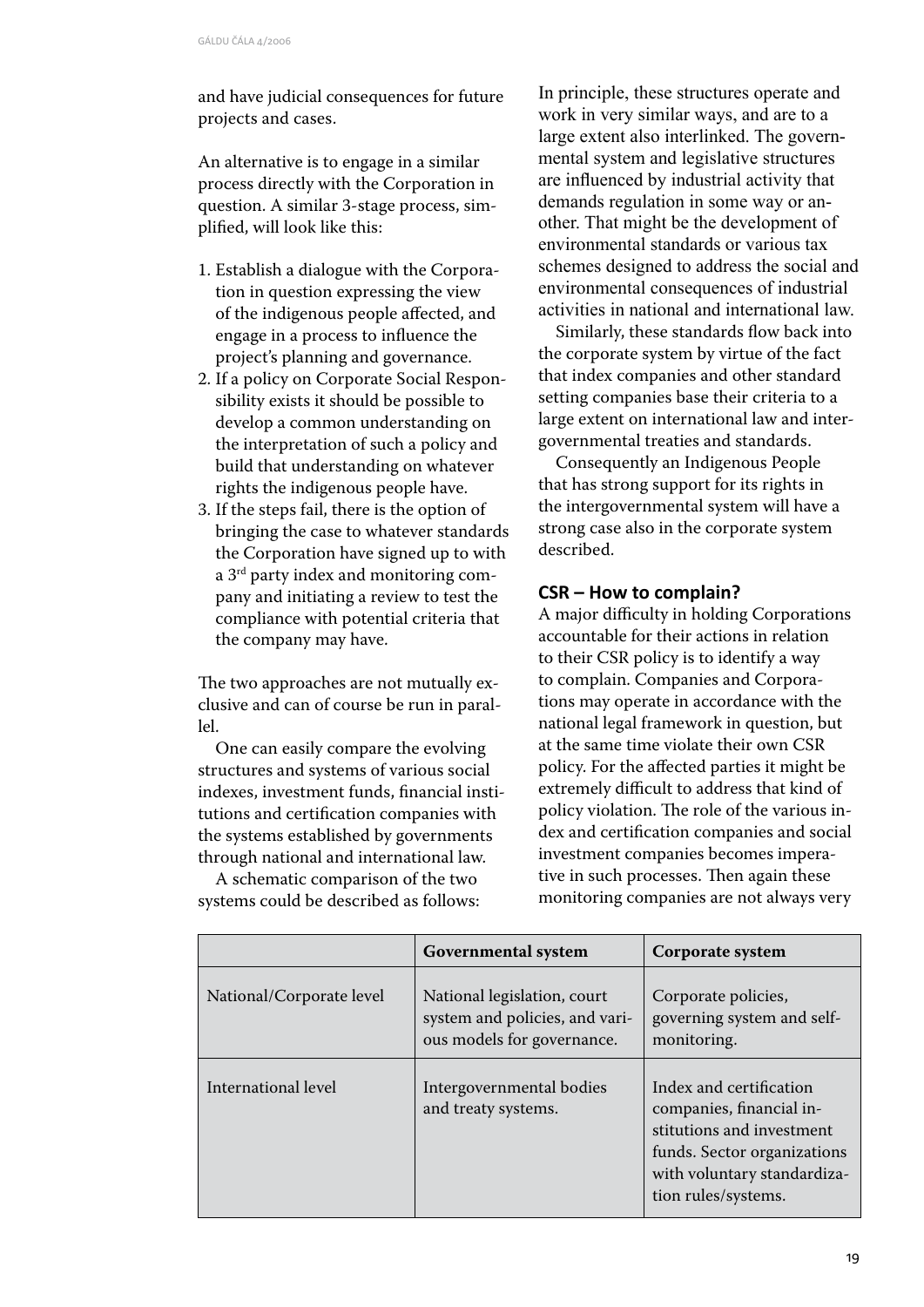precise in their criteria and do not usually have a very well defined complaint procedure.

A recent example of this is the issue raised by the Saami Council relating to logging activities in northern Finland vis-à-vis Stora Enso, a multinational logging company. The issue is not related to Oil and Gas activities, but nevertheless shows the challenges related to raising human rights issues with large multinational corporations.

#### **Stora Enso logging in northern Finland – A CSR complaint**

Over some years the multinational logging company Stora Enso has been buying timber from old forests in the Inari district of upper Lapland in Finland. This area is in core Sámi areas and the logging itself has been disputed by various affected Sámi communities. The traditional reindeer herding of Sámi in the area is heavily affected by the clear-cutting of old forests resulting in loss of grazing land for the herds.

The logging operations are managed by Metsähallitus, the Finnish state owned forestry company which manages the socalled state owned forests in Finland. The Sámi reindeer herders have consistently objected to the extent and intensity of the logging in the area over years and have also managed to get support from international bodies, such as the Human Rights Committee, in criticizing Finland for its forest management in Sámi areas.

During late 2004 and throughout 2005, Greenpeace and affected parts of the Sámi community ran an environmental campaign against the logging in the Inari area. The campaign was primarily targeted against the environmental damage caused by clear-cutting the slow growing old forest in the Inari area and its devastating effect on reindeer pastures.

In late August 2005, the Sámi Council at its Executive Board meeting made a visit to the area and decided to address the Human Rights aspects of the logging especially related to the commitments made by the

main buyer of the products from the area, Stora Enso. The Sámi Council had identified two areas in Stora Enso's CSR and certification policy that were relevant to their activities on Indigenous Peoples' land.

#### *1. Certification*

The logging industry has come under a lot of pressure in the past decades for its activities. The NGO community, both environmental groups and Human Rights groups, have pushed the development of various sustainable certification schemes that are designed to give both the industry and consumers some assurance that the products are produced in an environmentally friendly way that also respect the fundamental rights of workers and stakeholders.

In a letter to Stora Enso dated 30 August 2005, the Sámi Council raised the question of the lack of consistency in Stora Enso's certification policy:

**Firstly, we would like to understand** the rationale behind the inconsistency in certification policy in your company. In most of Stora Enso's European sites your company has chosen to certify the operation in accordance with the Forest Stewardship Council's certification scheme, **except** for your operations in Finland. One of the requirements of the FSC Principles & Criteria is related to **Indigenous Peoples' Rights**. In its introduction it states clearly that:

*The legal and customary rights of indigenous peoples to own, use and manage their lands, territories, and resources shall be recognized and respected.*

Consequently, in the Inari operations, Stora Enso would most likely **not** acquire a FSC certification, as the Sami people's customary and legal rights in Finland are not recognized and respected. This suggests that Stora Enso in its corporate policy on certification chooses to certify some sites and areas in some countries and not across the corporate operations.

<sup>8</sup> Letter to Stora Enso from Sámi Council dated 30 August 2005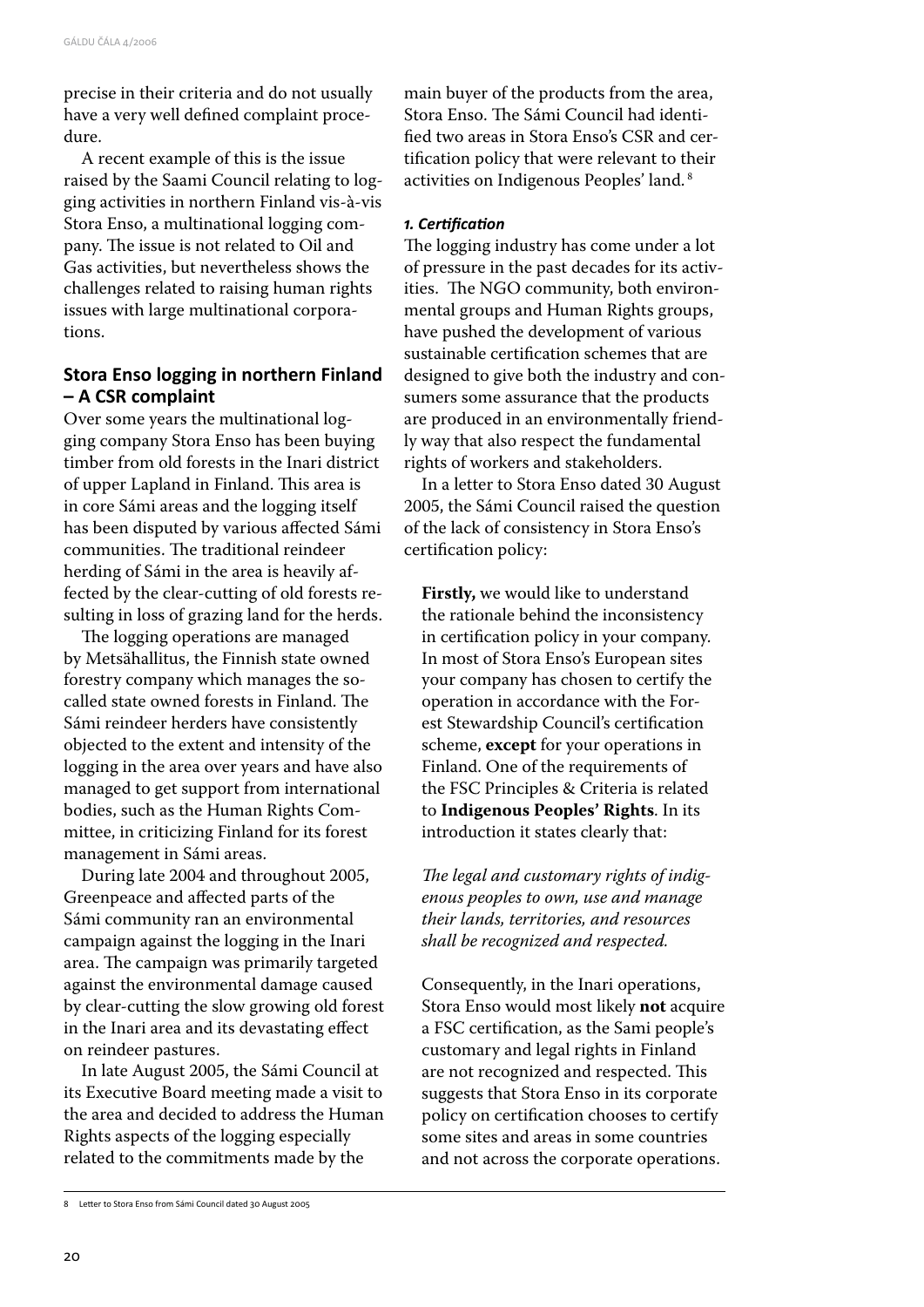This seems an inconsistent policy governed by convenience, and not a result of a corporate commitment to keep in line with international recognized standards.

#### *2. Commitments related to listing on sustainability indexes*

Like many other large corporations, Stora Enso has seen the merit in getting listed on various sustainability indices as a sign of recognition of its CSR policy. In its initial communication with the company, the Sámi Council raised the following points:

 **"Secondly,** the Sami Council would like to ask Stora Enso how, in your view, the operations in Inari are in compliance with the commitment your company has made when acquiring listing on the following index listings:

*FTSE 4 Good Index.*

•Requires the company to respect the Universal Declaration on Human Rights

*The Nordic Sustainability Index*

- • Requires the company to respect the Universal Declaration on Human Rights
- • Requires the company to respect the UN Convention on the Rights of the Child
- • Good Stakeholder relations including relations with local communities

*Ethibel Investment Register and Ethibel Pioneer Sustainability Index*

- Degree to which a company has a formal policy on human rights and the scope and quality of the principles
- Degree to which a company distinguishes itself (in a positive or negative sense) in the field of respect for human rights
- • Degree to which a company makes efforts to avoid violations of international conventions on human and labour rights by its suppliers and subcontractors

*Dow Jones Sustainability Indexes* • Strong focus on Stakeholder relations" Based on these two issues, the Sámi Council referred to the Human Rights commitments made by Stora Enso and pointed out that its involvement in logging in the Inari district was contributing to the violation of the rights of the Sámi people.

In its response to the Sámi Council, Stora Enso basically diverted the issue to the Finnish government and claimed that Stora Enso had no authority in addressing the land ownership dispute between the Sámi and the Finnish national state.

The Sámi Council then replied to Stora  $\mathsf{Enso}^{\mathsf{10}}$  that regardless of the land ownership question, and supported by previous rulings in the UN Human Rights Committee, the logging still constituted a threat to the fundamental rights of the Sámi people.

Stora Enso did not reply to the 16 September letter from the Sámi Council. Consequently, the Sámi Council then initiated communication with the various sustainability indexes that listed Stora Enso.

Almost in parallel (in October/November 2005) with the above mentioned dialogue between Stora Enso and the Sámi Council, a group of Sámi reindeer herders took the logging issue to court to have the logging activities halted, claiming that their rights had been violated. The reindeer herders won in the district court, but bail in the amount of 1 million  $\epsilon$  was set on the part of the forestry company to stop the logging pending a second ruling in a higher court. It was impossible to raise this amount, so the reindeer herders sent a complaint to the Human Rights Committee asking for an emergency ruling as the de-facto domestic legal options had been exhausted. About a week later, on 14 November 2005, the HRC asked the Finnish government to stop all logging in the disputed area until the complaint had been finally examined by the Committee.

On the basis of no response from Stora Enso and the recent HRC ruling on the logging in the area, the Sámi Council communicated these facts to the various index companies such as FTSE, SAM-Group (Partner in managing the Dow

<sup>9</sup> Stora Enso's letter to the Sámi Council dated 6 September 2005.

<sup>10</sup> The Sámi Council's letter to Stora Enso dated 16 September 2005.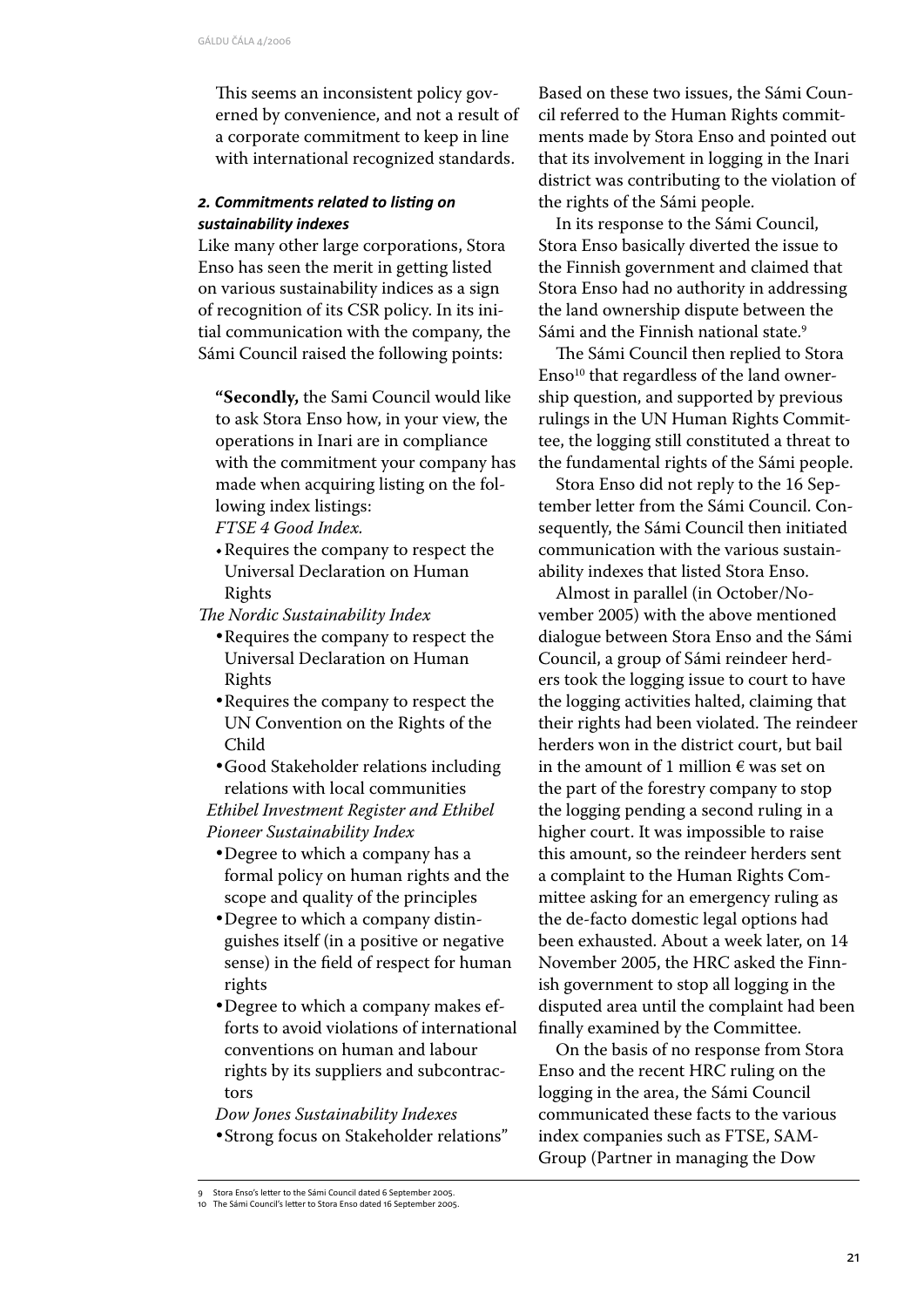Jones Sustainability Indexes) and Ethibel. The various index companies have different approaches to monitoring the social performance of the companies on their lists. None of them has a visible description of potential complaint procedures or even a policy on whether they accept any communication from 3rd party representatives. After identifying the companies, the Sámi Council submitted their dialogue with Stora Enso to the index companies just hoping to establish a dialogue with them. All the index companies replied, and there was obviously a relatively strong interest in receiving more information on the activities.

The strongest element in the line of argument for questioning Stora Enso's compliance with the various criteria seemed to be the fact that the Human Rights Committee had actually ordered a halt to the logging activity. As of March 2006, the index companies are now awaiting the result of the Human Rights Committee's ruling in the logging case, and the following actions taken by Stora Enso. The consensus view among the index companies seems to be that if Stora Enso fails to comply with the upcoming ruling of the Human Rights Committee, it will immediately be downgraded from the listing as a socially responsible company.

Although the Stora Enso case in the Sámi area is related to a logging company and not an Oil and Gas company, the mechanisms related to social indexes and monitoring Socially Responsible performance apply. As demonstrated in this case, the link between international Human Rights law and the monitoring of socially responsible companies is very tight. On the one hand the criteria often refer to international law, and consequently company policies also reflect universal international standards. The biggest problem seems to be that there is no apparent coordinated

way in which civil society is involved in the development of the corporate policies and business standards of the index companies. They claim to monitor socially responsible performance, but have not developed a way of handling complaints. It could be argued that unless there is increased involvement by civil society and increased transparency and visible concrete rules for handling complaints, the labelling and social responsibility monitoring of the index companies runs the risk of being just labels and glossy portrayals of private companies.

#### **Concluding remarks**

The Arctic Oil and Gas boom faces a multitude of challenges in dealing with Indigenous Peoples' issues. Most of the Arctic region has potential Oil and Gas reservoirs just waiting to be exploited. The paradox of facing new industrial challenges as the Arctic warms due to the effects of the products of the very same industries now entering the Arctic region is obvious and has not only global implications, but also very concrete local/regional effects.

The Indigenous Peoples of the Arctic are well organized and positioned to face the fact that yet another resource is being exploited and wealth being exported from the region with varying degrees of involvement from the historical residents of the Arctic. All the previously mentioned aspects of Oil and Gas activities can be addressed and potential violations of the rights of the Arctic Indigenous Peoples can be prevented.

All the players in this process have both an individual responsibility and a collective responsibility, and the Arctic is well positioned to establish new common codes of conduct and standards for industrial operations that go beyond the environmental risks and also take into account that the Arctic is a culturally diverse region and homeland to many Indigenous Peoples.

*«All the players in this process have both an individual responsibility and a collective responsibility and the Arctic is well positioned to establish new common codes of conduct and standards for industrial operations that go beyond the environmental risks and also take into account that the Arctic is a cultural diverse region and homeland to many Indigenous Peoples»*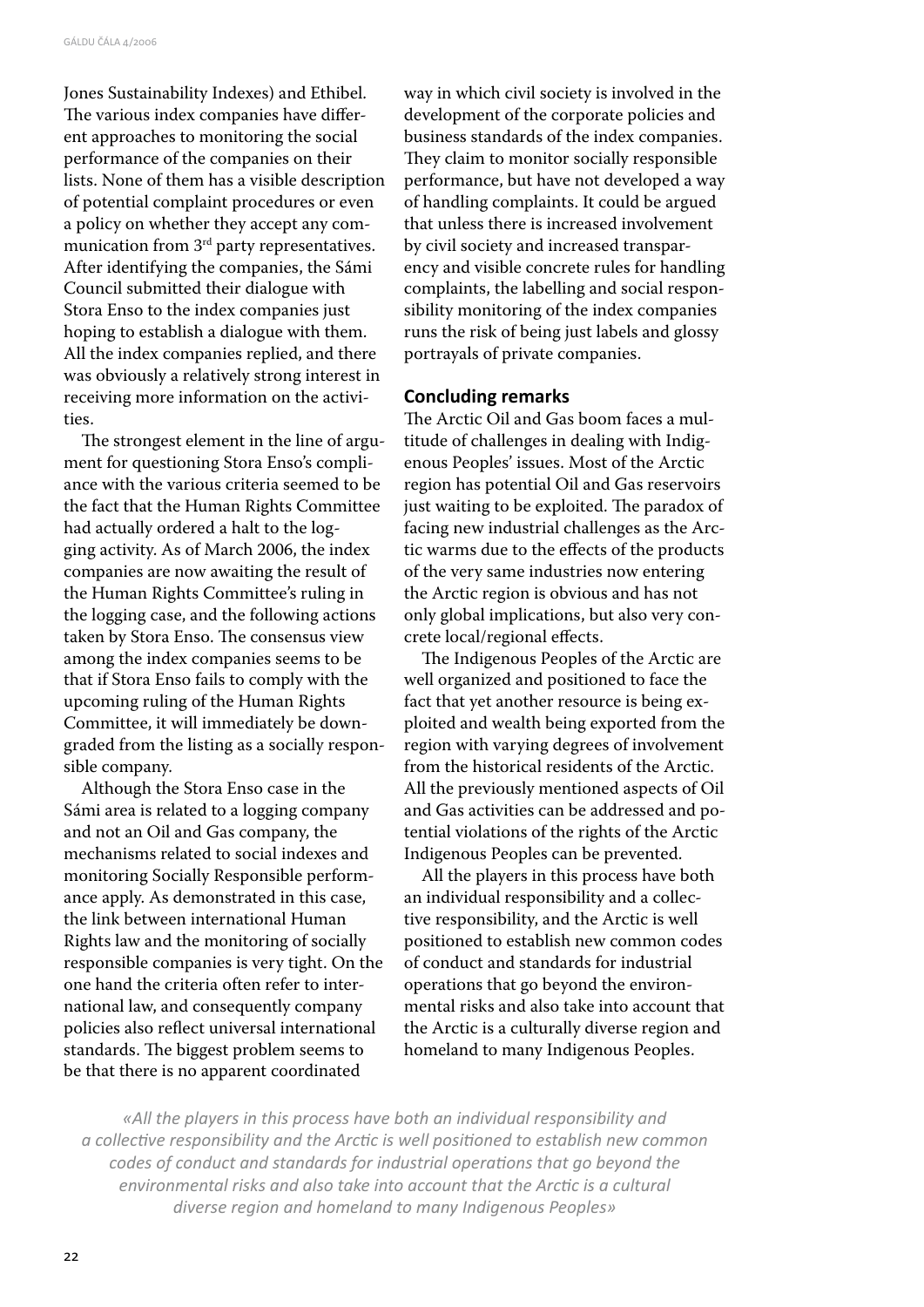#### **References – List of literature used**

- Arctic Human Development Report, 2004, Arctic Council, Stefanson Arctic Institute, Akureyri, Iceland.
- Bekefi, T., "Human Rights Policy Implementation in the Oil and Gas Sector – Translating Policy to Practice" Working Paper, IPIECA, www.ipieca.com.
- Colchester, M. and MacKay, F., 2004, "In Search of Middle Ground: Indigenous Peoples, Collective Representation and the Right to Free, Prior and Informed Consent", Forest Peoples Programme, UK.
- Commission on Human Rights, Sub-Commission on the Promotion and Protection of Human Rights, Working Group on Indigenous Populations, Twenty-second session 19-23 July 2004, E/CN.4/ Sub.2/AC.4/2004/4.
- Consultation on Human Rights and the Extractive Industry, 2005, Joint NGO Submission, ESCR-Net Corporate Accountability Working Group.
- Dams and Development A New Framework for Decision-Making, The Report of the World Commission on Dams, November 2000, Earthscan Publications Ltd.
- Downing, T., Moles, J., McIntosh, I. and Garcia-Downing, C., 2002, "Indigenous Peoples and Mining Encounters: Strategies and Tactics" Mining, Minerals and Sustainable Development No. 57. International Institute for Environment and Development and World Business Council for Sustainable Development.
- Durand, A. and Durham, B., 2003, "The Camisea Natural Gas Project: a Precedent for Corporate Behavior" http://www.stanford.edu/class/anthsci11sc/ paperale.htm.
- Edmunds, D. and Wollenberg, E., 2002, "Disadvantaged Groups in Multistakeholder Negotiations" CIFOR Programme Report.
- Habeck, J. O., Kasten, E. (ed.) 2002, "How to Turn a Reindeer Pasture into an Oil Well, and Vice Versa: Transfer of Land, Compensation and Reclamation in the Komi Republic", People and the Land. Pathways to Reform in Post-Soviet Siberia, Dietrich Reimer Verlag.
- Howitt, R. 2001, "Rethinking Resource Management: Justice, Sustainability and Indigenous Peoples", Routledge Press.
- Howitt, R., Connell, J., and Hirsch, P., (eds.) 1996, "Resources, Nations and Indigenous Peoples. Case Studies from Australasia, Melanesia and Southeast Asia".
- Howitt, R., 2002, "Worlds Turned Upside Down: Inclusionary Research in Australia", Intervention at the American Association of Geographers' meeting in Los Angeles, March 2002.
- Human Rights and the Oil and Gas Industry An IP-IECA Status Report, 2004, IPIECA's Social Respon-

sibility Working Group.

- ILO Convention Concerning Indigenous and Tribal Peoples (No. 169), 1989, International Labour Organisation, www.ilo.org.
- International Covenant on Civil and Political Rights, 1966, www.un.org.
- International Covenant on Economic, Social and Cultural Rights, 1966, www.un.org.
- Lane, M., Dale, A., and Taylor N. (editors), 2001, "Social assessment in natural resource management: Promise, potentiality, and practice" CSIRO Publishing, Australia. www.publish.csiro.au/.
- OECD Guidelines for Multinational Enterprises, www. oecd.org.
- OECD Principles of Corporate Governance, www. oecd.org.
- O'Faircheallaigh, C. 1999, "Making Social Impact Assessment Count : A Negotiation-Based Approach for Indigenous Peoples", Society & Natural Resources, 12 : 63
- Operational Policy on Indigenous Peoples, 2004, Inter-American Development Bank, Indigenous Peoples and Community Development Unit.
- Principles for Global Corporate Responsibility: Bench Marks for Measuring Business Performance, 2003, Third Edition, Steering Group of the Global Principles Network, www.bench-marks.org.
- Render, J. and Mahoney, L. (ed.), 2004, "Recipe for Dialogue Corporate Training for Building Relationships with Indigenous Communities", The Center for Victims of Torture – New Tactics in Human Rights Project, www.cvt.org and www.newtactics.org.
- Smith, G. & Feldman, D. 2004, "Company Codes of Conduct and International Standards: An Analytical Comparison, Part II of II: Oil and Gas / Mining", World Bank and International Finance Corporation.
- Social Impact Assessment International Principles, International Association for Impact Assessment, IAIA, Special Publication Series, May 2003.
- Tripartite Declaration of Principles Concerning Enterprises and Social Policy, www.ilo.org.
- United Nations Universal Declaration of Human Rights, 1948, www.un.org.
- UN Norms on the Responsibilities of Transnational Corporations and Other Business Enterprises with Regard to Human Rights, www.un.org.
- Warhurst, A., 2001, "Corporate Citizenship and Corporate Social Investment – Drivers of Tri-Sector Partnerships", JCC 1 Spring 2001 pp. 57-73, Greenleaf Publishing Ltd.
- Weitzner, V., 2002, "Cutting-Edge Policies on Indigenous Peoples and Mining: Key Lessons for the World Summit and Beyond", The North-South Institute, Ottawa, Canada.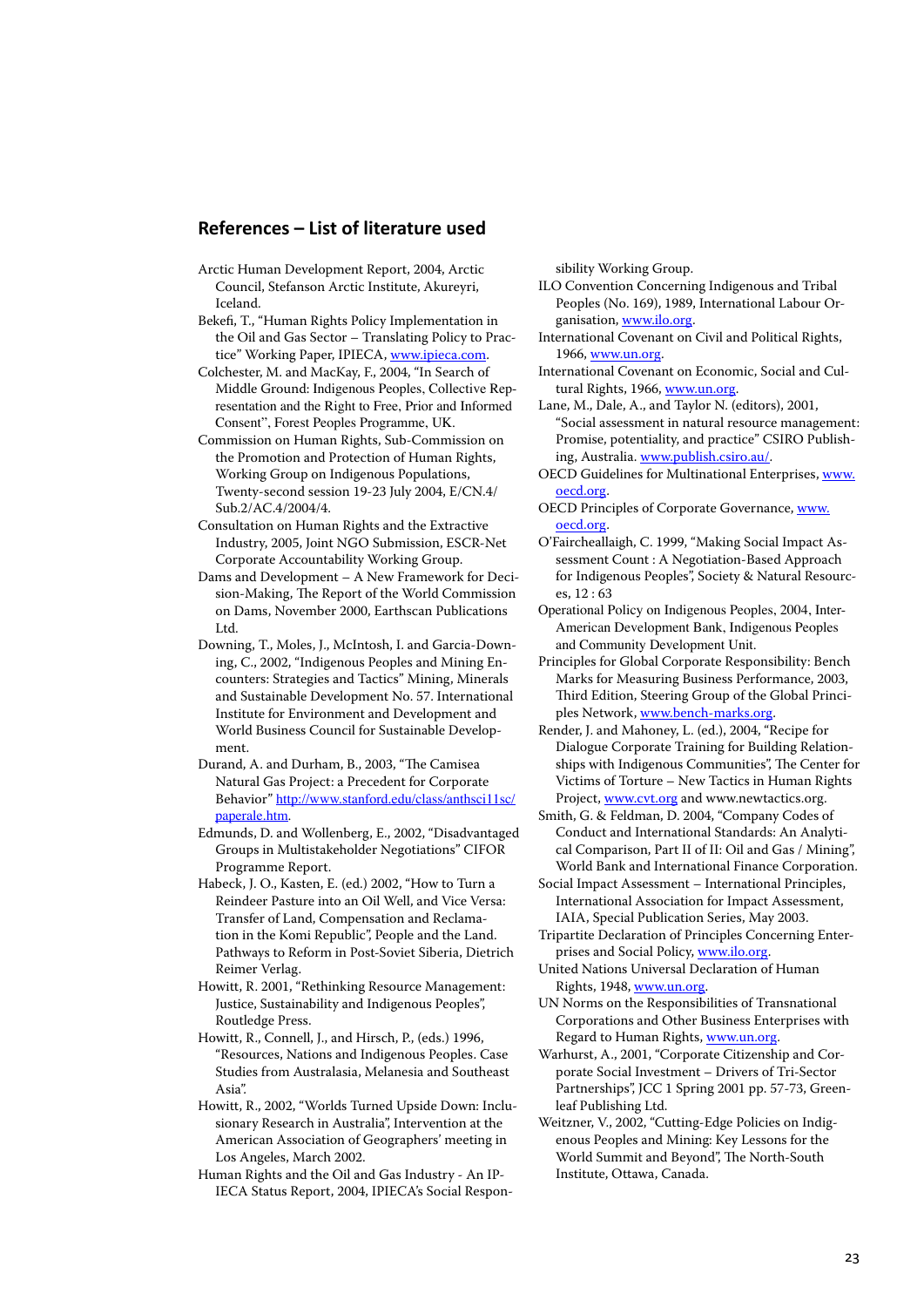# **Oil and gas operations in Indigenous peoples lands and territories in the Arctic: A Human rights perspective**

John B. Henriksen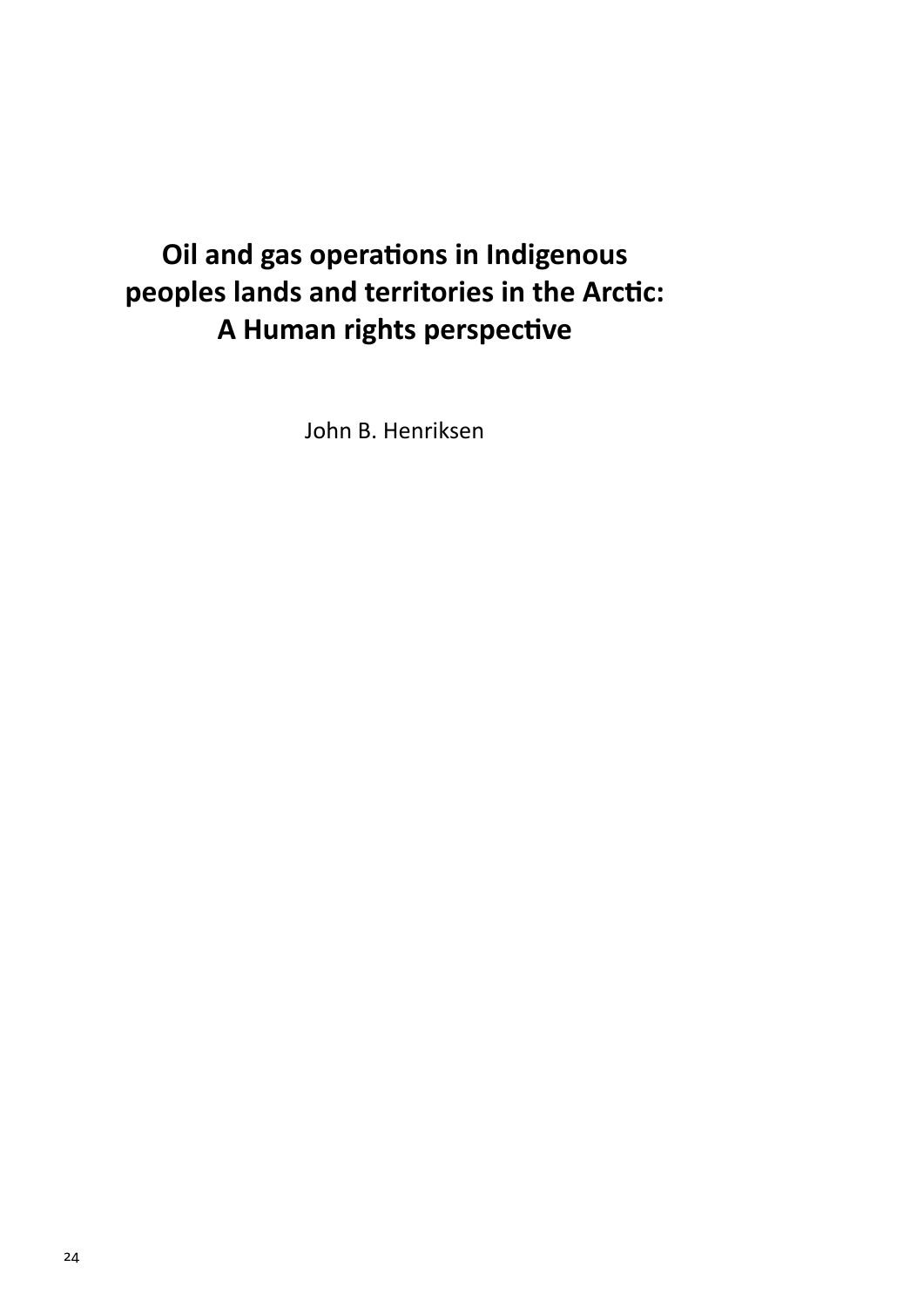# **I. Introduction**

The survival of indigenous peoples - as distinct peoples - depends on the sustainable utilization of their traditional lands and natural resources in a manner and mode appropriate to their specific circumstances.

Around the world there are disputes about ownership, utilization, management and conservation of traditional indigenous lands and resources. Such disputes are often caused by decisions to use traditional indigenous lands and resources for industrial purposes, including oil and gas exploration. This situation represents an enormous challenge, and in some cases threatens indigenous societies and their economies, cultures and ways of life.

Indigenous peoples' full and effective ownership of lands and resources is rarely recognized; a crucial issue contributing to this tension. This paper attempts to elaborate on the international human rights protection accorded to indigenous lands and resource rights with particular reference to oil and gas exploration.

#### **1. The Terms Indigenous Peoples and Peoples**

#### **1.1. "Indigenous Peoples"**

There is no generally agreed universal legal definition of the term 'indigenous peoples'. The United Nations uses a description formulated by an expert, the so-called Cobo definition, as a guiding principle when identifying indigenous peoples.1 This is also followed in the drafting of a United Nations Declaration on the Rights of Indigenous Peoples.2

The Special Rapporteur of the UN Sub-Commission for Human Rights, José Martinez Cobo, formulated a «working definition» while conducting research on discrimination against indigenous peoples:

*"Indigenous communities, peoples and nations are those which, having a historical continuity with pre-invasion and pre-colonial societies that developed on their territories, consider themselves distinct from other sectors of the societies now prevailing in those territories, or parts of them. They form at present nondominant sectors of society and are determined to preserve, develop and transmit to future generations their ancestral territories, and their ethnic identity, as the basis of their continued existence as peoples, in accordance with their own cultural patterns, social institutions and legal systems."3*

In his ground-breaking study, the first undertaken by the UN on the subject, and as yet unparalleled, the Special Rapporteur outlines a list of factors relevant to identifying indigenous peoples and linking it to their historical continuity. He believes that such a historical continuity may consist of the continuation, for an extended period reaching into the present, of one or more of the following factors: <sup>4</sup>

- (1) Occupation of ancestral lands, or at least of part of them;
- (2) Common ancestry with the original occupants of these lands;

<sup>1</sup> *Study of the Problem of Discrimination against Indigenous Populations*, by Sub-Commission Expert/Member Jose R. Martinez Cobo, UN document E/CN.4/Sub.2/1986/7 and Adds. 1-4. 2 UN Document: E/CN.4/Sub.2/1994/2

<sup>3</sup> José Martínez Cobo, Cobo 1986/7: Add.4, paragraph 379.

<sup>4</sup> Ibid, paragraph 380.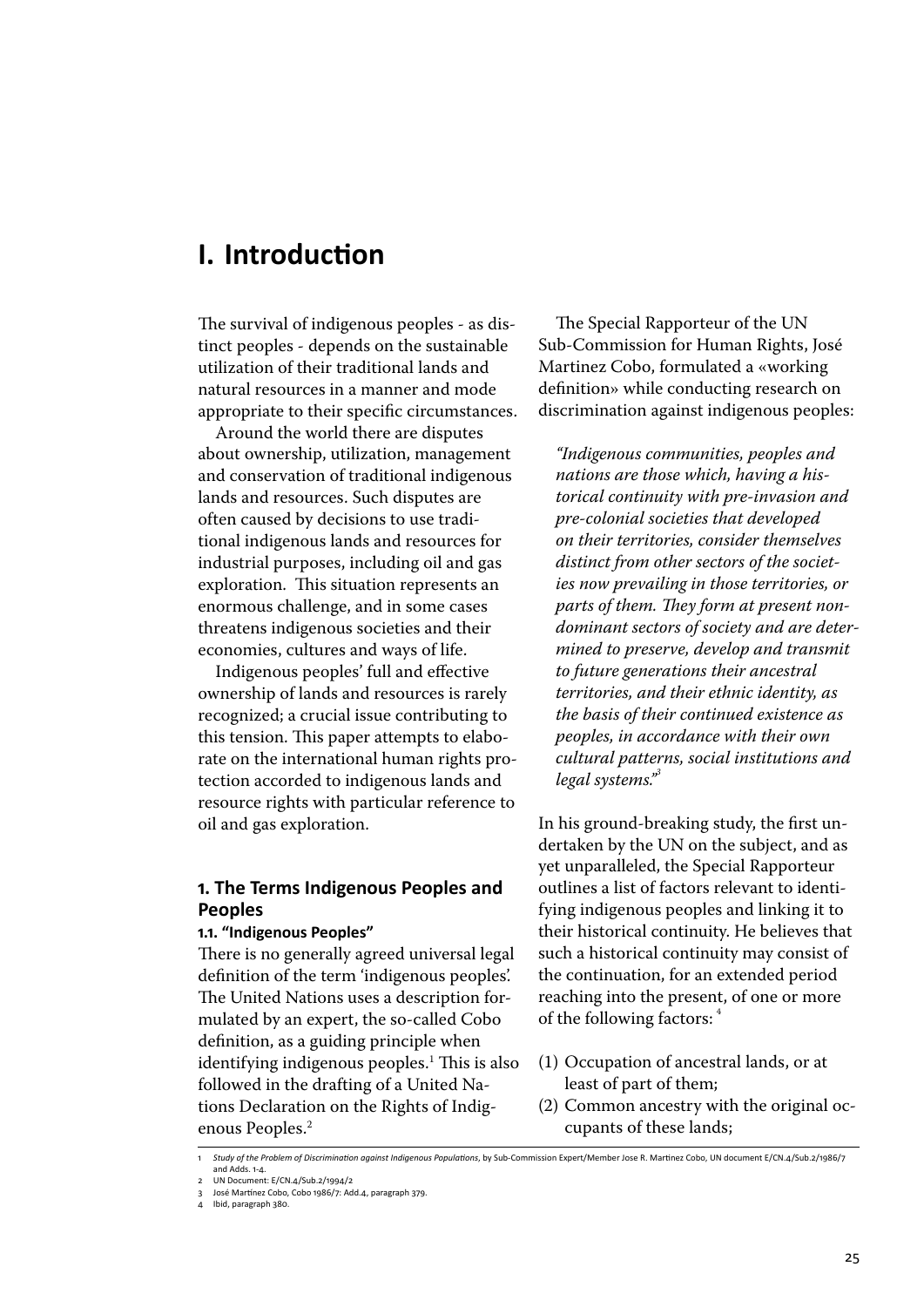- (3) Culture in general, or in specific manifestations;
- (4) Language;
- (5) Residence in certain parts of the country, or in certain regions of the world;
- (6) Other relevant factors.

Cobo also includes self-identification as indigenous as a fundamental element in his working definition. On an individual basis, an indigenous person is one who belongs to these indigenous peoples through self-identification as indigenous (group consciousness) and is recognized and accepted by the group as one of its members (acceptance by the group). This preserves for these communities the sovereign right and power to decide who belongs to them, without external interference.

The International Labour Organization's Convention No. 169 on Indigenous and Tribal Peoples (1989), contains a statement of coverage defining indigenous peoples and tribal peoples. Article 1 of the ILO Convention No. 169 defines the scope of application of the convention:

- *"1. This Convention applies to:*
- a) Tribal peoples in independent countries whose social, cultural and economic conditions distinguish them from other sections of the national community, and whose status is regulated wholly or partially by their own customs or traditions or by special law or regulations.
- b)Peoples in independent countries who are regarded as indigenous on account of their descent from the populations which inhabited the country, or a geographical region to which the country belongs, at the time of conquest or colonization or the establishment of present state boundaries and who, irrespective of their legal status, retain some or all of their own social, economic, cultural and political institutions.
- 2. Self-identification as indigenous or tribal shall be regarded as a fundamental criterion for determining the groups to which

the provisions of this Convention apply.

3. The use of the term 'peoples' in this Convention shall not be construed as having any implications as regards the rights which may attach to the term under international law."

The core elements that are important for the use of the term 'indigenous peoples' are (1) that there is another group than the indigenous people concerned which presently is the dominant group [power relationship] on traditional indigenous territories within an individual country or a geographical region/area; and (2) that the indigenous people concerned identifies itself as 'indigenous.'

Although the use of the term 'indigenous peoples' is a contentious concept in some regions of the world, e.g. Africa and Asia, in the Arctic region the identification of indigenous peoples is widely decided through indigenous self-identification and processes leading to State recognition of their indigenous identity.

#### **1.2. "Peoples"**

The concept of "peoples" is important in relation to the right to self-determination. Similar to the definition of indigenous peoples, there is no universal legal definition of the term 'peoples'. However, in practice, the United Nations widely uses the so-called Kirby definition for the identification of 'peoples':5

- "1.A group of individual human beings who enjoy some or all of the following common features:
- a) Common historical tradition;
- b) Racial or ethnic identity;
- c) Cultural homogeneity;
- d) Linguistic unity;
- e) Religious or ideological affinity;
- f) Territorial connection;
- g) Common economic life;
- *2. The group must be of a certain number which need not be large but which must*

Adopted at the UNESCO International Meeting of Experts on Further Study of the Concept of the Rights of Peoples, UNESCO HQ, Paris, November 27 – 30, 1989. The definition is named after Michael Kirby, the author of the definition.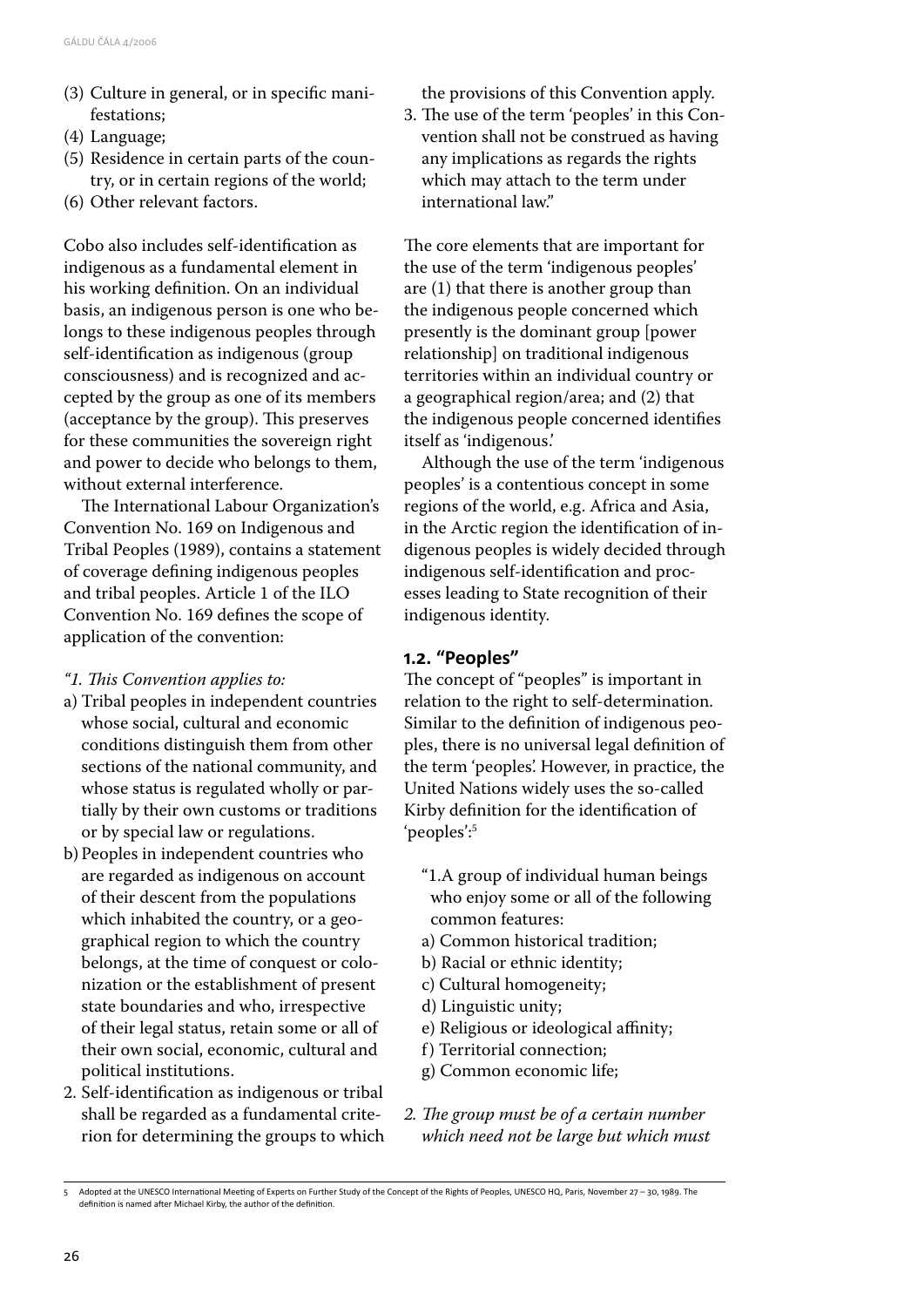*be more than a mere association of individuals within a State;*

- *3. The group as a whole must have the will to be identified as a people or the consciousness of being a people – allowing that group or some members of such groups, through sharing the foregoing characteristics, may not have that will or consciousness, and possibly,*
- *4. The group must have institutions or other means of expressing its common characteristics and will for identity."*

The main substantive difference between the definitions of "indigenous peoples" and "peoples" respectively is the power relationship element in the "indigenous peoples" criteria. In other words a group other than the indigenous peoples concerned is the dominant group within an individual country or a geographical region/area. The indigenous peoples concerned may be dominant in their traditional territory, but

*«The indigenous peoples concerned may be dominant in their traditional territory, but do exercise little influence or power, if any, in national politics, and in the State»*

exercise e little influence or power, if any, in national politics, and in the State.

The question whether indigenous peoples are to be regarded as 'peoples' with the right to self-determination under common Article 1 of the two International Human Rights Conventions of 1966 (the International Covenant on Civil and Political Rights 'ICCPR' and the International Covenant on Economic, Social and Cultural Rights 'ICESCR') is still disputed by some Arctic States, as it is by many other States. It has also emerged as the major issue in the current drafting process on a universal declaration on the rights of indigenous peoples.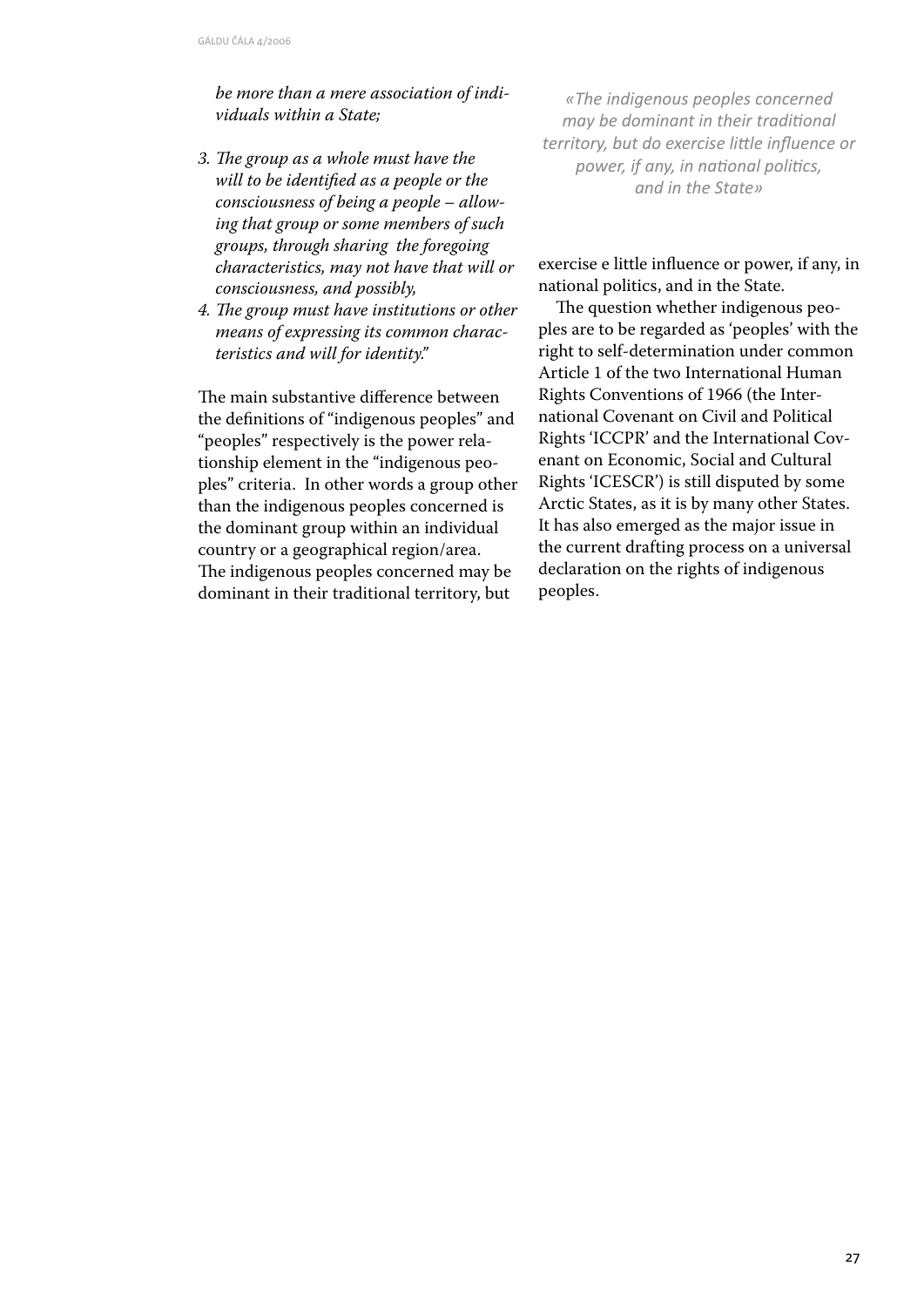# **II. Situation Analysis**

The impact of oil and gas exploration on indigenous peoples' lands and territories is far-reaching, as such operations can have extremely negative consequences for indigenous societies. Oil and gas explorations can result in the destruction of traditional indigenous economies and societies. Indigenous peoples have legitimate reasons for being deeply concerned about planned oil and gas explorations in their territories, as developers' interests normally prevail wherever and whenever indigenous peoples' interests and rights clash with development projects.

Indigenous peoples have a very special relationship with their lands, territories and natural resources. The relationship with the land and all living things is often the core of indigenous societies.6 In the view of José Martínez Cobo, it is essential to know and understand the deep and special relationship between indigenous peoples and their lands as basic to their existence as such and to all their beliefs, customs, traditions and culture. For indigenous peoples the land is not merely a possession and a means of production. Their land is not a commodity which can be acquired, but a material element to be enjoyed freely.7 It is difficult to separate the concept of indigenous peoples' relationship with their lands, territories and natural resources from that of their cultural values and differences.

Arctic indigenous peoples' economies, in particular subsistence economies based on hunting, fishing, reindeer herding and gathering, suffer disproportionately from

the negative ecological consequences of oil/gas and infrastructure projects. This is due to their subsistence economies and occupations, which are central to their cultures and dependent on their lands and resources. Oil and gas operations can have serious direct negative impact on indigenous peoples and their societies, including increased settler population on their lands, displacement of indigenous peoples, large infrastructure projects, decreased local flora and fauna, contamination of water, soil and air, and degradation of valuable lands. This often leads to an increased risk of health problems among the indigenous peoples affected, and to loss of or damage to hunting grounds, fisheries, biodiversity, medical plants and spiritual sites, among others.

*«Indigenous peoples have a very special relationship with their lands, territories and natural resources. The relationship with the land and all living things is often the core of indigenous societies»*

Indigenous peoples have been, and in many cases still are, deprived of their human rights and fundamental freedoms as distinct peoples. This has resulted in the dispossession of their lands, territories and resources, and prevented them from exercising their right to development in accordance with their needs and interests.

The principal problem in relation to oil and gas activities in indigenous peoples'

<sup>6</sup> Erica-Irene A. Daes, *"Indigenous Peoples' Rights to Land and Natural Resources"*, Minorities, Peoples and Self-Determination, (eds.) Nazila Ghanea and Alexandra Xanthaki (2005)

<sup>7</sup> Cobo: 1986/7, paragraphs 196 – 197.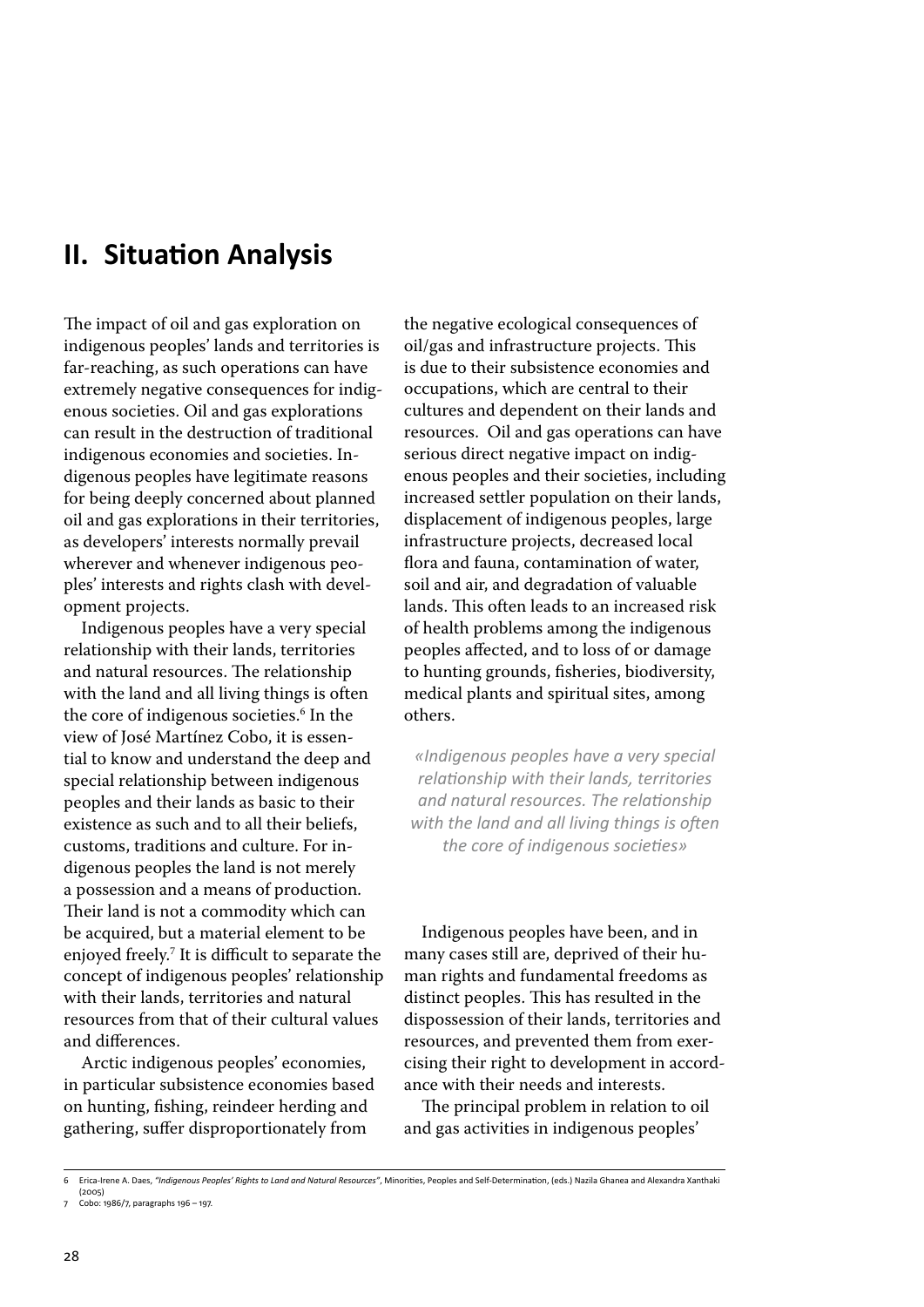lands is States' failure to recognize and respect indigenous peoples' use, occupancy and ownership of their traditional lands, territories and resources, and to accord them the necessary legal status and protection. Indigenous peoples also frequently face other problems, such as:

- discriminatory laws and policies affecting indigenous peoples in relation to their lands, territories and resources;
- failure of states to enforce or implement laws protecting indigenous lands and resources;
- expropriation of indigenous lands for national interests, including oil and gas development; and
- displacement and relocation.

It is extremely important that authorities and private oil and gas enterprises understand and respect the special cultural, social, spiritual, political and economic relationship which indigenous peoples have to their lands, territories and natural resources – going far beyond what can be estimated in monetary terms. This special relationship of indigenous peoples with their lands, territories and resources is recognized by the United Nations in numerous instruments, including the ILO Convention No. 169 and numerous resolutions adopted by the UN Human Rights Commission.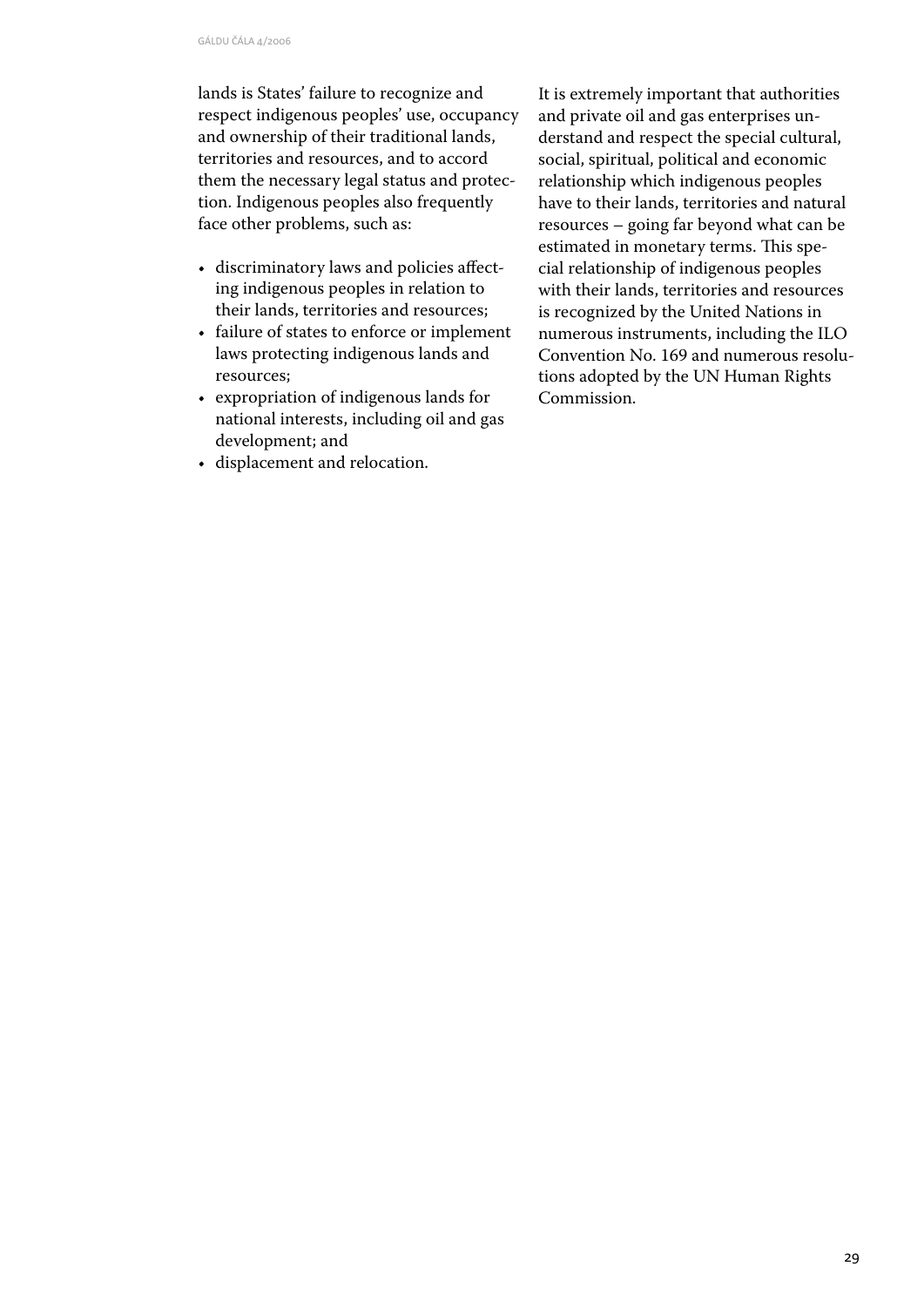# **III. International Human Rights Standards**

International human rights law provides indigenous peoples with legal protection against state and private encroachment on their lands and resources, including protection against competing industrial uses of lands and resources, such as oil and gas operations. Indigenous peoples in the Arctic region, who more often than not are denied ownership of their traditional lands, territories and resources, are forced to actively seek international human rights protection for their rights.

International human rights protection for indigenous peoples can be summarized into four categories of rights: (1) ordinary individual human rights; (2) specific minority rights, whenever applicable to indigenous individuals; (3) specific indigenous peoples' rights; and (4) specific 'peoples'' rights. This paper focuses on categories of rights enumerated in 2-4.

#### **1. ILO Convention No. 169 on Indigenous and Tribal Peoples**

The International Labour Organization's Convention No. 169 concerning Indigenous and Tribal Peoples in Independent Countries (1989) is the most recent convention on indigenous rights. As such, it establishes a comprehensive set of minimum standards on indigenous rights. It contains a number of provisions related to indigenous lands and resource rights. Hence, it is of great importance in relation to legal questions related to oil and gas operations in indigenous lands and territories.

Among the Arctic States, so far only

Denmark and Norway have ratified ILO Convention No. 169. However, the relevance of the Convention is not limited to these two countries, as the other Arctic countries cannot ignore this comprehensive set of international minimum standards on indigenous rights.

Article 13 (1) of the ILO Convention No. 169 establishes a duty for States to 'respect the special importance for the cultures and spiritual values' of indigenous peoples of their relationship with the lands and territories 'which they occupy or otherwise use, and in particular the collective aspect of this relationship.' This is a legal recognition of indigenous peoples' special relationship to their lands, and an acknowledgement of the fact that their lands and resources are core elements of their cultures. This provision is the underlying principle for all the other provisions related to lands and resources. The Committee of Experts on the Application of Conventions and Recommendations of the ILO, which is responsible for monitoring how the Convention is applied in actual practice, has clarified that these provisions are also applicable in relation to oil exploitation activities in indigenous peoples' lands and territories. This was endorsed by the Committee in its comments on the oil exploitation activities in the *Resguardo Unido U'wa* in Colombia.8 The Committee emphasized that the Government of Colombia is obliged to adopt all necessary measures to guarantee that the indigenous U'wa people enjoy all the rights accorded by the ILO Convention No. 169. Article 14 (1) of the Convention estab-

Report of the ILO Committee of Experts on the Application of Conventions and Recommendations, Indigenous and Tribal Peoples Convention, 1989 (No. 169), Colombia, Observations, 2003/74<sup>th</sup> Session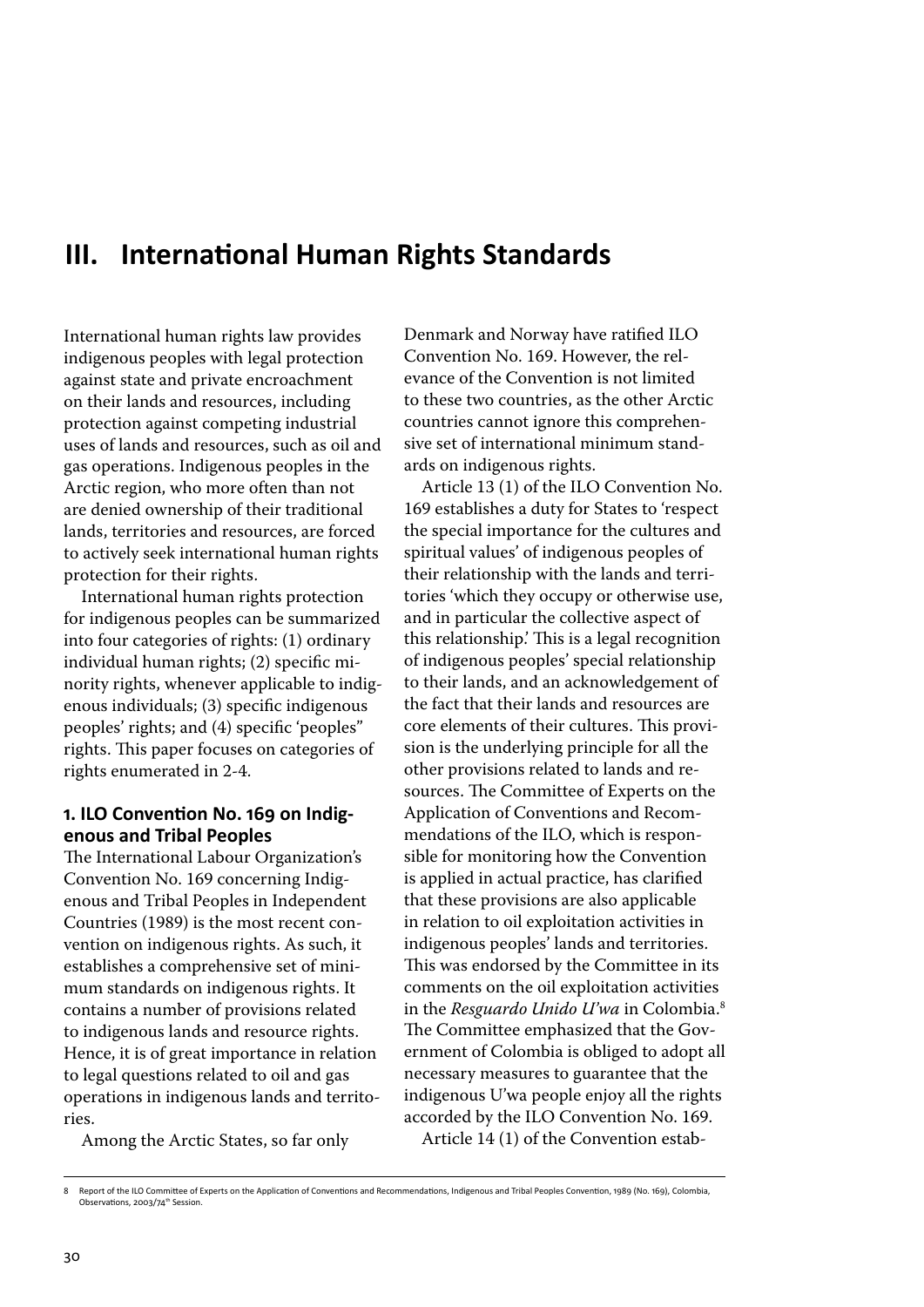lishes an obligation for States to recognize indigenous ownership and possession of lands they traditionally occupy. Although the precise and exact obligation of this provision is not specified and is still somewhat unclear, the provision strongly supports the notion that indigenous occupation and use of their traditional lands, territories and natural resources establishes legal rights that require respect and legal protection. This provision also protects indigenous rights to use lands not exclusively occupied by them, but to which they have traditionally had access for their subsistence and traditional activities. Particular attention shall be paid to the situation of nomadic and semi-nomadic indigenous peoples, including indigenous reindeer herding people.

Article 15 (1) of the Convention is of particular importance in the context of oil and gas resources. It establishes a duty for States to safeguard especially indigenous peoples' right to the natural resources pertaining to their lands, including their right to participate in the use, management and conservation of such resources.

Article 15 (2) stipulates that in cases in which the State retains the ownership of mineral and sub-surface resources or rights to other resources pertaining to lands, governments shall establish or maintain procedures through which they shall consult these people before undertaking or permitting any programmes for the exploration or exploitation of such resources. The State is obliged to find out whether and to what degree indigenous interests would suffer from such activities.

Article 15 (2) also establishes the principle of benefit sharing. It requires that the indigenous peoples concerned 'shall wherever possible participate in the benefits of such activities, and shall receive fair compensation for any damages which they may sustain as a result of such activities.' Although this provision is somewhat vaguely formulated, it gives the legal basis to indigenous peoples' demands for a fair

share of revenues from resource explorations on their lands and territories.<sup>9</sup>

The use of the term 'lands' in the ILO Convention includes the concept of territories, which covers the total environment of the areas which indigenous peoples occupy or otherwise use. This wider scope of the term 'lands' is established in article 13 (2). This opens up for an interpretation of the term 'lands' which goes beyond a strictly shore-based application of article 15, and might also be applicable for coastal waters which indigenous peoples use. Thus, it can be argued that article 15 establishes an obligation for States parties to safeguard especially indigenous peoples' right to marine resources whenever oil exploitation is being conducted offshore. There is potentially an enormous conflict of interests between offshore oil activities and indigenous peoples' fishing interests. This wider scope of application is also applicable to the benefit sharing element in article 15.

Article 16 of the ILO Convention prohibits forced relocation of indigenous peoples. It is clarified that where the relocation of indigenous peoples is considered necessary as an exceptional measure, such relocation shall take place only with their free and informed consent. Where their consent cannot be obtained, relocation shall take place only by following appropriate procedures established by law. This article is to cover situations where relocation is urgent due to natural and health hazards, e.g. flooding, epidemics, earthquakes, war, famines, etc. With regard to oil and gas operations, it is not possible to justify forced relocation of indigenous peoples as a 'necessary exceptional measure.' In accordance with article 13, the above-mentioned broader interpretation of the term "lands" is also applicable to article 16.

Article 7 - a central pillar of the Convention - is also of paramount importance in relation to oil and gas operations on indigenous lands and territories. It states that indigenous peoples have the right to decide their own priorities for the process of de-

In accordance with article 13 (2) of the ILO Convention, the use of the term "lands" in articles 15 and 16 shall include the concept of territories, which covers "the total environment" of the areas which the peoples concerned "occupy or otherwise use". There are compelling arguments suggesting that this concept includes coastal seawater. This question has, however, still not been resolved.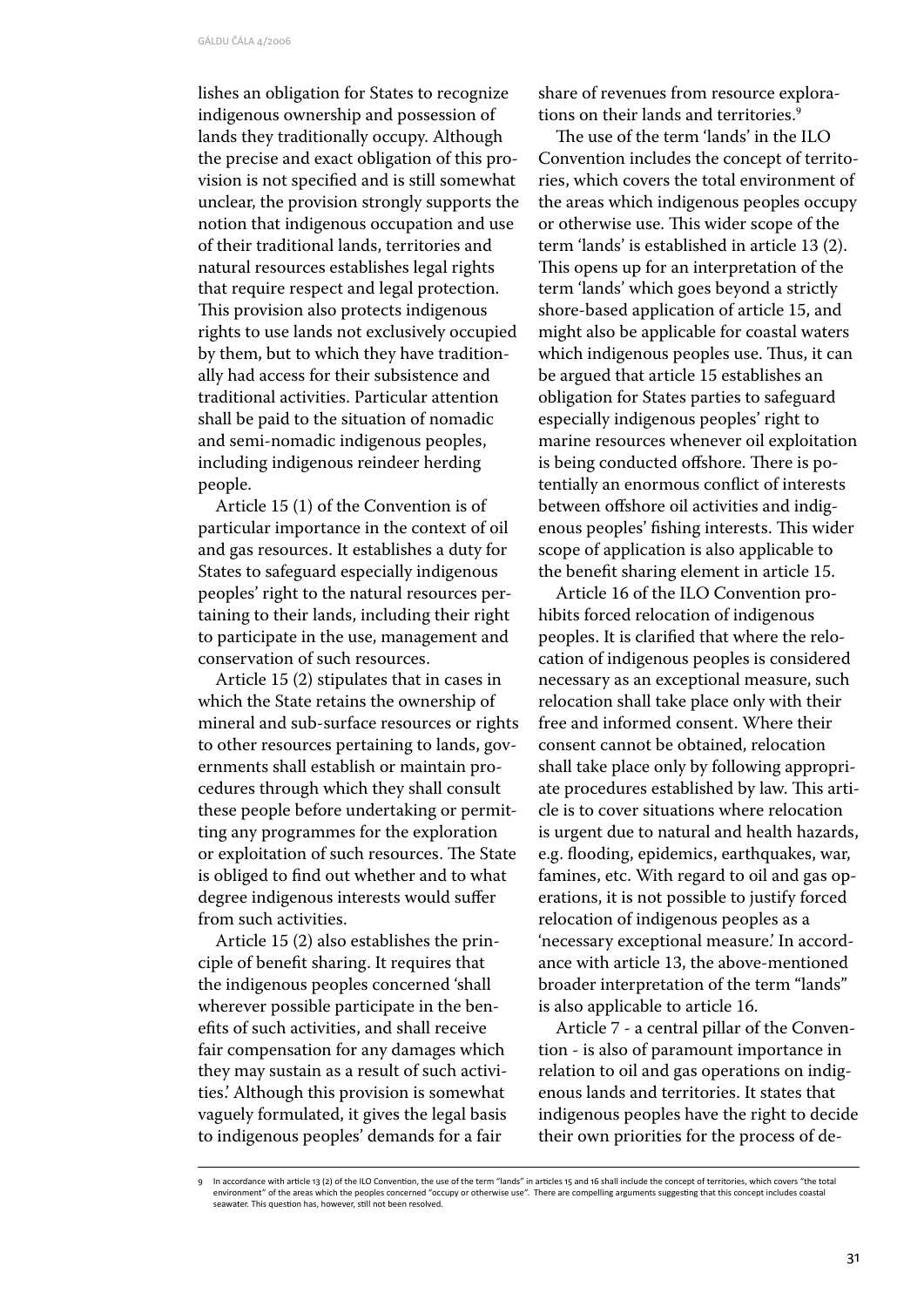velopment as it affects their lives, including the land they occupy or otherwise use, and to the extent possible, exercise control over their own economic, social and cultural development. The provision also obliges governments to take measures, in cooperation with indigenous peoples, to protect and preserve the environment of the territories they inhabit.

This provision should be interpreted in conjunction with article 6. Under article 6, governments are obliged to consult the indigenous peoples concerned, through appropriate procedures and in particular through their representative institutions, whenever considering measures which may affect them directly. Article 6 also stipulates that consultations carried out in application of the Convention shall be undertaken, in good faith and in a form appropriate to the circumstances, with the objective of achieving agreement or consent to the proposed measures. This is highly relevant in relation to planned oil and gas activities in indigenous lands and territories.

### **2. The International Covenant on Civil and Political Rights (ICCPR)**

The International Covenant on Civil and Political Rights (ICCPR), which is one of the core human rights instruments, and forms part of the International Bill of Human Rights,  $^{10}$  contains two provisions of particular importance in relation to the overall theme of this paper: Articles 1 and 27. All Arctic States have ratified the Covenant.

#### **2.1. The Right of Self-determination**

The right of self-determination is a fundamental principle and a fundamental right under international law. The international legal instruments on self-determination refer to the right of self-determination as belonging to 'all peoples.' It is embodied in the Charter of the United Nations and the

International Covenant on Civil and Political Rights and the International Covenant on Economic, Social and Cultural Rights. Common Article 1 of the two Covenants of 1966 provides that:

- *"1. All peoples have the right of self-determination. By virtue of that right they freely determine their political status and freely pursue their economic, social and cultural development.*
- *2. All peoples may, for their own ends, freely dispose of their natural wealth and resources without prejudice to any obligations arising out of international economic co-operation, based upon the principle of mutual benefits, and international law. In no case may a people be deprived of its own means of subsistence.*
- *3. The States Parties to the present Covenant, including those having responsibility for the administration of Non-Self-Governing and Trust Territories, shall promote the realization of the right of self-determination, and shall respect that right, in conformity with the provisions of the Charter of the United Nations."*

The right of self-determination has also been recognized in many other international and regional human rights instruments, such as Part VII of the Helsinki Final Act 1975 and Article 20 of the African Charter of Human and Peoples` Rights as well as the Declaration on the Granting of Independence to Colonial Territories and Peoples.<sup>11</sup> It has been endorsed by the International Court of Justice.<sup>12</sup> Furthermore, the scope and content of the right of self- determination has been elaborated upon by the United Nations Human Rights Committee<sup>13</sup> and the United Nations Committee on the Elimination of Racial Discrimination.<sup>14</sup>

In addition to being a right under inter-

<sup>10</sup> *The International Bill of Human Rights*: (1) The Universal declaration of Human Rights; (2) The International Covenant on Economic, Social and Cultural Rights; (3) The International Covenant on Civil and Political Rights; (4) The Optional Protocol to the International Covenant on Civil and Political rights; (5) The Second Optional Protocol to the International Covenant on Civil and Political Rights, aiming at the abolition of the death penalty.

<sup>11</sup> UN General Assembly Resolution 1514 (XV) of 14 December 1960.

<sup>12</sup> See *the Namibia case* (1971) ICJ 16 and *the Western Sahara* case (1975) ICJ 12.

<sup>13</sup> General Comment No. 12 of the Human Rights Committee, made at its twenty-first session, 1984. UN document: HRI/GEN/1/Rev.3.

<sup>14</sup> UN document: CERD/C/49/CRP.2/Add.7 of 5 July 1996.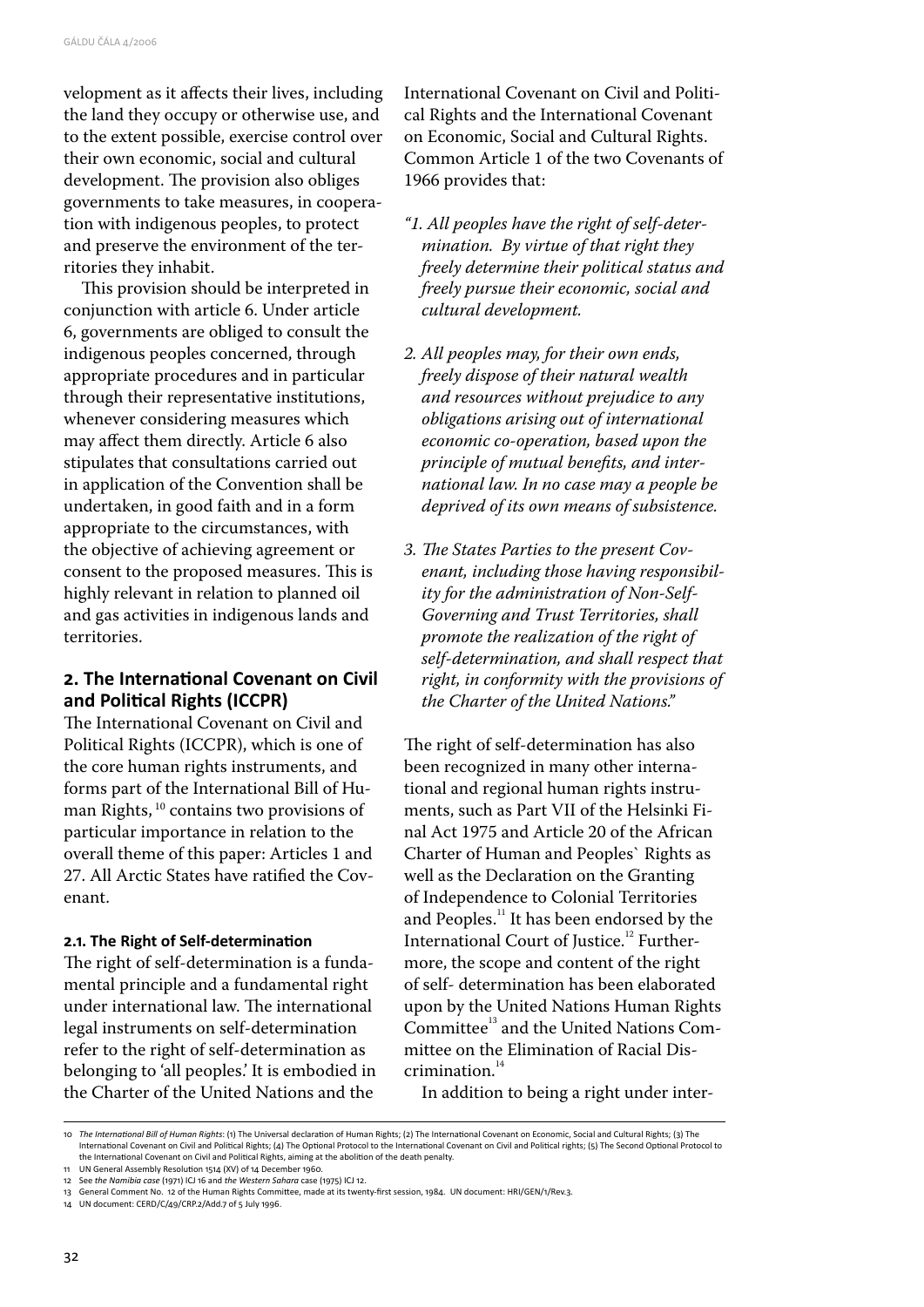national law, the right of self-determination is also widely regarded as *Jus cogens* − a peremptory norm of general international law. Article 53 of the Vienna Convention on the Law of Treaties provides that a peremptory norm of general international law is a norm accepted and recognized by the international community as a norm from which no derogation is permitted and which can be modified only by a subsequent norm of general international law having the same character. A treaty is void if, at the time of its conclusion, it conflicts with a peremptory norm of general international law.

ICCPR Article 1 (1) reaffirms the political dimension of the right of self-determination, through which 'all peoples' have the right to freely determine their political status, and freely pursue their economic, social and cultural development.

The right of self-determination also includes an economic or resource dimension, which is of particular importance in relation to extractive activities on indigenous lands and territories. This dimension is enshrined in Article 1 (2) of the Covenant. The core element of this provision is that the people concerned may, for their own ends, freely dispose of their natural wealth and resources. In no event may a people be deprived of its own means of subsistence.

The UN Human Rights Committee, which is mandated to monitor the implementation of the Covenant, acknowledges indigenous peoples' right of self-determination under Article 1. It has several times addressed Arctic indigenous peoples' right of self-determination under ICCPR Article 1 as enumerated below:

In its observations related to the fourth periodic report of Canada on the implementation of the Covenant (1999), the Committee raised the issue of indigenous self-determination – including the economic/resource dimension of this right. The Committee urged Canada to report adequately on the implementation of Article 1 of the Covenant in its next report, as

In its latest observations (2005) – related to the fifth periodic report of Canada − the Human Rights Committee reiterated its concerns regarding the implementation of Article 1 of the Covenant in relation to indigenous peoples' rights.16 It believed Canadian policies and development of modern treaties with indigenous peoples may in practice amount to an extinguishment of inherent indigenous rights, incompatible with Article 1 of the Covenant. The Committee stated that Canada should "re-examine its policy and practices to ensure that they do not result in extinguishment of inherent aboriginal rights. The Committee would like to receive more detailed information on the comprehensive land claims agreement that Canada is currently negotiating with the Innu people of Quebec and Labrador, in particular regarding its compliance with the Covenant."17

The Human Rights Committee also expressed its concerns about the fact that the land of the Lubicon Lake Band continues to be compromised by logging and largescale oil and gas extraction, and regretted that the Government had not provided information on this specific issue. The Committee was very clear in its conclusions and recommendations on this issue, and made a reference to Article 1. It stated that Canada "should make every effort to resume negotiations with the Lubicon Lake Band, with the view to finding a solution which respects the rights of the Band under the Covenant, as already found by the Committee. It should consult with the Band before granting licences for economic exploitations of the disputed land, and ensure that in no case such exploitation jeopardizes the rights recognized under the Covenant."18

The Human Rights Committee raised

<sup>&</sup>quot;the right to self-determination requires, *inter alia,* that all peoples must be able to freely dispose of their natural wealth and resources and that they may not be deprived of their own means of subsistence (art. 1, para. 2)."15

<sup>15</sup> UN Document: CCPR/C/79/Add.105, 7 April 1999, paragraphs 7-8. 16 UN Document CCPR/C/CAN/CO/5, 2 November 2005, paragraphs 8-9.

<sup>17</sup> Ibid, paragraph 8. 18 Ibid, paragraph 9.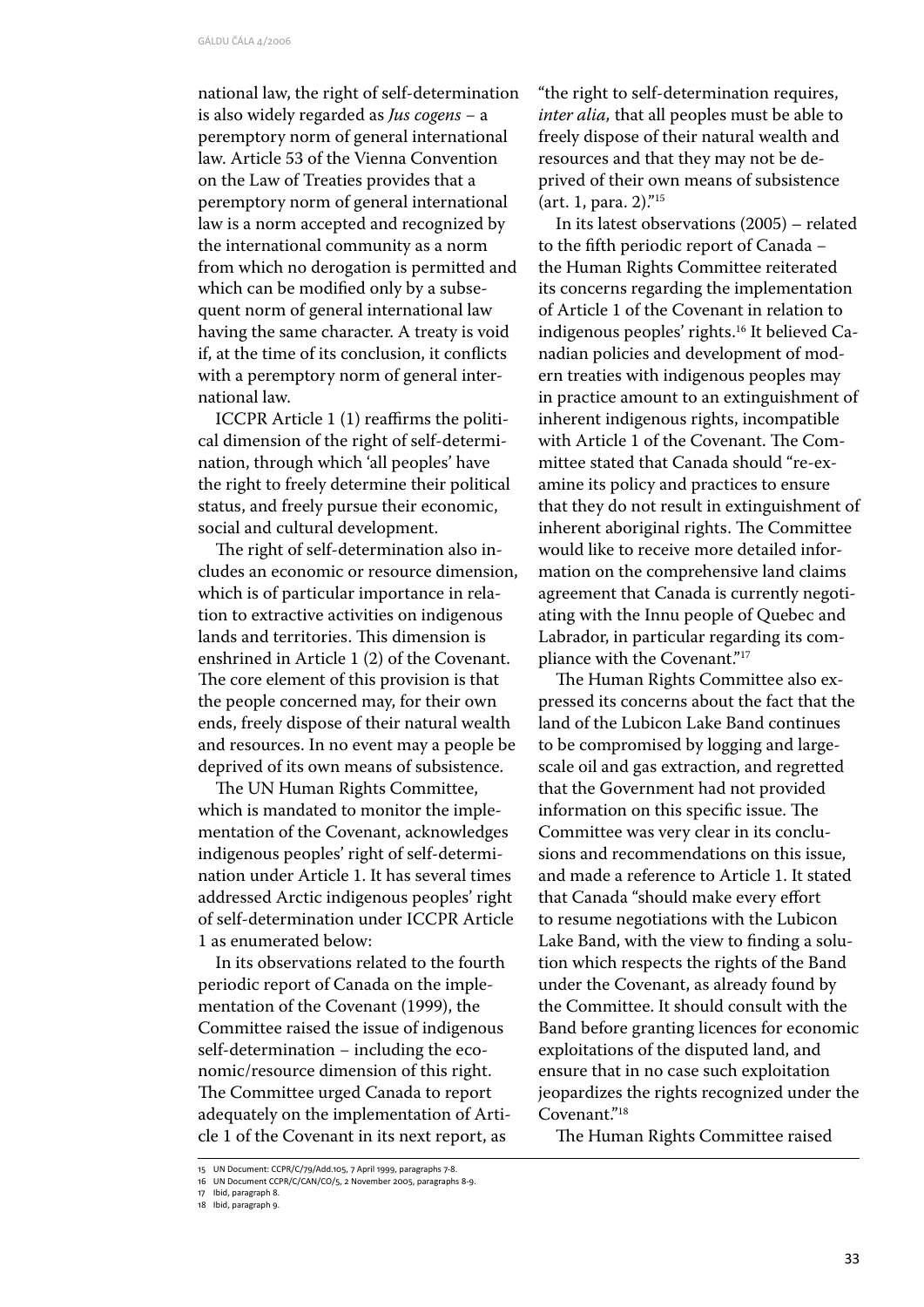concerns in relation to the fourth periodic report of Norway (1999), in which it emphasized the resource dimension of the right to self-determination: "As the Government and Parliament of Norway have addressed the situation of the Sami in the framework of the right to self-determination, the Committee expects Norway to report on the [indigenous] Sami people's right to self-determination under article 1 of the Covenant, including paragraph 2 of that article."19 It is expected that the Committee will follow up this matter in its conclusions and observations related to the fifth periodic report of Norway sometime in 2006.

In its concluding observations related to the fifth periodic report of Sweden, the Committee stated that "[T]he Committee is deeply concerned at the limited extent to which the Sami Parliament [in Sweden] can have a significant role in the decision-making process on issues affecting the traditional lands and economic activities of the Sami indigenous people, such as projects in the fields of hydroelectricity, mining and forestry, as well as the privatisation of land (articles 1, 25 and 27 of the Covenant)."20 The Committee also urged Sweden to take steps to involve the Sami (or Saami as they are also known) by giving them greater influence in decision-making affecting their natural environment and their means of subsistence.

It its observations to the fifth periodic report of Finland, the Committee states that it regrets that the Government of Finland has not clearly responded in relation to the rights of the indigenous Saami people in the light of Article 1 of the Covenant. 21

The right of self-determination has in the past primarily been interpreted in the traditional decolonization context. However, as demonstrated through the abovementioned observations and conclusions of the UN Human Rights Committee, the interpretation of this right has evolved, and its modes of expression have changed and

adapted to new circumstances. It is now acknowledged that 'indigenous peoples' – similar to all other 'peoples' − have the right of self-determination.

Indigenous peoples' right of self-determination is recognized by all Arctic States − at least in principle − in the UN negotiations on a draft universal declaration on indigenous peoples' rights. This is indeed of great relevance in relation to oil and gas activities in the Arctic, in particular when State owned oil and gas companies are involved in such activities. However, the gap between governmental rhetoric and the actual implementation of this right remains wide.

#### **2.2. The Right to Culture (ICCPR Article 27)**

ICCPR Article 27 establishes legal protection for indigenous culture, language and religion, in those cases where indigenous peoples constitute a minority within the meaning of this provision. Article 27 states:

*"In those States in which ethnic, religious or linguistic minorities exist, persons belonging to such minorities shall not be denied the right, in community with the other members of their group, to enjoy their own culture, to profess and practise their own religion, or to use their own language."*

Although Article 27 is expressed in negative terms, that article, nevertheless, does recognize the existence of a 'right' and requires that it shall not be denied. Consequently, a State party is under an obligation to ensure that the existence and the exercise of this right are protected against their denial or violation. Positive measures of protection are, therefore, required not only against the acts of the State party itself, whether through its legislative, judicial or administrative authorities, but also against the acts of other persons or entities within the State party.<sup>22</sup>

With regard to the exercise of the cul-

<sup>19</sup> UN Document: CCPR/C/79/Add. 112, 1 November 1999, paragraph 17. 20 UN Document: CCPR/CO/74/SWE, 24 April 2002, paragraph 15.

<sup>21</sup> UN Document CCPR/CO/82/FIN, 2 December 2004, paragraph 17.

<sup>22</sup> UN Human Rights Committee, General Comment No. 23 on ICCPR Article 27, paragraph 6.1.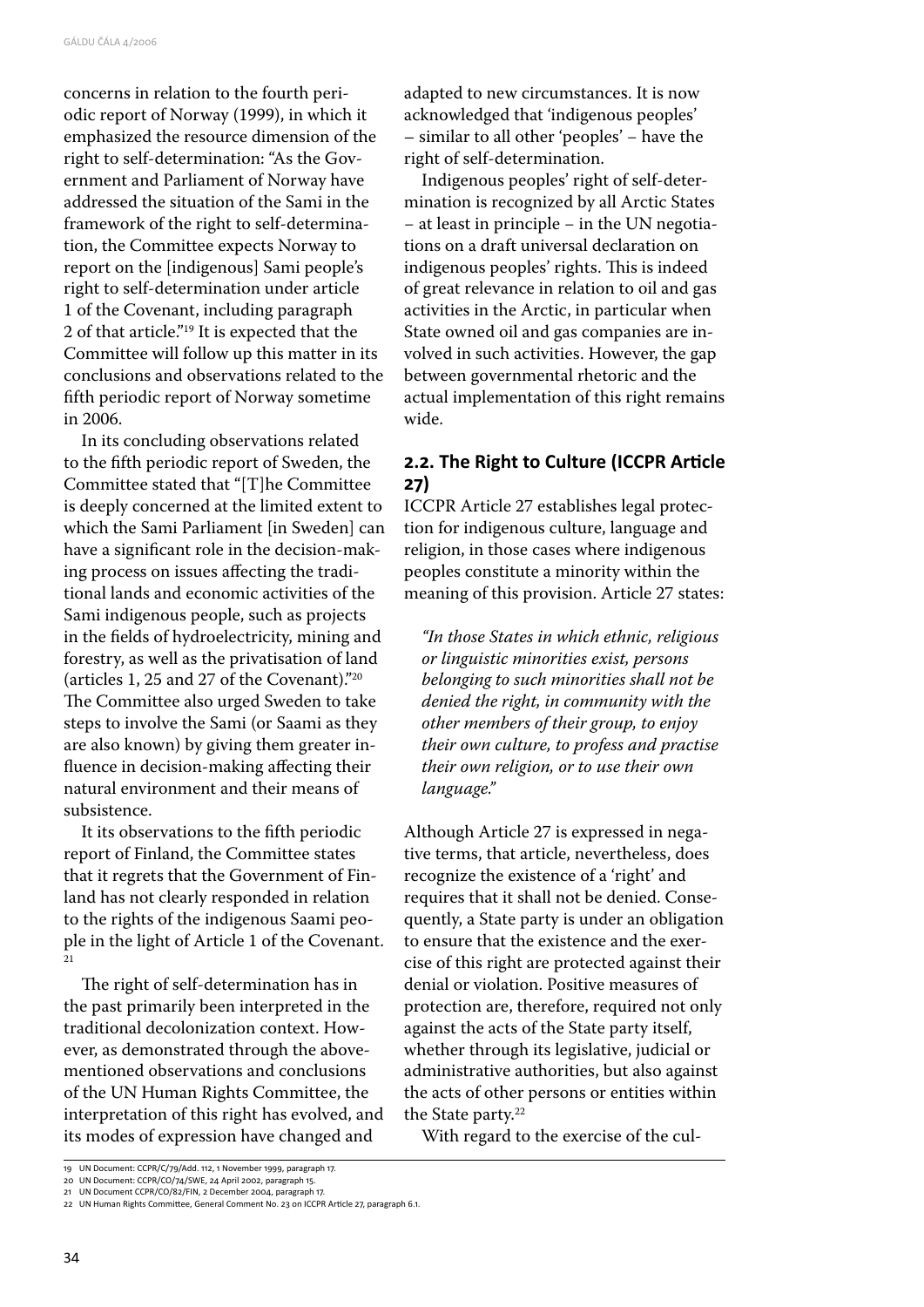tural rights protected under Article 27, the UN Human Rights Committee acknowledges that culture manifests itself in many forms, including a particular way of life associated with the use of land resources, especially in the case of indigenous peoples. That right may include such traditional activities as fishing or hunting and the right to live in reserves protected by law. The enjoyment of these rights requires legal measures of protection and measures to ensure the effective participation of members of indigenous communities in decisions which affect them.<sup>23</sup>

Thus, the cultural dimension of this provision establishes protection for indigenous land and resource rights, although this is not self-evident in the text itself. The cultural element is applicable in relation to indigenous land and resource rights because indigenous peoples' particular way of life is closely associated with the use of their land, territories and resources. Such an acknowledgement has clearly been stated in the practice of the Human Rights Committee.24 States parties are thus under an obligation to ensure that the existence and the exercise of these rights are protected against denial or violation.

The Human Rights Committee acknowledges indigenous peoples' special relationship with their traditional lands, territories and natural resources, and emphasizes that this is relevant in relation to States parties' obligations to protect indigenous cultures:25

*"The enjoyment of the rights to which article 27 relates does not prejudice the sovereignty and territorial integrity of a State party. At the same time, one or other aspects of these rights of individuals protected under that article – for example, to enjoy a particular culture – may consist in a way of life which is closely* 

*associated with territory and use of its resources. This may particularly be true of members of indigenous communities constituting a minority."*

The Committee has developed a way of assessing whether competing usage of indigenous land resources may justify an interference with traditional or otherwise typical usage by an indigenous people.<sup>26</sup> Whether the indigenous people concerned has been consulted prior to such competing usage, and whether the indigenous way of life would continue to be economically sustainable despite the competing usage, are two core elements when considering whether there is a violation of Article 27. Thus, if the indigenous way of life, due to competing usage, cannot be carried out in an economically sustainable way, it would constitute a violation of indigenous rights under Article 27. The Committee has recently also clarified and emphasized that States parties are obliged to "seek the informed consent of indigenous peoples before adopting decisions affecting them" under Article 27.27

*«The Human Rights Committee acknowledges indigenous peoples' special relationship with their traditional lands, territories and natural resources, and emphasizes that this is relevant in relation to States parties' obligations to protect indigenous cultures»*

<sup>23</sup> Ibid, paragraph 7.

<sup>24</sup> The Human Rights Committee's General Comment No. 23 on the rights of indigenous peoples. See also the following individual complaint cases: I. Lansman et al. v. Finland (Communication No. 511/1992); J. Lansman et al. v Finland (Communication No. 671/1995); Bernard Ominayak, Chief of the Lubicon Lake Band v. Canada (Communication No. 167/1984); Ivan Kitok v. Sweden (Communication 197/1985).

<sup>25</sup> Ibid, paragraph 3.2.

<sup>26</sup> A detailed elaboration on this matter can be found in an article written by Professor Martin Scheinin, former member of the UN Human Rights Committee: Martin Scheinin "The Right to Enjoy a Distinct Culture: Indigenous and Competing Uses of Land" - The Jurisprudence of Human Rights – A Comparative Interpretative Approach (Orlin – Rosas – Scheinin, eds., Syracuse University Press).

<sup>27</sup> The UN Human Rights Committee's Concluding Observations in relation to the fifth periodic report of the Government of Canada, UN Document CCPR/C/CAN/CO/5, 2 November 2005, paragraph 22.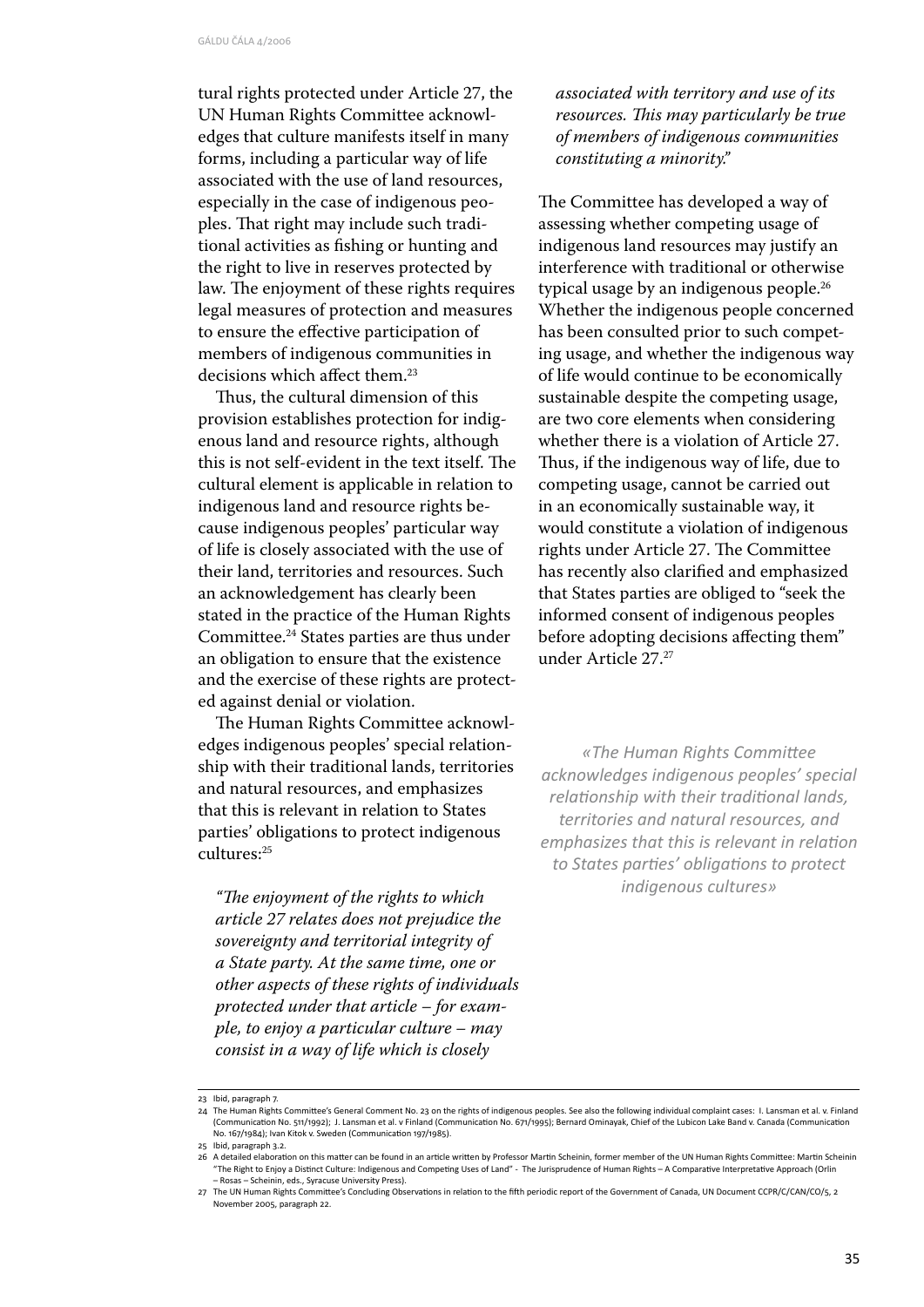# **IV. Recent developments**

#### **1. The Draft UN Declaration on the Rights of Indigenous Peoples**

For the last ten years, the UN Commission on Human Rights has negotiated on a draft declaration on the rights of indigenous peoples.28 The draft represents emerging international human rights law. The Arctic States have played an important role in these negotiations, and it is to be expected that their positions in these negotiations will also be applied at home – regardless of the final outcome of the UN negotiations.

The draft declaration reaffirms that indigenous peoples have the right of selfdetermination. Most of the Arctic States have actively supported the inclusion of a provision stating that indigenous peoples have the right to self-determination, including the right to freely determine their political status and pursue their economic, social and cultural development. The draft declaration also includes a provision that acknowledges that indigenous peoples, as a specific form of exercising their right to self-determination, have the right to autonomy or self-government in matters relating to their internal and local affairs. This provision is relevant to fundamental matters such as culture, religion, economic activities, and land and resource management.

There is an emerging agreement on full legal recognition and protection of indigenous lands, territories and resources that are possessed by indigenous peoples by reason of traditional ownership or other traditional occupation or use, and that indigenous peoples shall have the right to

own, use, develop and control such lands, territories and resources.

As far as specific developmental aspects are concerned, there is broad agreement that indigenous peoples have the right to determine and develop priorities and strategies for the development or use of their lands or territories and other resources, and that States shall have an obligation to obtain indigenous peoples' free and informed consent prior to the approval of any project affecting their lands or territories and other resources, particularly in connection with the development, utilization or exploitation of their minerals, water or other resources. The draft also includes provisions aimed at obliging States to provide effective mechanisms for just and fair redress for any activities on indigenous lands and territories, including measures to mitigate adverse environmental, economic, social, cultural or spiritual impact.

For the Arctic indigenous peoples, it is of fundamental importance that the general agreement among the Arctic States on the underlying principles for these draft provisions is given immediate effect in their respective countries. It is also fair to expect that the Arctic States share this interest, particularly in light of the progressive engagement from most of them.

#### **2. The Second Northern Dimension Action Plan (2004 –2006)**

The Second Northern Dimension Action Plan, which sets out a framework of priorities, objectives and actions to be pursued in the implementation of the Northern

<sup>28</sup> See UN Document E/CN.4/Sub.2/1994/2/Add.1.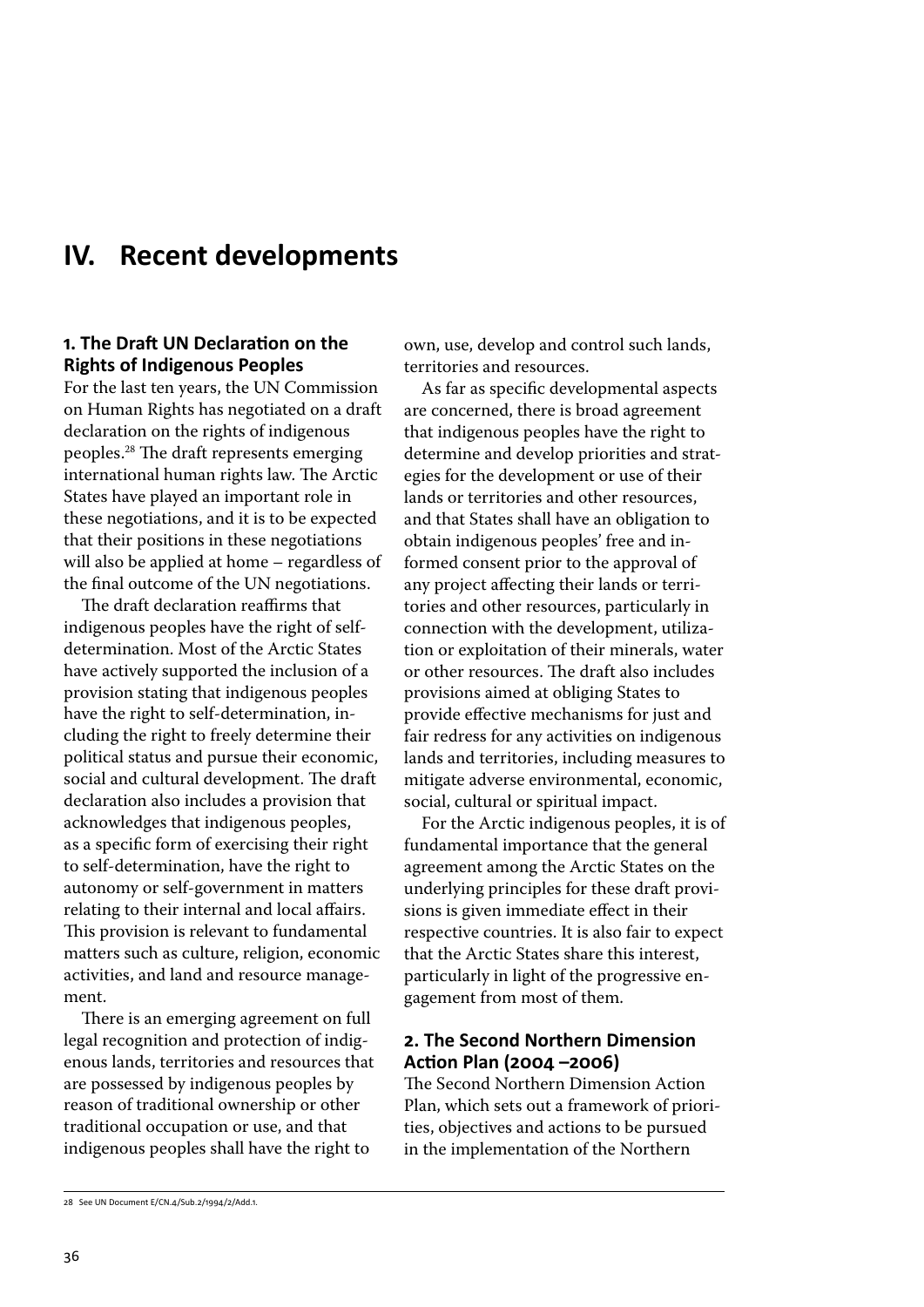Dimension in the external and cross-border policies of the European Union over the period 2004-2006, identifies indigenous peoples and their rights as a priority area.

The Action Plan recognizes the importance of taking into account indigenous interests in the Arctic economic development, including by ensuring their involvement in the decision-making process at all levels. It is agreed that special attention should be paid to the improvement of living conditions of people engaged in traditional livelihoods such as reindeer herding husbandry, fishing, hunting and craft making.<sup>29</sup>

Most importantly, the Action Plan emphasizes that: "strengthened attention should be paid by all Northern Dimension partners to indigenous interests in relation to economic activities, and in particular extractive industries, with the view to protecting the inherited right of self-determination, land rights and cultural rights of indigenous peoples of the region.'30 This is an important policy statement of the European Union and its Northern Dimension partners, with direct relevance to oil and gas activities in the Arctic.

#### **3. Draft Nordic Saami Convention**

In 2002, the Governments of Finland, Norway and Sweden and the Saami Parliaments in these countries, jointly appointed a group of experts to formulate a Nordic Saami Convention. Based on meticulous research and analysis, complemented by detailed discussions, in November 2005, the Expert Group submitted its proposal for a Nordic Saami Convention.<sup>31</sup> (Please see attached unofficial English translation of the draft Nordic Saami Convention for details).

The overall objective of the Convention is to affirm and strengthen the rights of the indigenous Saami people with particular emphasis on securing and developing the Saami language, culture, livelihoods and society, while at the same time ensuring minimal interference of the national borders.

The proposed Convention contains a set of minimum Saami rights, including such rights that are relevant to the utilization of natural resources in indigenous peoples' areas, in particular those provisions addressing the Saami people's right of self-determination, Saami governance, and land, water and resource rights. The draft convention is based on existing and emerging international human rights standards.

Article 3 states that the Saami people have the right of self-determination in accordance with the rules and provisions of international law and of the Nordic Saami Convention. It states that in so far as it emanates from these rules and provisions, the Saami people has the right to determine its own economic, social and cultural development and to dispose of its natural resources to its benefit.

Chapter II contains detailed provisions on Saami governance, including the Saami Parliaments' right to negotiations in matters of major importance to the Saami. It provides for such negotiations to be held with the Saami parliaments before decisions are made by public authorities. The Group of Experts believes that the relevant States should not adopt or permit measures that may significantly damage the basic conditions for Saami culture, livelihoods or society, unless consented to by the Saami parliament concerned. In other words, States should not adopt or permit any such measures without the prior, free and informed consent from the highest representative body of the Saami people in the country concerned.

Chapter IV contains provisions on Saami rights to land, water and resources. Article 34 acknowledges that protracted traditional use of land or water areas constitutes the basis for individual or collective ownership rights to these areas for the Saami in accordance with national or international norms. Article 35 obliges States to take adequate measures for effective protection

<sup>29</sup> See the Action Plan, paragraph 3.6.2. (The Arctic)

<sup>30</sup> See the Action Plan, Section "Northern Dimension Activities, by priority objective, 2004-2004 - 1. Economy, Business, Infrastructure"

<sup>31</sup> Nordisk samekonvensjon, utkast fra finsk-norsk-svensk-samisk ekspertgruppe. Oppnevnt 13. November 2002. Avgitt 26. oktober 2005. Publikasjons nummer: H-2183. Kopi og distribusjonsservice (Norge).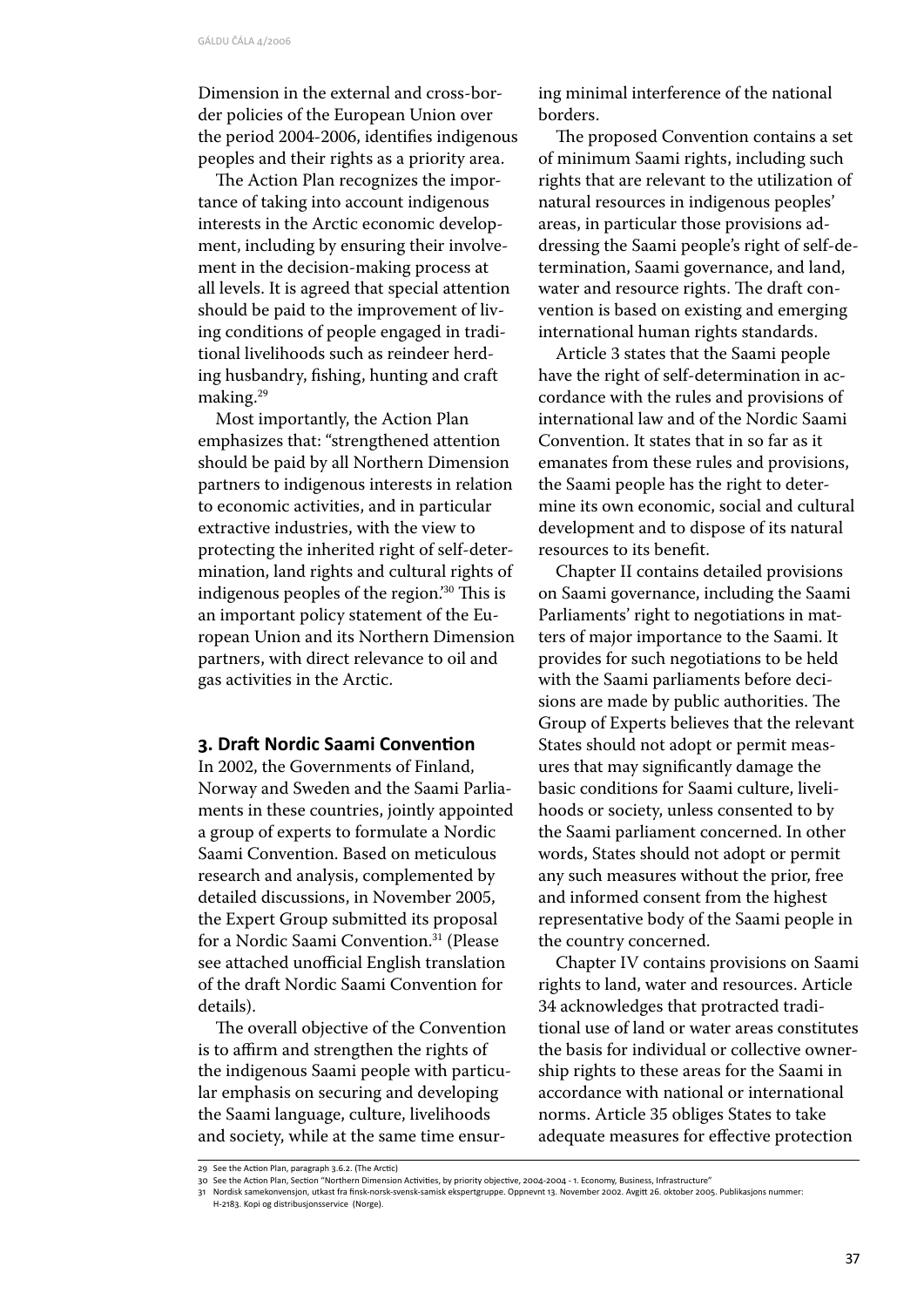of Saami land and water rights, including through identification of land and water areas that the Saami traditionally use.

Article 36 of the proposed Nordic Saami Convention addresses utilization of natural resources:32

*"The rights of the Saami to natural resources within such land or water areas that fall within the scope of Article 34 shall be afforded particular protection. In this connection, regard shall be paid to the fact that continued access to such natural resources may be a prerequisite for the preservation of traditional Saami knowledge and cultural expressions.*

*Before public authorities, based on law, grant a permit for prospecting or extraction of minerals or other sub-surface resources, or make decisions concerning utilization of other natural resources within such land or water areas that are owned or used by the Saami, negotiations shall be held with the affected Saami, as well as with the Saami Parliament, when the matter is such that it falls within Article 16.*

*Permits for prospecting or extraction of natural resources shall not be granted if the activity would make it impossible or substantially more difficult for the Saami to continue to utilize the areas concerned, and this utilization is essential to the Saami culture, unless so consented by the Saami Parliament and the affected Saami.*

*The above provisions of this article also apply to other forms of natural resource utilization and to other forms of intervention in nature in such geographical areas that fall under Article 34, including activities such as forest logging, hydroelectric and wind power plants, construction of roads and recreational housing and military exercise activities and permanent exercise ranges."*

Article 37 addresses compensation and profit sharing. It states that those Saami affected by the activities referred to in Article 36, paragraphs two and four shall have the right to compensation for all damage inflicted through such activities. Moreover, it stipulates that under certain specific circumstances persons who are granted permits to extract natural resources are obliged to pay a fee or a share of the profit from such activities to the Saami that have traditionally used and continue to use the area concerned.

<sup>32</sup> Unofficial English translation of Article 36 of the draft Nordic Saami Convention.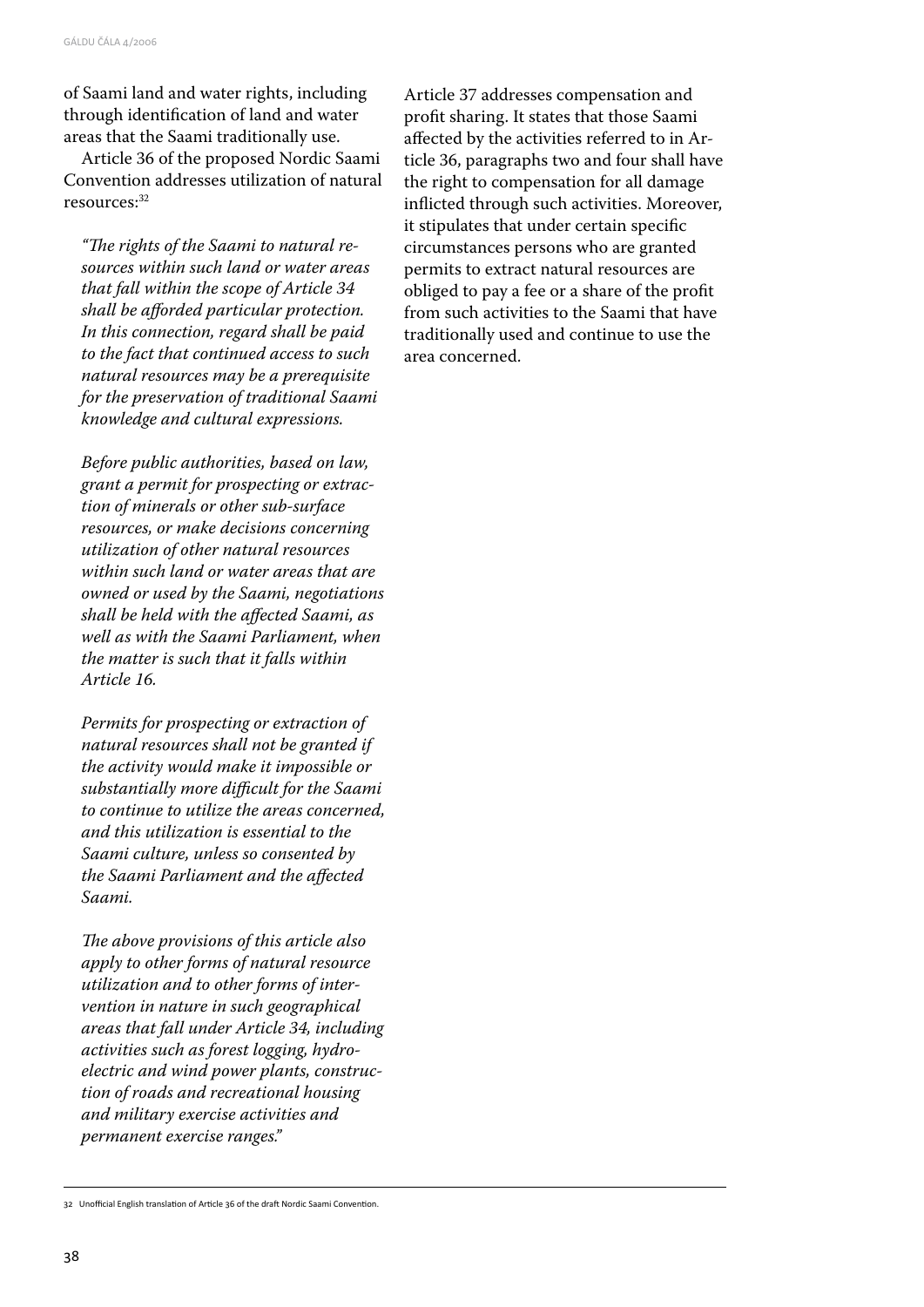# **VI. Conclusions**

As far as oil and gas activities in indigenous peoples' lands and territories is concerned, there is no doubt that such activities can have extremely negative consequences for indigenous societies, due to their subsistence economies and occupations, and their cultural dependency on their traditional lands and resources.

This paper does not advocate the view that there should be no oil and gas activities in indigenous lands and territories, as this is something the indigenous peoples concerned have to decide for themselves. However, whenever oil and gas operations may impact on indigenous peoples in the Arctic region, States are obliged to respect and to apply internationally recognized human rights of indigenous peoples.

This implies that oil and gas activities should not take place in indigenous lands and territories without their prior, free and informed consent. Indigenous peoples also have the right to a fair share of the benefits from such activities in their lands and territories, and the right to just and fair compensation. Compensation should also include any measures to mitigate adverse environmental, economic, social or cultural impacts. These rights should be settled through appropriate negotiations and just and fair agreements with the indigenous peoples concerned.

The following core principles should be taken into account whenever considering oil and gas operations in indigenous lands and territories:

- Respect indigenous peoples' right to own, possess and use their lands, territories and resources;
- Respect indigenous peoples' right

of self-determination, as enshrined in international human rights law, including their own development priorities based on their right to exercise control over their own political, economic, social and cultural development;

- Seek indigenous peoples' prior, free and informed consent to operations in indigenous lands and territories;
- Conduct consultations with indigenous peoples in good faith and with the objective of achieving agreement or consent to the proposed plan/project, prior to any exploration or exploitation of natural resources in indigenous lands and territories;
- Undertake environmental and social impact assessment prior to any activities on indigenous lands;
- Bear in mind that forced relocation of indigenous peoples due to oil and gas operations cannot be justified under international human rights law;
- Ensure that any exploration, if agreed with by the indigenous peoples concerned, is carried out in a transparent manner, with full and timely disclosure of all information and plans;
- Acknowledge that indigenous peoples have a legitimate claim to a fair share of the revenue and other income from all oil and gas operations which take place on their lands and territories, as well as compensation for any damages which they may sustain as a result of such activities;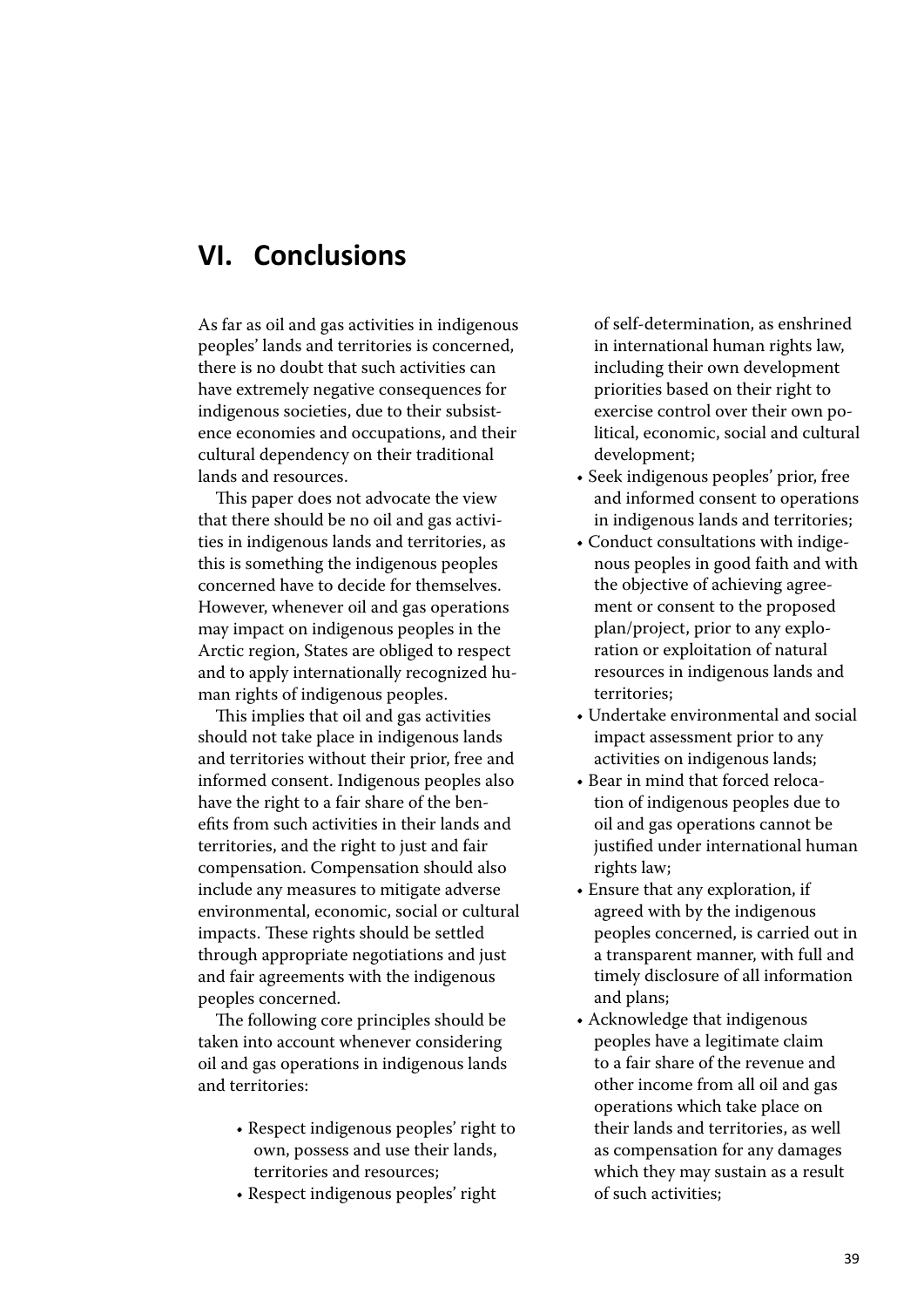- Establish fair procedures for the resolution of conflicts and disputes related to operations in indigenous peoples' areas;
- Develop specific policies to ensure full respect for indigenous peoples' rights and interests in economic developmental processes, in cooperation with indigenous peoples;
- Develop a comprehensive system of bench mark indicators to monitor corporate conduct in indigenous areas in the Arctic region.

The primary responsibility for the promotion and protection of human rights rests with States. However, private business enterprises can also play an important role in this regard, as they normally have great influence in the countries in which they operate. Business enterprises have a legal obligation to respect the laws of the countries in which they do business, and an ethical obligation to respect international human rights standards and to behave in a socially and environmentally responsible manner. Thus, it should be expected that oil and gas enterprises involved in operations in indigenous lands and territories also respect and honour the above-mentioned principles, in particular State owned oil and gas enterprises.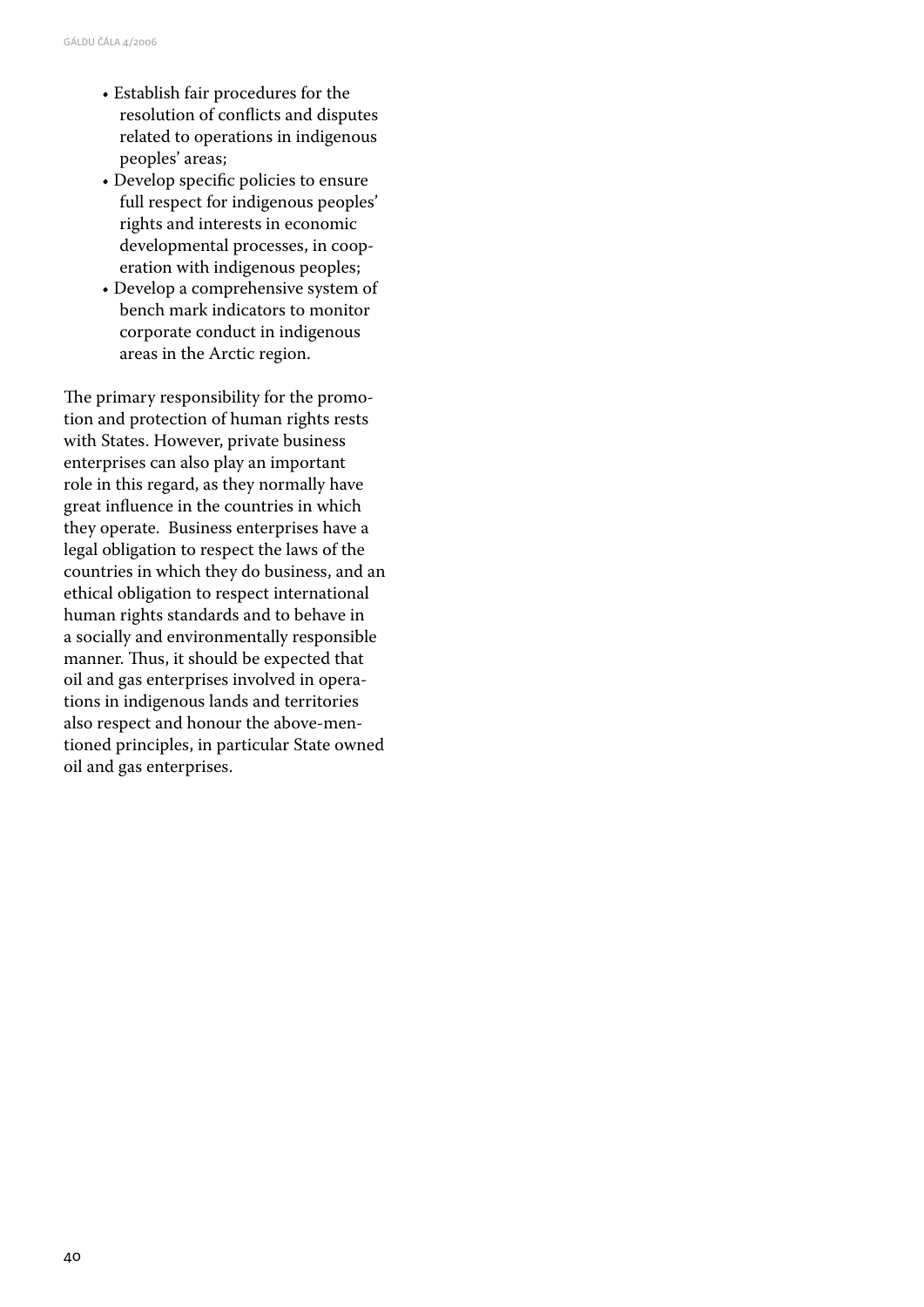#### **Bibliography**

**Anaya, James S.**

(2004) *Indigenous Peoples in International Law*. Oxford University Press

#### **Cobo, Jose R. Martinez**

(1986) *Study of the Problem of Discrimination against Indigenous Populations*, Sub-Commission Expert/Member, United Nations document E/CN.4/ Sub.2/1986/7 and Adds. 1-4. The United Nations, Geneva.

#### **Daes, Erica-Irene A.**

(2005) *Indigenous Peoples' Rights to Land and Natural Resources*,

Minorities, Peoples and Self-Determination, (eds.) Nazila Ghanea and Alexandra Xanthaki – Martinus Nijhoff Publishers.

#### **European Council**

*The Second Northern Dimension Action Plan (2004- 2006)*.

#### **Finsk-norsk-svensk-samisk ekspertgruppe (Finnish-Norwegian-Swedish-Saami Group of Experts)**

(2005) *Nordisk Samekonvensjon, Utkast fra finsknorsk-svensk-samisk ekspertgruppe, oppnevnt 13. November 2002, avgitt 26. oktober 2005.* Publication number H-2183, Kopi og distribusjonsservice – 11/05-1000, Norge.

#### **Henriksen, John B.**

(1998) *The Implementation of the Right of Self-determination of Indigenous Peoples Within the Framework of Human Security.* The Implementation of the Right to Self-determination as a Contribution to Conflict Prevention – Report of the International Conference of Experts held in Barcelona from 21 to 27 November 1998. (Eds.) Michale C. van Walt van Praag and Onno Seroo. UNESCO Division of Human Rights, Democracy and Peace, and UNESCO Center of Catalonia.

#### **Henriksen John Bernhard, Scheinin, Martin and Ǻhren Mattias,**

(2005) *Det samiska folkets rätt till självbestämmande. Bakgrundsmateriale för den nordiska samekonventionen.* Nordisk Samekonvensjon, Utkast fra finsknorsk-svensk-samisk ekspertgruppe, oppnevnt 13. November 2002, avgitt 26. oktober 2005. Publication number H-2183, Kopi og distribusjonsservice – 11/05-1000, Norge. Pages 299-357.

#### **International Labour Organization (ILO)**

Report of the ILO Committee of Experts on the Application of Conventions and Recommendations, Indigenous and Tribal peoples Convention, 1989 (No. 169), Colombia, Observations, 2003/74<sup>th</sup> Session.

#### **Scheinin, Martin**

(2000) *The Right to Enjoy a Distinct Culture: Indigenous and Competing Uses of Land*, The Jurisprudence of Human Rights Law: A Comparative Interpretive Approach, (eds.) Theodore Orlin, Allan Rosas and Martin Scheinin - Syracuse University Press.

#### **Scheinin, Martin**

(2005) *What are Indigenous Peoples?* Minorities, Peoples and Self-Determination, (eds.) Nazila Ghanea and Alexandra Xanthaki – Martinus Nijhoff Publishers.

#### **Thornberry, Patrick**

(2002) *Indigenous Peoples and Human Rights.* Jurish Publishing and Manchester University Press.

#### **United Nations**

UN Document: E/CN.4/Sub.2/1994/2. UN General Assembly Resolution 1514 (XV) of 14 December 1960.

UN Document: HRI/GEN/1/Rev.3.

- UN Document: CERD/C/49/CRP.2/Add.7 of 5 July 1996.
- UN Document: CCPR/C/79/Add.105, 7 April 1999, paragraphs 7-8.
- UN Document CCPR/C/CAN/CO/5, 2 November 2005, paragraphs 8-9.
- UN Document: CCPR/C/79/Add. 112, 1 November 1999, paragraph 17.
- UN Document: CCPR/CO/74/SWE, 24 April 2002, paragraph 15.
- UN Document CCPR/CO/82/FIN, 2 December 2004, paragraph 17.
- UN Document: UN Human Rights Committee, General Comment No. 23 on ICCPR Article 27, paragraph 6.1.
- UN Document: The Human Rights Committee's General Comment No. 23 on the rights of indigenous peoples.
- UN Document: I. Lansman et al. v. Finland (Human Rights Committee Communication No. 511/1992).
- UN Document: J. Lansman et al. v Finland (Human Rights Committee Communication No. 671/1995).
- UN Document: Bernard Ominayak, Chief of the Lubicon Lake Band v. Canada (Human Rights Committee Communication No. 167/1984).
- UN Document: Ivan Kitok v. Sweden (Human Rights Committee Communication 197/1985).
- UN Document: CCPR/C/CAN/CO/5, 2 November 2005, paragraph 22.
- (UN Human Rights Committee: Concluding Observations in relation to the fifth periodic report of the Government of Canada,
- UN Document: E/CN.4/Sub.2/1994/2/Add.1.

#### **Van Walt Van Praag, Michael C. and Seroo, Onno** (eds.)

(1998) *The Implementation of the Right to Self-determination as a Contribution to Conflict Prevention – Report of the International Conference of Experts held in Barcelona from 21 to 27 November 1998.* UNESCO Division of Human Rights, Democracy and Peace, and UNESCO Center of Catalonia.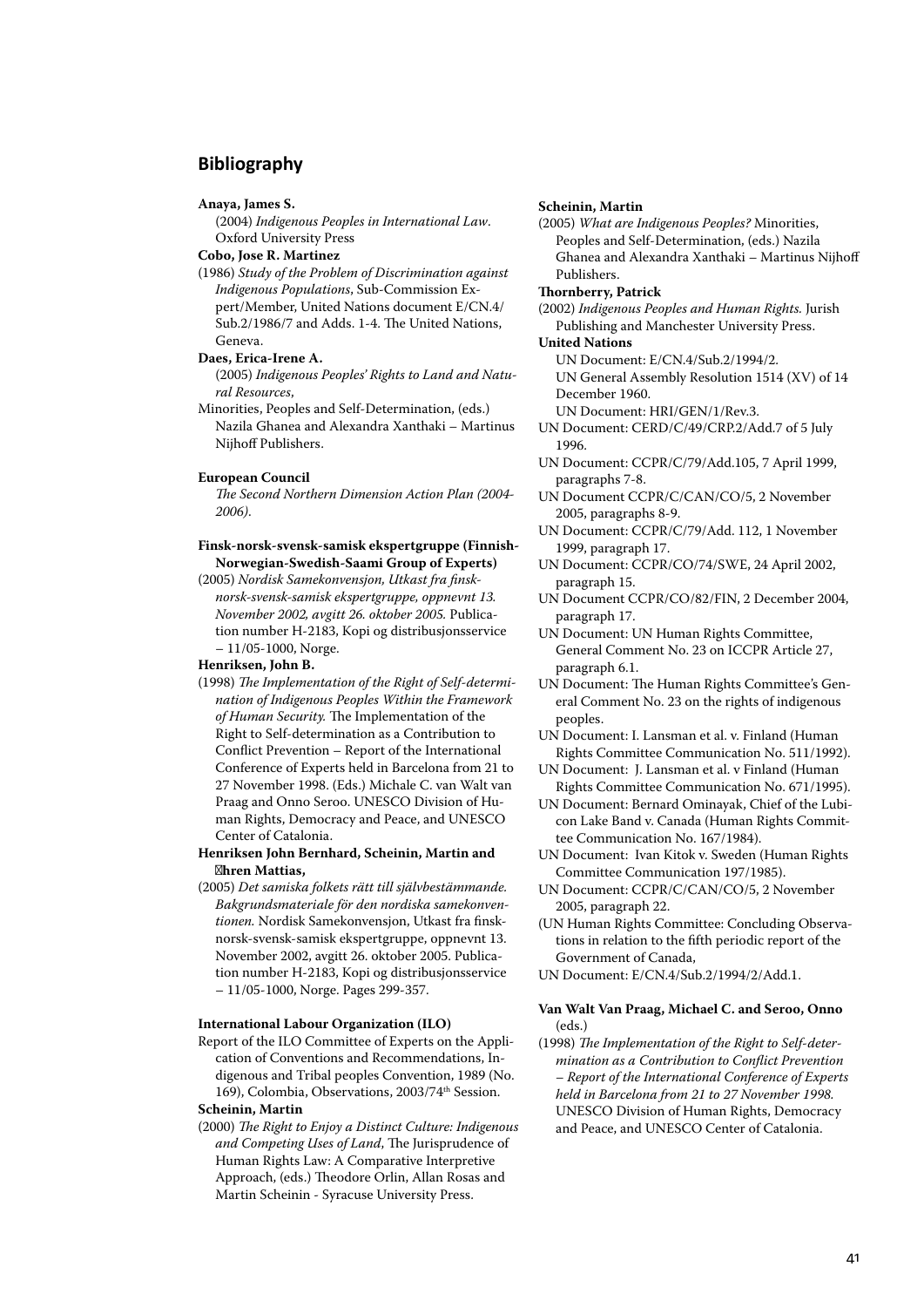Text of the Draft Convention in English (unofficial translation)

# **NORDIC SAAMI CONVENTION**

The Governments of Finland, Norway and Sweden, affirming

- − that the Saami is the indigenous people of the three countries,
- − that the Saami is one people residing across national borders,
- − that the Saami people has its own culture, its own society, its own history, its own traditions, its own language, its own livelihoods and its own visions of the future,
- − that the three states have a national as well as an international responsibility to provide adequate conditions for the Saami culture and society,
- − that the Saami people has the right of self-determination,
- − that the Saami people's culture and society constitutes an enrichment to the countries' collected cultures and societies,
- − that the Saami people has a particular need to develop its society across national borders,
- − that lands and waters constitute the foundation for the Saami culture and that hence, the Saami must have access to such,
- − and that, in determining the legal status of the Saami people, particular regard shall be paid to the fact that during the course of history the Saami have not been treated as a people of equal value, and have thus been subjected to injustice,

that take as a basis for their deliberations that the Saami parliaments in the three states

− want to build a better future for the life and culture of the Saami people,

- − hold the vision that the national boundaries of the states shall not obstruct the community of the Saami people and Saami individuals,
- − view a new Saami convention as a renewal and a development of Saami rights established through historical use of land that were codified in the Lapp Codicil of 1751,
- − emphasize the importance of respecting the right of self-determination, that the Saami enjoy as a people,
- − particularly emphasise that the Saami have rights to the land and water areas that constitutes the Saami people's historical homeland, as well as to natural resources in those,
- − maintain that the traditional knowledge and traditional cultural expressions of the Saami people, integrated with the people's use of natural resources, constitutes a part of the Saami culture,
- hold that increased consideration shall be given to the role of Saami women as custodians of traditions in the Saami society, including when appointing representatives to public bodies,
- − want that the Saami shall live as one people within the three states,
- − emphasize the Saami people's aspiration, wish and right to take responsibility for the development of its own future
- − and will assert the Saami people's rights and freedoms in accordance with international human rights law and other international law,

that have elaborated this convention in close cooperation with representatives of the Saami, deeming it to be of particular importance that the Convention, before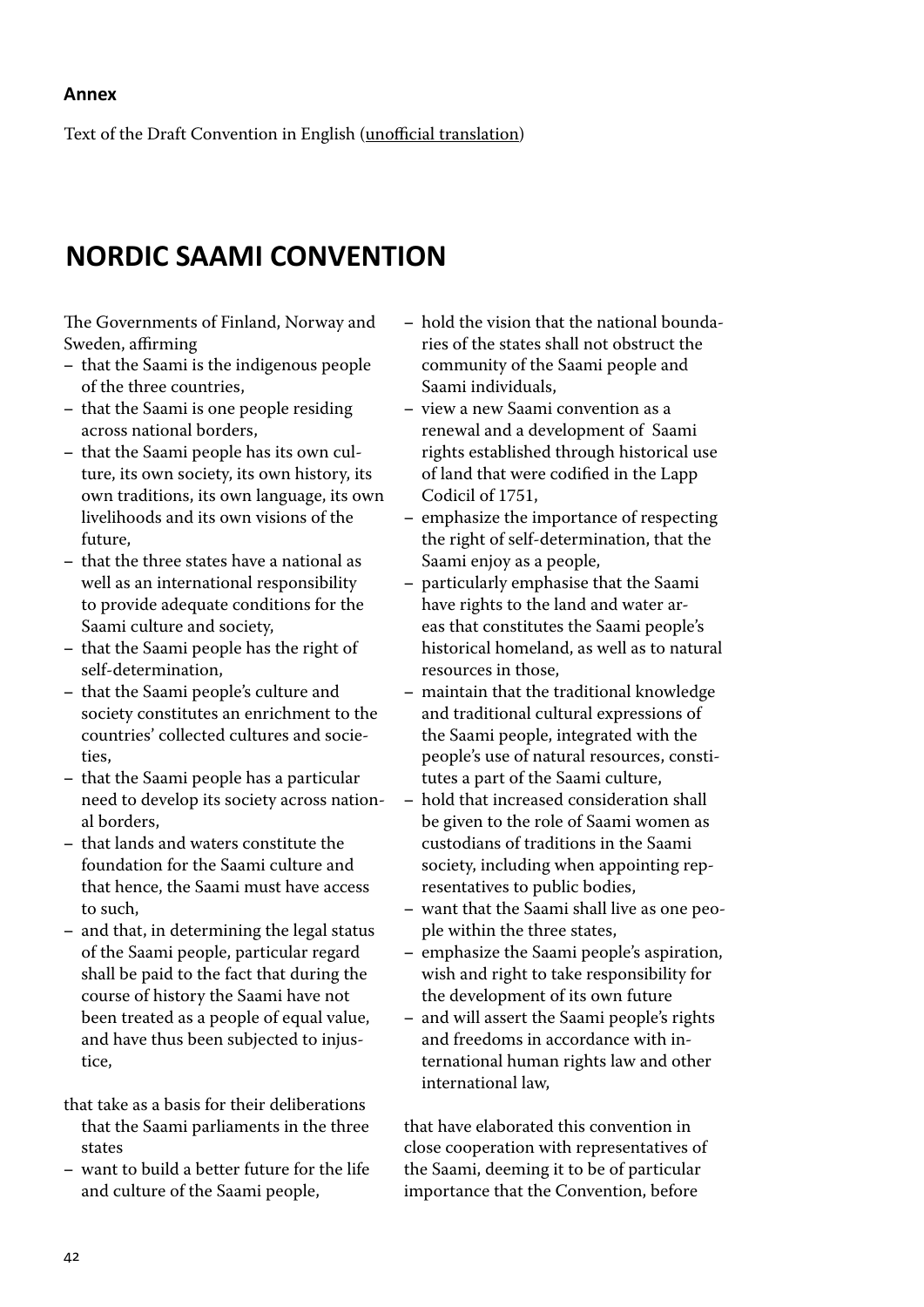being ratified by the states, be approved by the three Saami parliaments and that commit themselves to secure the future of the Saami people in accordance with this convention,

have agreed on the following Nordic Saami Convention.

#### **Chapter I**

# **The general rights of the Saami people**

#### *Article 1*

#### **The objective of the Convention**

The objective of this Convention is to affirm and strengthen such rights of the Saami people that are necessary to secure and develop its language, its culture, its livelihoods and society, with the smallest possible interference of the national borders.

#### **Article 2**

#### **The Saami as an indigenous people**

The Saami people is the indigenous people of Finland, Norway and Sweden.

#### *Article 3*

#### **The right of self-determination**

As a people, the Saami has the right of selfdetermination in accordance with the rules and provisions of international law and of this Convention. In so far as it follows from these rules and provisions, the Saami people has the right to determine its own economic, social and cultural development and to dispose, to its own benefit, of its own natural resources.

#### *Article 4*

#### **Persons to whom the Convention applies**

The Convention applies to persons residing in Finland, Norway or Sweden that identify themselves as Saami and who

1. have Saami as their domestic language or have at least one parent or grandparent who has or has had Saami as his or her domestic language, or

- 2. have a right to pursue Saami reindeer husbandry in Norway or Sweden, or
- 3. fulfil the requirements to be eligible to vote in elections to the Saami parliament in Finland, Norway or Sweden, or
- 4. are children of a person referred to in 1, 2 or 3.

#### *Article 5*

#### **The scope of the State's responsibility**

The responsibilities of the State pursuant to this Convention apply to all state bodies at national, regional and local levels. Other public administrative bodies and public undertakings also have such responsibilities. The same applies to private legal entities when exercising public authority or performing other public duties.

In applying this Convention, the Saami parliaments and other Saami bodies, regardless of their legal status under national or international law, shall not be deemed to fall under the concept state, except when exercising public authority.

#### *Article 6*

#### **State measures with respect to the Saami people**

The three states shall effectively establish conditions enabling the Saami people to secure and develop its language, its culture, its livelihoods and its society.

The states shall create favourable conditions for maintaining and developing the local Saami communities.

To a reasonable extent, the states' responsibility to take measures pursuant to this Convention shall apply also to Saami persons who are residing outside the traditional Saami areas.

#### *Article 7*

#### **Non-discrimination and special measures**

The Saami people and Saami individuals shall be ensured protection against all discrimination.

The States shall, when necessary for the implementation of Saami rights pursuant to this Convention, adopt special positive measures with respect to such rights.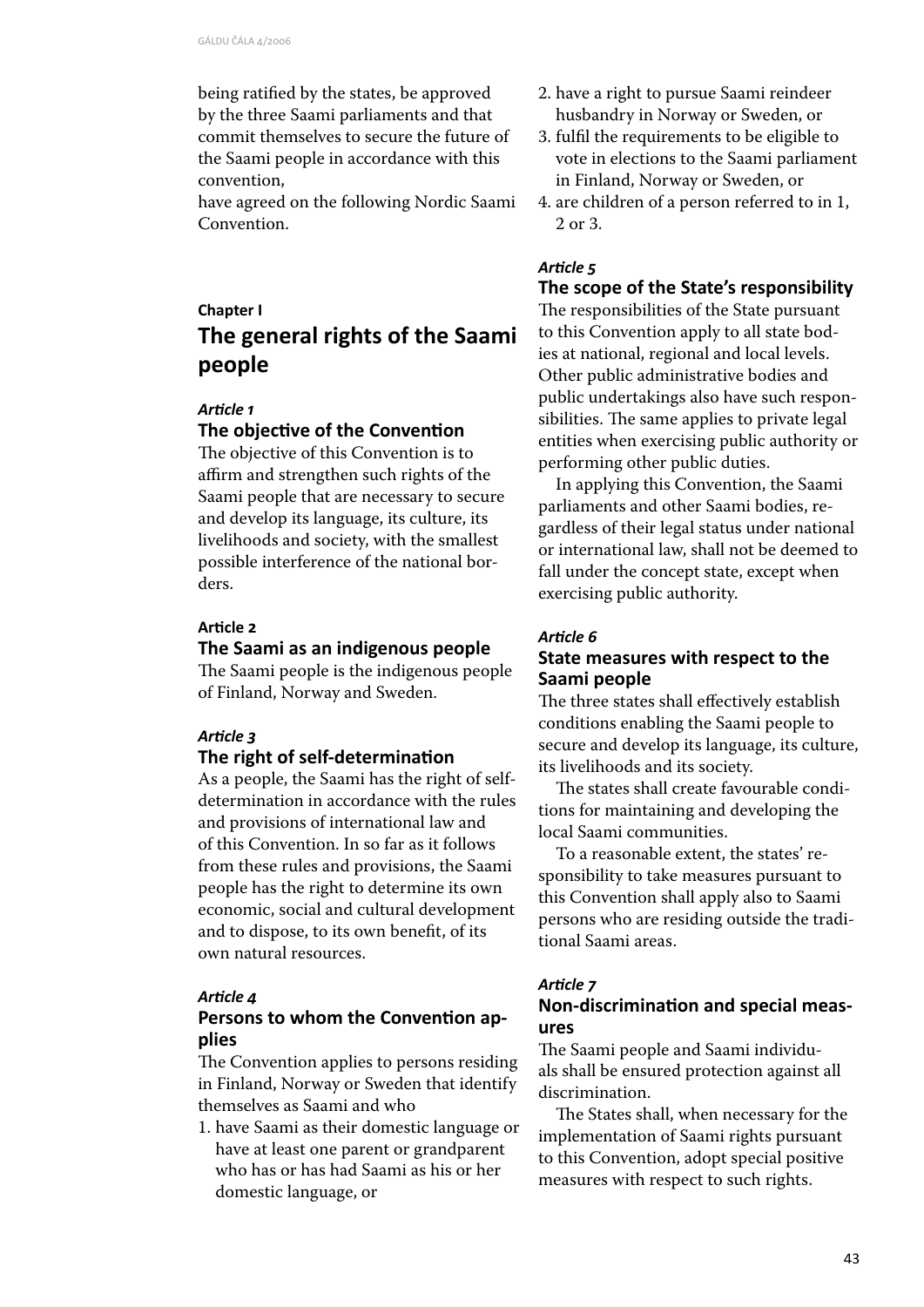#### *Article 8* **Minimum rights**

The rights laid down in this Convention are minimum rights. They shall not be construed as preventing any state from extending the scope of Saami rights or from adopting more far reaching measures than contained in this Convention. The Convention may not be used as a basis for limiting such Saami rights that follow from other legal provisions.

### *Article 9*

#### **Saami legal customs**

The states shall show due respect for the Saami people's conceptions of law, legal traditions and customs.

Pursuant to the provisions in the first paragraph, the states shall, when elaborating legislation in areas where there might exist relevant Saami legal customs, particularly investigate whether such customs exist and, if so, consider whether these customs should be afforded protection or in other manners be reflected in the national legislation. Due consideration shall also be paid to Saami legal customs in the application of law.

#### *Article 10*

#### **Harmonization of legal provisions**

The states shall, in cooperation with the Saami parliaments, strive to ensure continued harmonization of legislation and other regulation of significance for Saami activities across national borders.

#### *Article 11*

#### **Cooperation on cultural and commercial arrangements**

The states shall implement measures to render it easier for the Saami to pursue economic activities across national borders and to provide for their cultural needs across these borders. For this purpose, the states shall strive to remove remaining obstacles to Saami economic activities that are based on their citizenship or residence or that otherwise are a result of the Saami settlement area stretching across national borders. The states shall also give Saami individuals access to the cultural provisions of the country where they are staying at any given time.

#### *Article 12*

#### **Cooperation on education and welfare arrangements**

The states shall take measures to provide Saami individuals residing in any of the three countries with the possibility to obtain education, medical services and social provisions in another of these countries when this appears to be more appropriate.

#### *Article 13* **The symbols of the Saami people**

The states shall respect the right of the Saami to decide over the use of the Saami flag and other Saami national symbols. The states shall moreover, in cooperation with the Saami parliaments, make efforts to ensure that the Saami symbols are made visible in a manner signifying the Saami's status as a distinct people in the three countries.

## *Chapter II* **Saami governance**

#### *Article 14* **The Saami parliaments**

In each of the three countries there shall be a Saami parliament. The Saami parliament is the highest representative body of the Saami people in the country. The Saami parliament acts on behalf of the Saami people of the country concerned, and shall be elected through general elections among the Saami in the country.

Further regulations concerning the elections of the Saami parliaments shall be prescribed by law, prepared through negotiations with the Saami parliaments pursuant to Article 16.

The Saami parliaments shall have such a mandate that enables them to contribute effectively to the realization of the Saami people's right of self-determination pursuant to the rules and provisions of international law and of this Convention. Further regulations concerning the mandate of the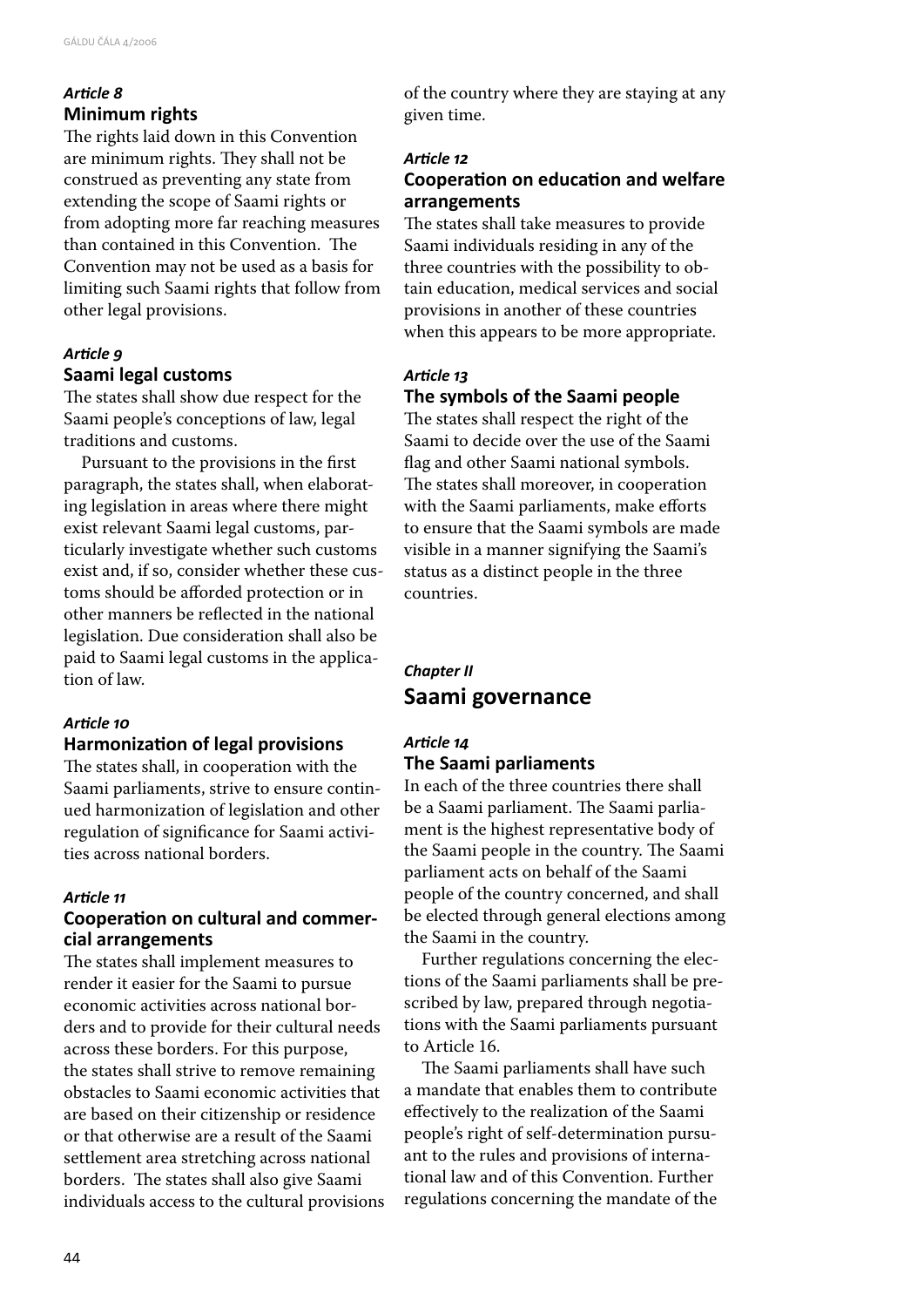Saami parliaments shall be prescribed by law.

The Saami parliaments take initiatives and state their views on all matters where they find reason to do so.

#### *Article 15*

#### **Independent decisions by the Saami parliaments**

The Saami parliaments make independent decisions on all matters where they have the mandate to do so under national or international law.

The Saami parliaments may conclude agreements with national, regional and local entities concerning cooperation with regard to the strengthening of Saami culture and the Saami society.

#### *Article 16*

#### **The Saami parliaments' right to negotiations**

In matters of major importance to the Saami, negotiations shall be held with the Saami parliaments before decisions on such matters are made by a public authority. These negotiations must take place sufficiently early to enable the Saami parliaments to have a real influence over the proceedings and the outcome.

The states shall not adopt or permit measures that may significantly damage the basic conditions for Saami culture, Saami livelihoods or society, unless consented to by the Saami parliament concerned.

#### *Article 17*

### **The rights of the Saami parliaments during preparation of other matters**

The Saami parliaments shall have the right to be represented on public councils and committees when these deal with matters that concerns the interests of the Saami.

Matters concerning Saami interests shall be submitted to the Saami parliaments before a decision is made by a public authority.

The states shall investigate the need for such representation and prior opinions from the Saami parliaments. This must take place sufficiently early to enable the Saami parliaments to influence the proceedings and the outcome.

The Saami parliaments shall themselves decide when they wish to be represented or submit prior opinions during such preparation of matters.

#### *Article 18*

#### **The relationship to national assemblies**

The national assemblies of the states or their committees or other bodies shall, upon request, receive representatives of the Saami parliaments in order to enable them to report on matters of importance to the Saami.

The Saami parliaments shall be given the opportunity to be heard during the consideration by national assemblies of matters that particularly concern the Saami people.

The national assemblies of the individual states shall issue further regulations concerning which matters this applies to and concerning the procedure to be followed.

#### *Article 19*

#### **The Saami and international representation**

The Saami parliaments shall represent the Saami in intergovernmental matters.

The states shall promote Saami representation in international institutions and Saami participation in international meetings.

#### *Article 20*

#### **Joint Saami organizations**

The Saami parliaments may form joint organizations. In consultation with the Saami parliaments, the states shall strive to transfer public authority to such joint organizations as needed.

#### *Article 21*

#### **Other Saami associations**

The states shall respect and when necessary consult Saami villages (samebyar), siidas, reindeer herders' communities (renbeteslag), the village assemblies of the Skolt Saami (*byastämma)* and other competent Saami organizations or local Saami representatives.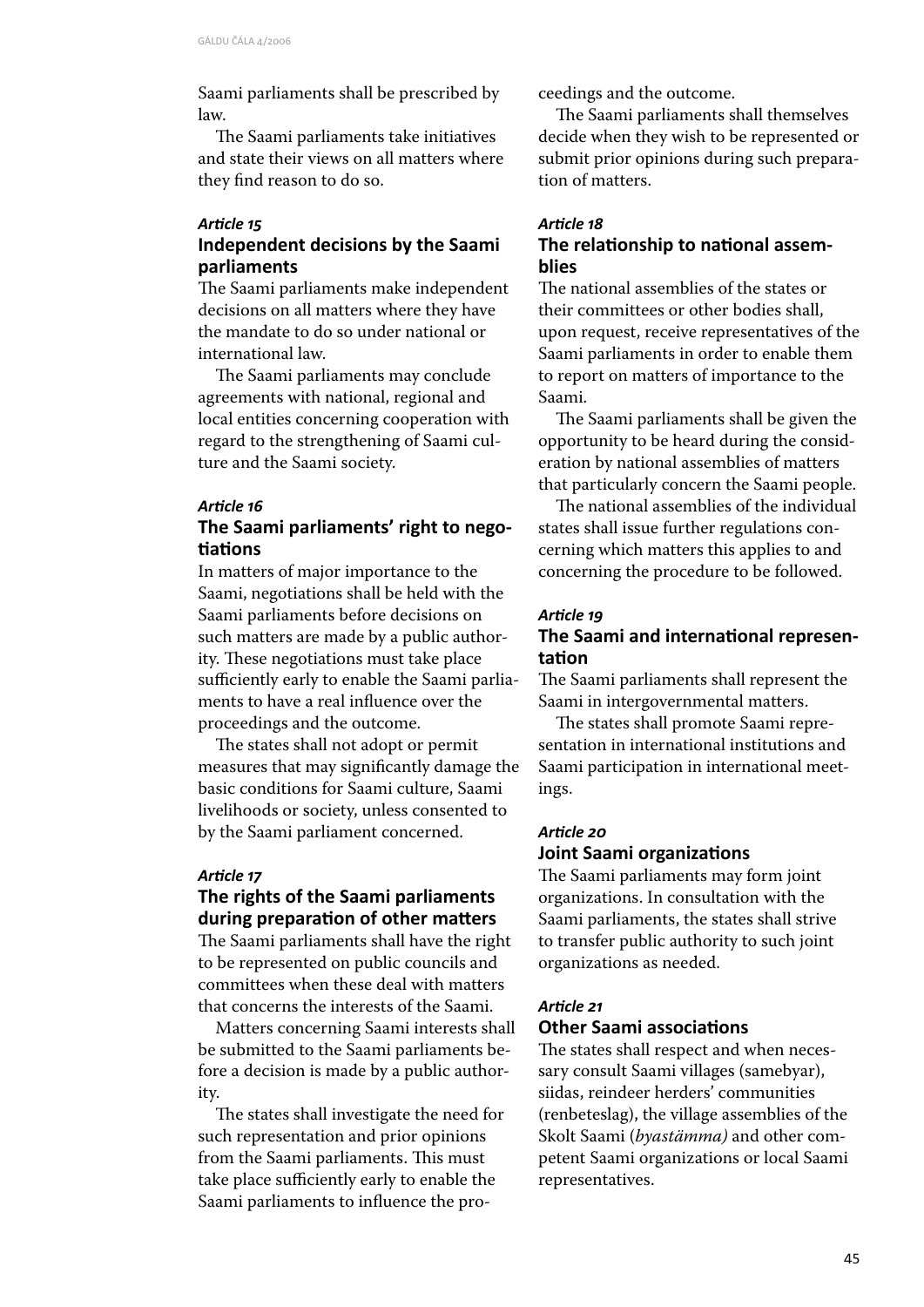#### *Article 22* **A Saami region**

The states shall actively seek to identify and develop the area within which the Saami people can manage its particular rights pursuant to this Convention and national legislation.

# *Chapter III* **Saami language and culture**

### *Article 23* **Saami language rights**

The Saami shall have the right to use, develop and pass on to future generations its language and its traditions and have the right to make efforts to ensure that knowledge of the Saami language is also disseminated to Saami persons with little or no command of this language.

The Saami shall have the right to decide and retain their personal names and geographical names, as well as to have these publicly acknowledged.

#### *Article 24*

### **The states' responsibility for the Saami language**

The states shall enable the Saami to preserve, develop and disseminate the Saami language. To meet this end, states shall ensure that the Saami alphabet can be used effectively.

It shall be possible to use the Saami language effectively in courts of law and in relation to public authorities in the Saami areas. The same shall also apply outside these areas in disputes and cases first dealt with in the Saami areas or which in any other manner have a particular association with these areas.

The states shall promote the publication of literature in the Saami language.

The provisions of this article shall also apply to the less prevalent Saami dialects.

#### *Article 25* **Saami media**

The states shall create conditions for an

independent Saami media policy which enables the Saami media to control its own development and to provide the Saami population with rich and multi-faced information and opinions in matters of general interest.

The states shall ensure that programmes in the Saami language can be broadcast on radio and TV, and shall promote the publication of newspapers in this language. In cooperation with the Saami parliaments, the states shall also promote cooperation across national borders between media institutions that provide programmes or articles in the Saami language.

The provision of the second paragraph concerning the Saami language shall also to a reasonable extent apply to the less prevalent Saami dialects.

### *Article 26* **Saami education**

The Saami population residing in the Saami areas shall have access to education both in and through the medium of the Saami language. The education and study financing system shall be adapted to their background. Such education shall enable attendance of further education at all levels while at the same time meet the needs of Saami individuals to continuously be active within the traditional Saami livelihoods. The study financing system shall be arranged in such a way as to enable higher education through the medium of the Saami language.

Saami children and adolescents outside the Saami areas shall have access to education in the Saami language, and also through the medium of the Saami language to the extent that may be deemed reasonable in the area concerned. The education shall as far as possible be adapted to their background.

The national curricula shall be prepared in cooperation with the Saami parliaments and be adapted to the cultural backgrounds and needs of Saami children and adolescents.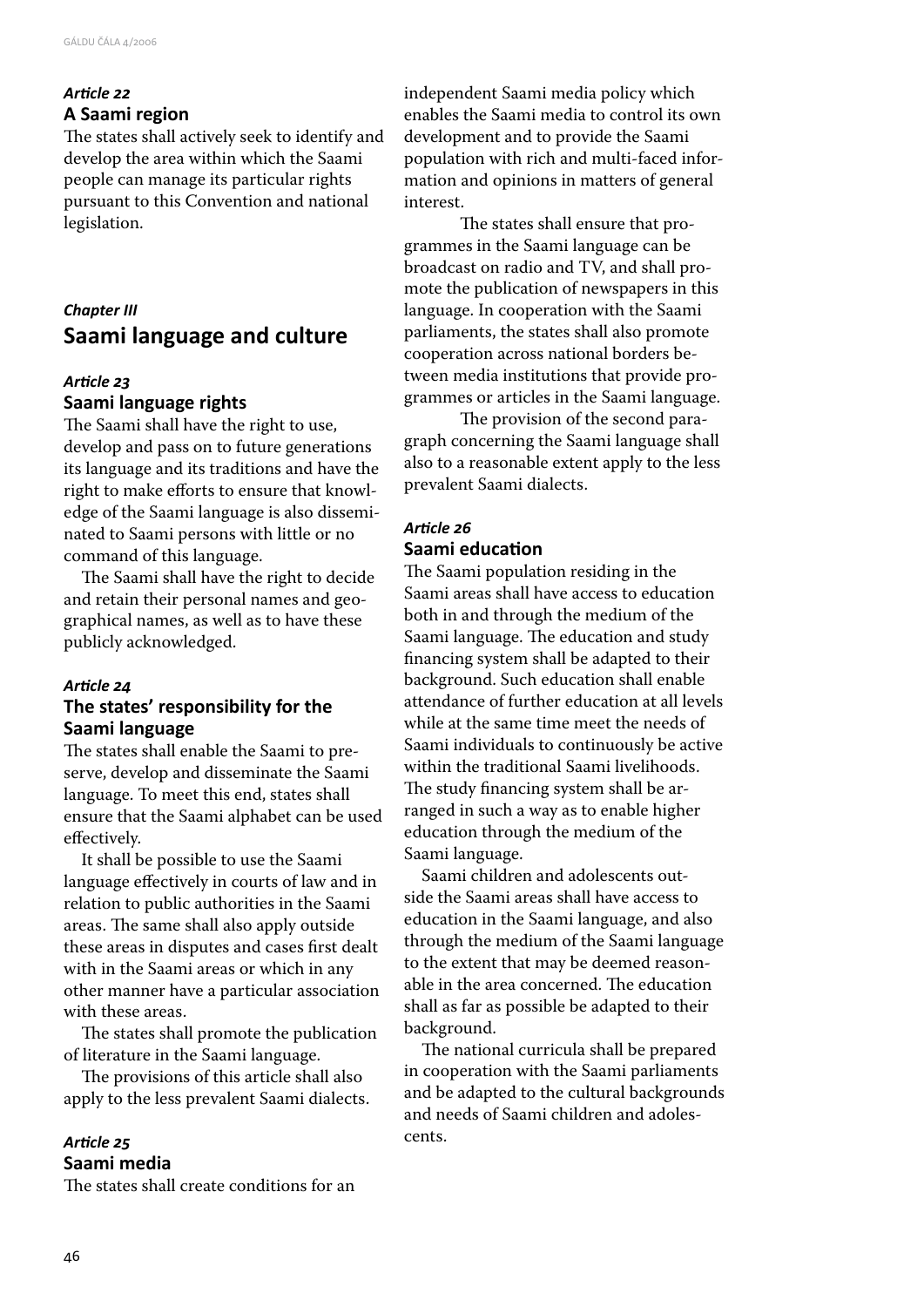#### *Article 27* **Research**

The states shall, in cooperation with the Saami parliaments, create good conditions for research based on the knowledge needs of the Saami society, and promote recruitment of Saami researchers. In planning such research, regard shall be paid to the linguistic and cultural conditions in the Saami society.

The states shall, in consultation with the Saami parliaments, promote cooperation between Saami and other research institutions in the various countries and across national borders, and strengthen research institutions with a primary responsibility for such research referred to in the first paragraph.

Research concerning Saami matters shall be adapted to such ethical rules that the Saami's status as an indigenous people requires.

#### *Article 28*

#### **Education and information about the Saami**

The Saami people's culture and society shall be appropriately reflected in education outside the Saami society. Such education shall particularly aim to promote knowledge of the status of the Saami as the country's indigenous people. The states shall, in cooperation with the Saami parliaments, offer education about the Saami culture and society to persons who are going to work in the Saami areas.

The states shall, in cooperation with the Saami parliaments, provide the general public with information about the Saami culture and society.

#### *Article 29*

#### **Health and social services**

The states shall, in cooperation with the Saami parliaments, ensure that health and social services in the Saami settlement areas are organized in such a way that the Saami population in these areas are ensured health and social services adapted to their linguistic and cultural background.

Also health and social services outside the Saami settlement areas shall pay

regard to the linguistic and cultural background of Saami patients and clients.

#### *Article 30*

#### **Saami children and adolescents**

Saami children and adolescents have the right to practise their culture and to preserve and develop their Saami identity.

#### *Article 31*

#### **Traditional knowledge and cultural expressions**

The states shall respect the right of the Saami people to manage its traditional knowledge and its traditional cultural expressions while striving to ensure that the Saami are able to preserve, develop and pass these on to future generations.

When Saami culture is applied commercially by persons other than Saami persons, the states shall make efforts to ensure that the Saami people gains influence over such activities and a reasonable share of the financial revenues. The Saami culture shall be protected against the use of cultural expressions that in a misleading manner give the impression of having a Saami origin.

The states shall make efforts to ensure that regard is paid to Saami traditional knowledge in decisions concerning Saami matters.

#### *Article 32* **Saami cultural heritage**

Saami cultural heritage shall be protected by law and shall be cared for by the country's Saami parliament or by cultural institutions in cooperation with the Saami parliament.

The states shall implement measures for cooperation across national borders on documentation, protection and care of Saami cultural heritage.

The states shall make efforts to ensure that Saami cultural heritage that has been removed from the Saami areas and that is of particular interest to the Saami community is entrusted to suitable museums or cultural institutions as further agreed with the countries' Saami parliaments.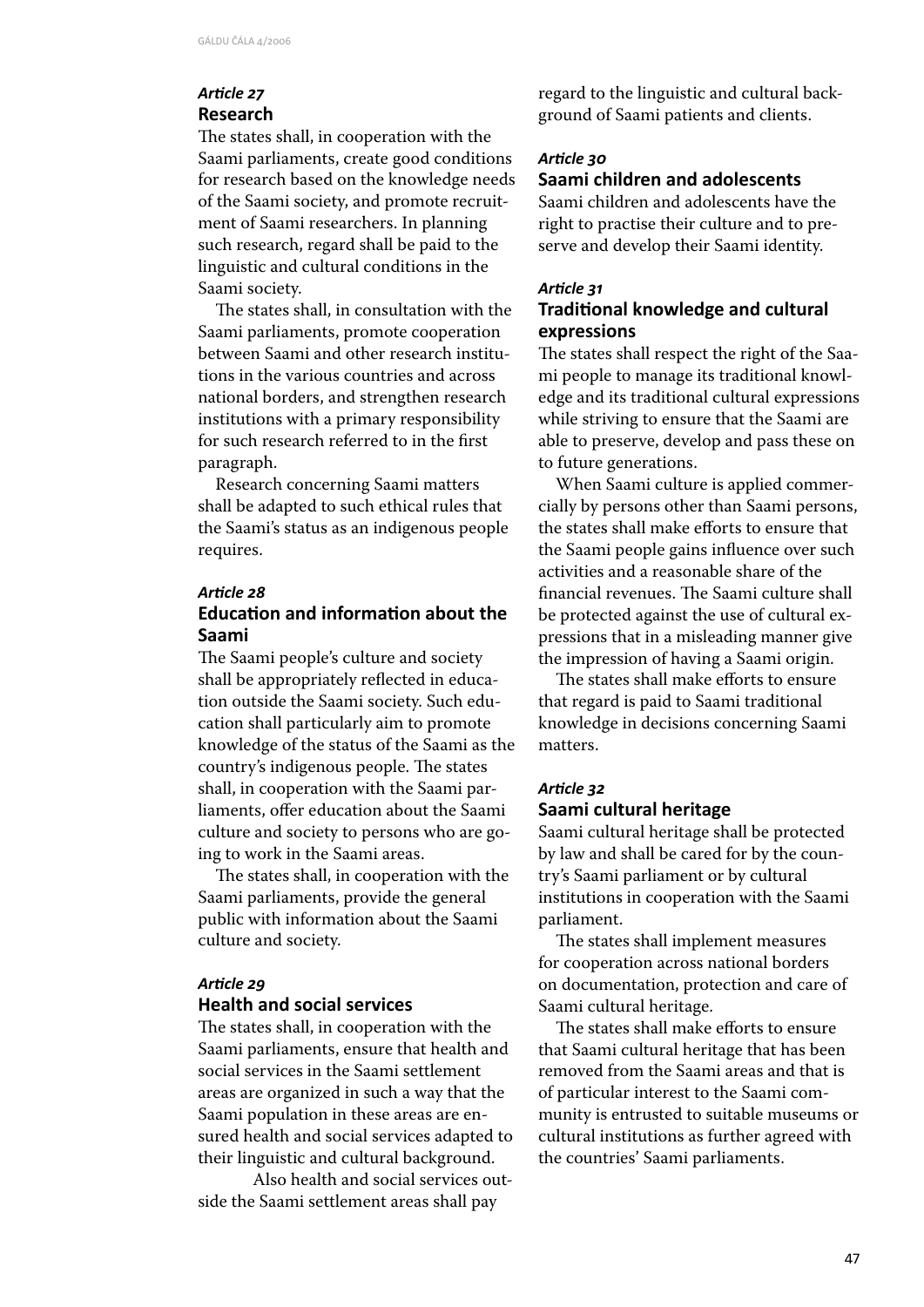### *Article 33* **The cultural basis**

The responsibilities of the states in matters concerning the Saami culture shall include the material cultural basis in such a way that the Saami are provided with the necessary commercial and economic conditions to secure and develop their culture.

# *Chapter IV* **Saami rights to land and water**

#### *Article 34*

#### *Traditional use of land and water*

Protracted traditional use of land or water areas constitutes the basis for individual or collective ownership rights to these areas for the Saami in accordance with national or international norms concerning protracted usage.

If the Saami, without being deemed to be the owners, occupy and have traditionally used certain land or water areas for reindeer husbandry, hunting, fishing or in other ways, they shall have the right to continue to occupy and use these areas to the same extent as before. If these areas are used by the Saami in association with other users, the exercise of their rights by the Saami and the other users shall be subject to due regard for each other and for the nature of the competing rights. Particular regard in this connection shall be paid to the interests of reindeer-herding Saami. The fact that the Saami use of these areas is limited to the right of continued use to the same extent as before shall not prevent the forms of use from being adapted as necessary to technical and economic developments.

Assessment of whether traditional use exists pursuant to this provision shall be made on the basis of what constitutes traditional Saami use of land and water and bearing in mind that Saami land and water usage often does not leave permanent traces in the environment.

The provisions of this article shall not be construed as to imply any limitation in the right to restitution of property that the Saami might have under national or international law.

#### *Article 35* **Protection of Saami rights to land and water**

The states shall take adequate measures for effective protection of Saami rights pursuant to article 34. To that end, the states shall particularly identify the land and water areas that the Saami traditionally use.

Appropriate procedures for examination of questions concerning Saami rights to land and water shall be available under national law. In particular, the Saami shall have access to such financial support that is necessary for them to be able to have their rights to land and water tried through legal proceedings.

#### *Article 36* **Utilization of natural resources**

The rights of the Saami to natural resources within such land or water areas that fall within the scope of Article 34 shall be afforded particular protection. In this connection, regard shall be paid to the fact that continued access to such natural resources may be a prerequisite for the preservation of traditional Saami knowledge and cultural expressions.

Before public authorities, based on law, grant a permit for prospecting or extraction of minerals or other sub-surface resources, or make decisions concerning utilization of other natural resources within such land or water areas that are owned or used by the Saami, negotiations shall be held with the affected Saami, as well as with the Saami parliament, when the matter is such that it falls within Article 16.

Permits for prospecting or extraction of natural resources shall not be granted if the activity would make it impossible or substantially more difficult for the Saami to continue to utilize the areas concerned, and this utilization is essential to the Saami culture, unless so consented by the Saami parliament and the affected Saami.

The above provisions of this article also apply to other forms of natural resource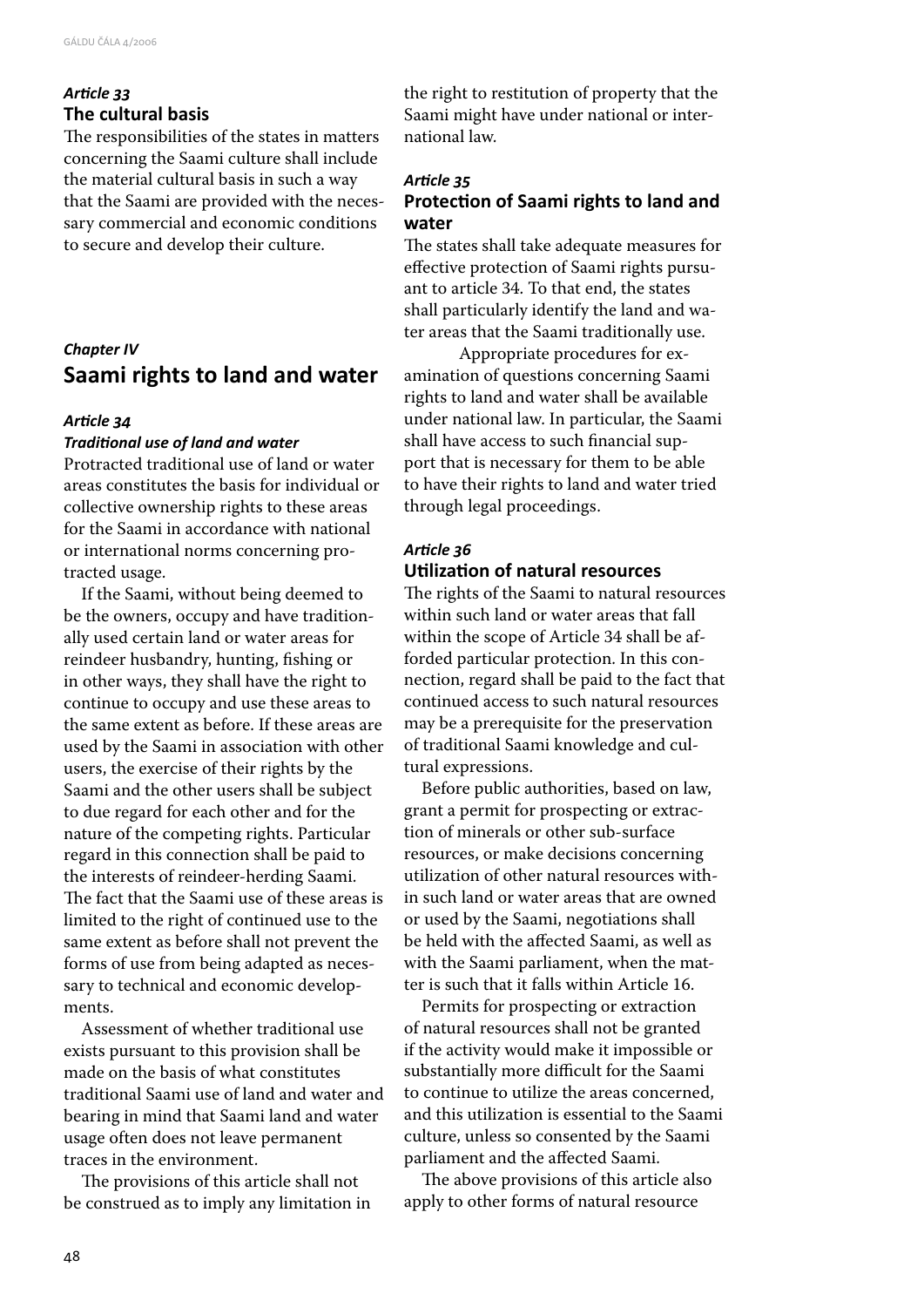utilization and to other forms of intervention in nature in such geographical areas that fall under Article 34, including activities such as forest logging, hydroelectric and wind power plants, construction of roads and recreational housing and military exercise activities and permanent exercise ranges.

#### *Article 37* **Compensation and share of profits**

The affected Saami shall have the right to compensation for all damage inflicted through activities referred to in Article 36, paragraphs two and four. If national law obliges persons granted permits to extract natural resources to pay a fee or share of the profit from such activities, to the landowner, the permit holder shall be similarly obliged in relation to the Saami that have traditionally used and continue to use the area concerned.

The provisions of this article shall not be construed as to imply any limitation in the right to a share of the profit from extraction of natural resources that may follow under international law.

#### *Article 38*

#### **Fjords and coastal seas**

The provisions of Articles 34–37 concerning rights to water areas and use of water areas shall apply correspondingly to Saami fishing and other use of fjords and coastal seas.

In connection with the allocation of catch quotas for fish and other marine resources, as well as when there is otherwise regulation of such resources, due regard shall be paid to Saami use of these resources and its importance to local Saami communities. This shall apply even though this use has been reduced or has ceased due to the fact that catch quotas have not been granted or owing to other regulations of the fisheries or other exploitation of resources in these areas. The same shall apply if the use is reduced or has ceased owing to a reduction of marine resources in these areas.

### *Article 39*

#### **Land and resource management**

In addition to the ownership or usage rights that the Saami enjoy, the Saami parliaments shall have the right of co-determination in the public management of the areas referred to in Articles 34 and 38, pursuant to Article 16.

#### *Article 40*

#### **Environmental protection and environmental management**

The states are, in cooperation with the Saami parliaments, obliged to actively protect the environment in order to ensure sustainable development of the Saami land and water areas referred to in Articles 34 and 38.

Pursuant to Article 16, the Saami parliaments shall have the right of co-determination in the environmental management affecting these areas.

### *Chapter V* **Saami livelihoods**

#### *Article 41*

#### **Protection of Saami livelihoods**

Saami livelihoods and Saami use of natural resources shall enjoy special protection by means of legal or economic measures to the extent that they constitute an important fundament for the Saami culture.

Saami livelihoods and Saami use of natural resources are such activities that are essential for the maintenance and development of the local Saami communities.

#### *Article 42*

#### **Reindeer husbandry as a Saami livelihood**

Reindeer husbandry, as a particular and traditional Saami livelihood and a form of culture, is based on custom and shall enjoy special legal protection.

To that end, Norway and Sweden shall maintain and develop reindeer husbandry as a sole right of the Saami in the Saami reindeer grazing areas.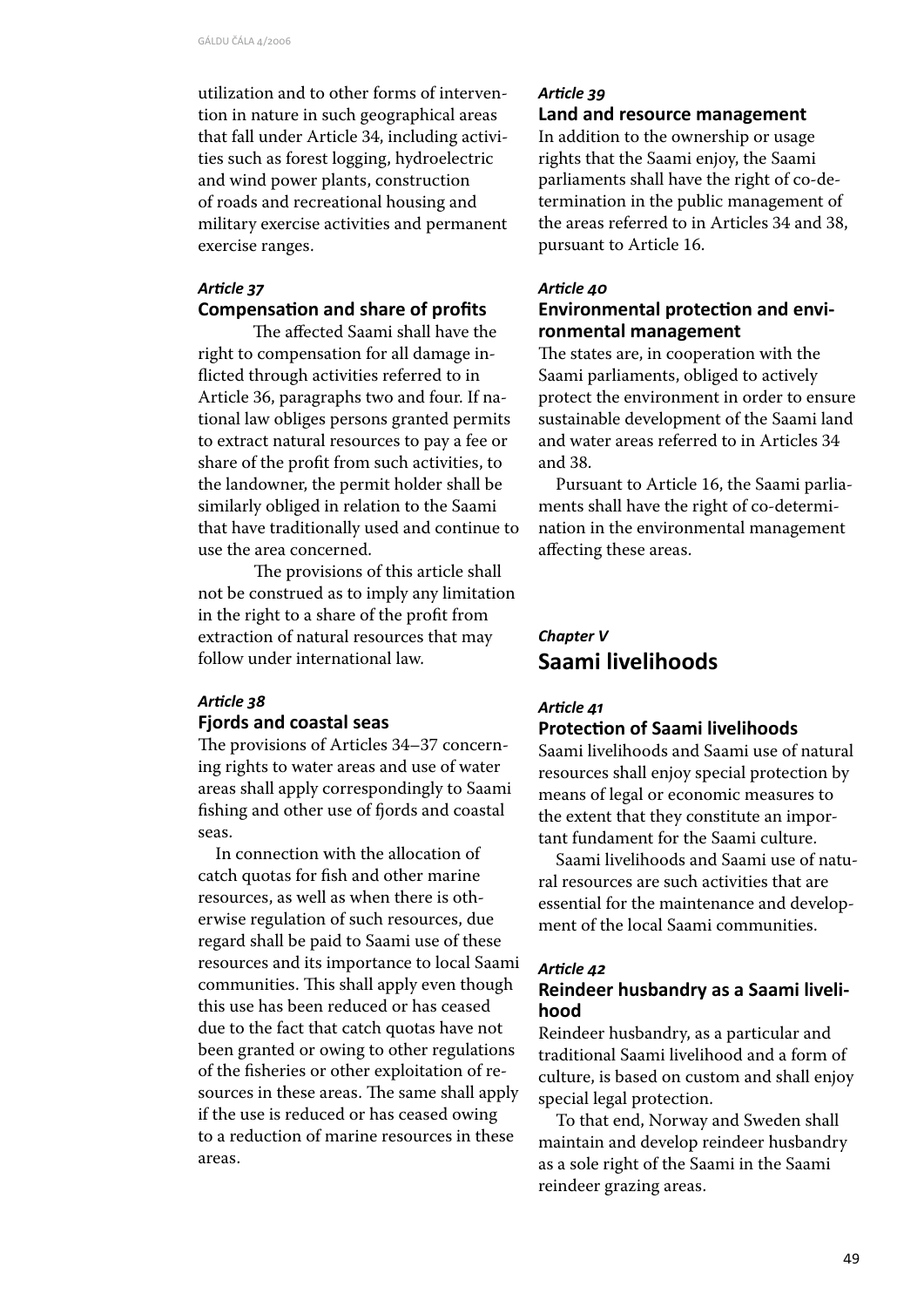Acknowledging Protocol No. 3 of its Affiliation Agreement with the European Union concerning the Saami as an indigenous people, Finland undertakes to strengthen the position of Saami reindeer husbandry.

#### *Article 43* **Reindeer husbandry across national borders**

The right of the Saami to reindeer grazing across national borders is based on custom.

If agreements have been concluded between Saami villages (samebyar), siidas or reindeer grazing communities (renbeteslag) concerning the right to reindeer grazing across national borders, these agreements shall prevail. In the event of dispute concerning the interpretation or application of such an agreement, a party shall have the opportunity to bring the dispute before an arbitration committee for decision. Regarding the composition of such an arbitration committee and its rules of procedure, the regulation jointly decided by the three Saami parliaments shall apply. A party who is dissatisfied with the arbitration committee's decision on the dispute shall have the right to file a suit on the matter in a court of law in the country on which territory the grazing area is situated.

In the absence of an applicable agreement between Saami villages (samebyar), siidas or reindeer grazing communities (renbeteslag), if a valid bilateral treaty regarding reindeer grazing exists, such a treaty shall apply. Notwithstanding any such treaty, a person asserting that he or she has a reindeer grazing right based on custom that goes beyond what follows from the bilateral treaty, shall have the opportunity to have his or her claim tried before a court of law in the country on which territory the grazing area is situated.

## *Chapter VI* **Implementation and development of the Convention**

#### *Article 44*

#### **Cooperation Council of Saami ministers and presidents of Saami parliaments**

The ministers in Finland, Norway and Sweden responsible for Saami affairs and the presidents of Saami parliaments from each of these countries shall convene regularly.

The said cooperation shall promote the objectives of this Convention pursuant to Article 1. The meetings shall consider relevant Saami matters of common interest.

#### *Article 45* **Convention Committee**

A Nordic Saami Convention Committee shall be established to monitor the implementation of this Convention. The committee shall have six members serving in their independent capacity. Each of the three states and each of the three Saami parliaments appoint one member each. Members shall be appointed for a period of five years.

The committee shall submit reports to the governments of the three countries and to the three Saami parliaments. It may submit proposals aimed at strengthening the objective of this Convention to the governments of the three countries and to the three Saami parliaments. The committee may also deliver opinions in response to questions from individuals and groups.

#### *Article 46* **National implementation**

In order to ensure as uniform an application of this Convention as possible, the states shall make the provisions of the Convention directly applicable as national law.

#### *Article 47* **Economic commitments**

The states shall provide the financial resources necessary to implement the provisions of this Convention. The joint expenses of the three countries shall be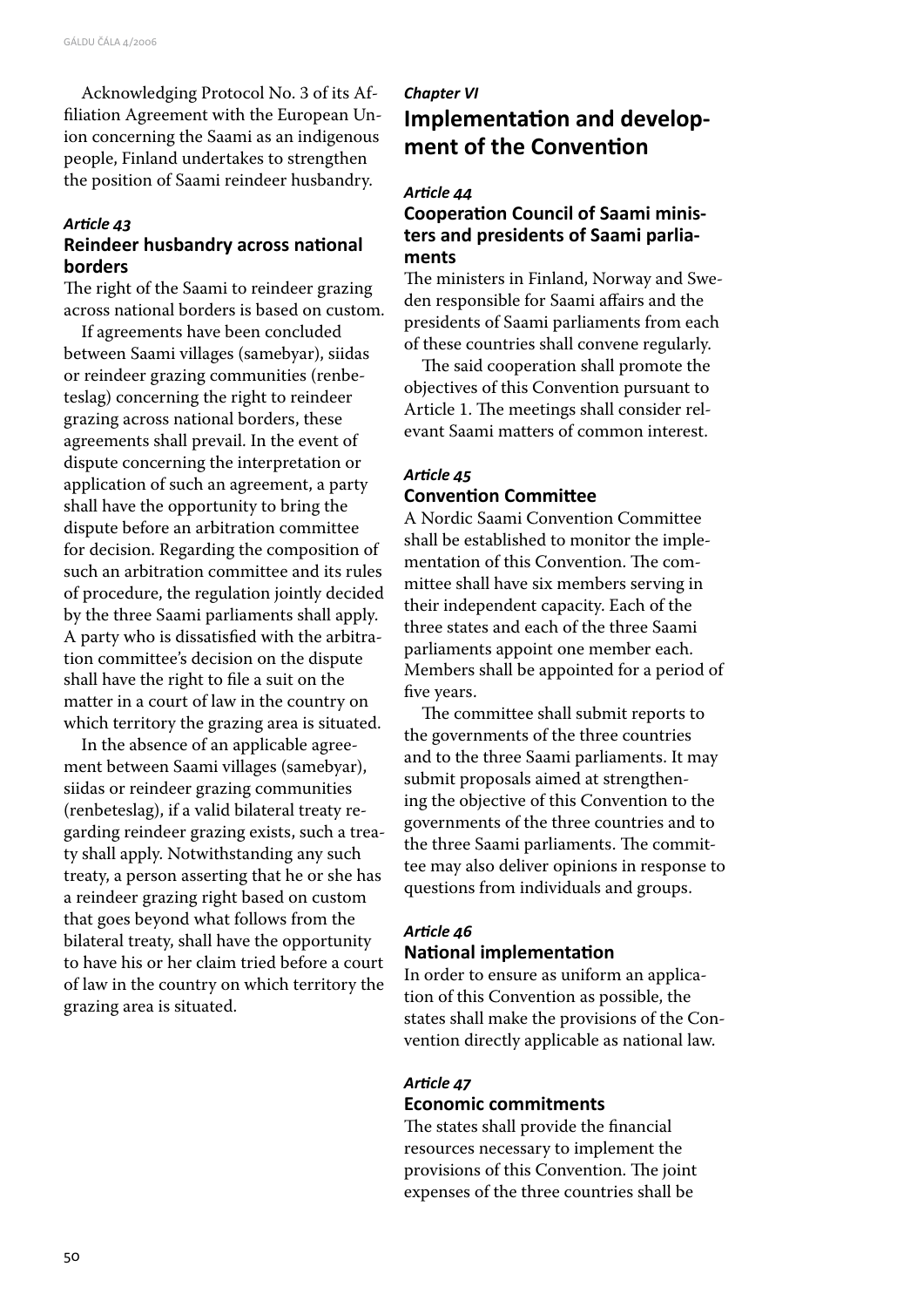divided between them in relation to the Saami population in each country.

In addition to situations referred to in paragraph 2 of Article 35, it shall be possible for the Saami to receive the necessary financial assistance to bring important questions of principle concerning the rights contained in this Convention before a court of law.

## *Chapter VII* **Final provisions**

#### *Article 48* **The approval of the Saami parliaments**

After being signed, this Convention shall be submitted to the three Saami parliaments for approval.

#### *Article 49* **Ratification**

This Convention shall be subject to ratification. Ratification may not take place until the three Saami parliaments have given their approval pursuant to Article 48.

#### *Article 50* **Entry into force**

The Convention shall enter into force thirty days after the date that the instruments of ratification are deposited with the Norwegian Ministry of Foreign Affairs.

The Norwegian Ministry of Foreign Affairs shall notify Finland, Sweden and the three Saami parliaments of the deposit of the instruments of ratification and of the date of entry into force of the Convention.

The original of this Convention shall be deposited with the Norwegian Ministry of Foreign Affairs, which shall provide authenticated copies to Finland, Sweden and the three Saami parliaments.

#### *Article 51*

#### **Amendments to the Convention**

Amendments to this Convention shall be made in cooperation with the three Saami parliaments, and with respect for the provision in Article 48.

An amendment to the Convention enters into force thirty days after the date that the parties to the Convention notify the Norwegian Ministry of Foreign Affairs that the amendments have been approved by them.

In witness whereof the representatives of the parties to the Convention have signed the present Convention.

Which took place at …. on …. 20…. in a single copy in the Finnish, Norwegian, Swedish and Saami languages, all texts being equally authentic.